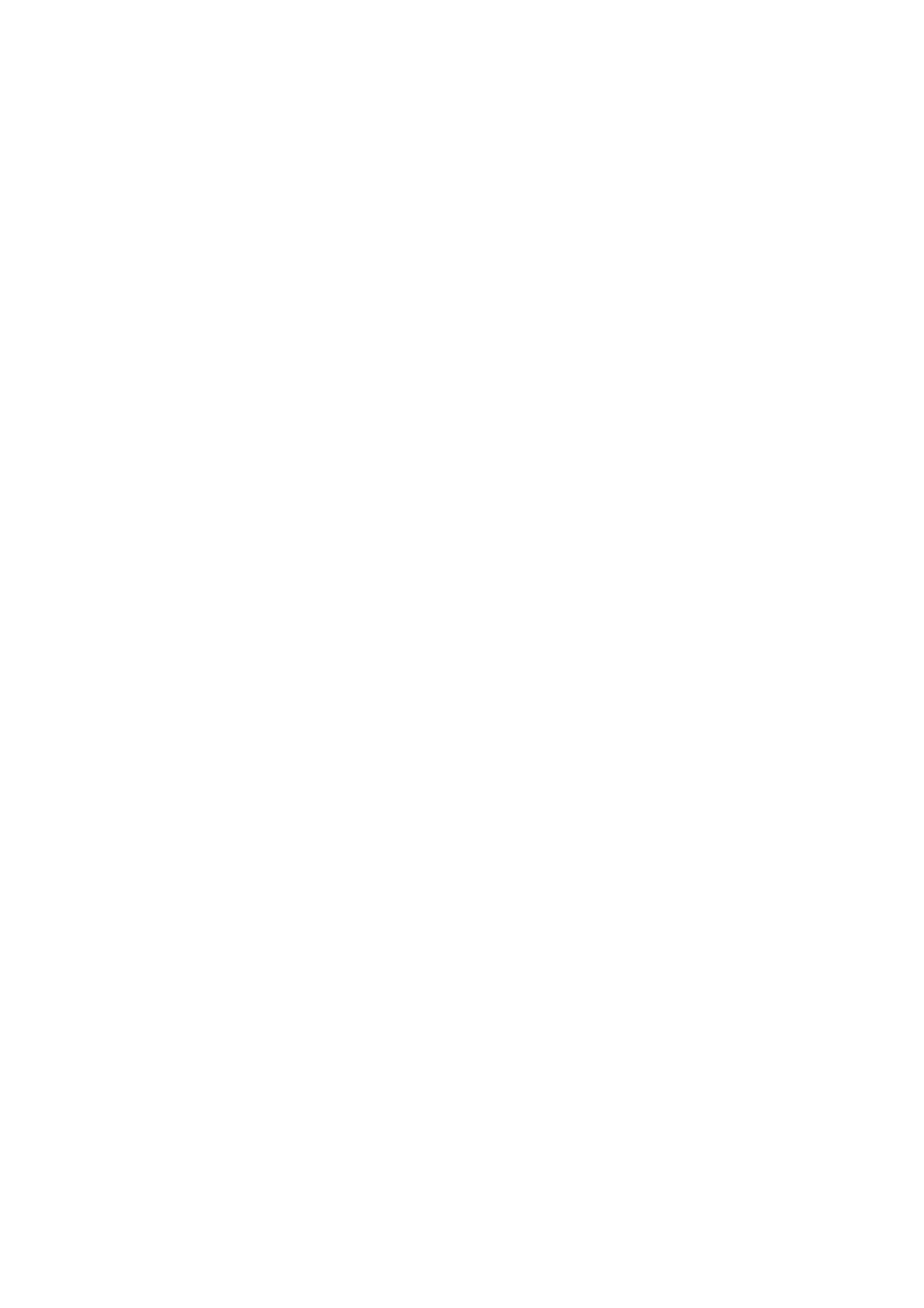# **Into the mainstream**

# **Care leavers entering work, education and training**

**Maggie Allen**

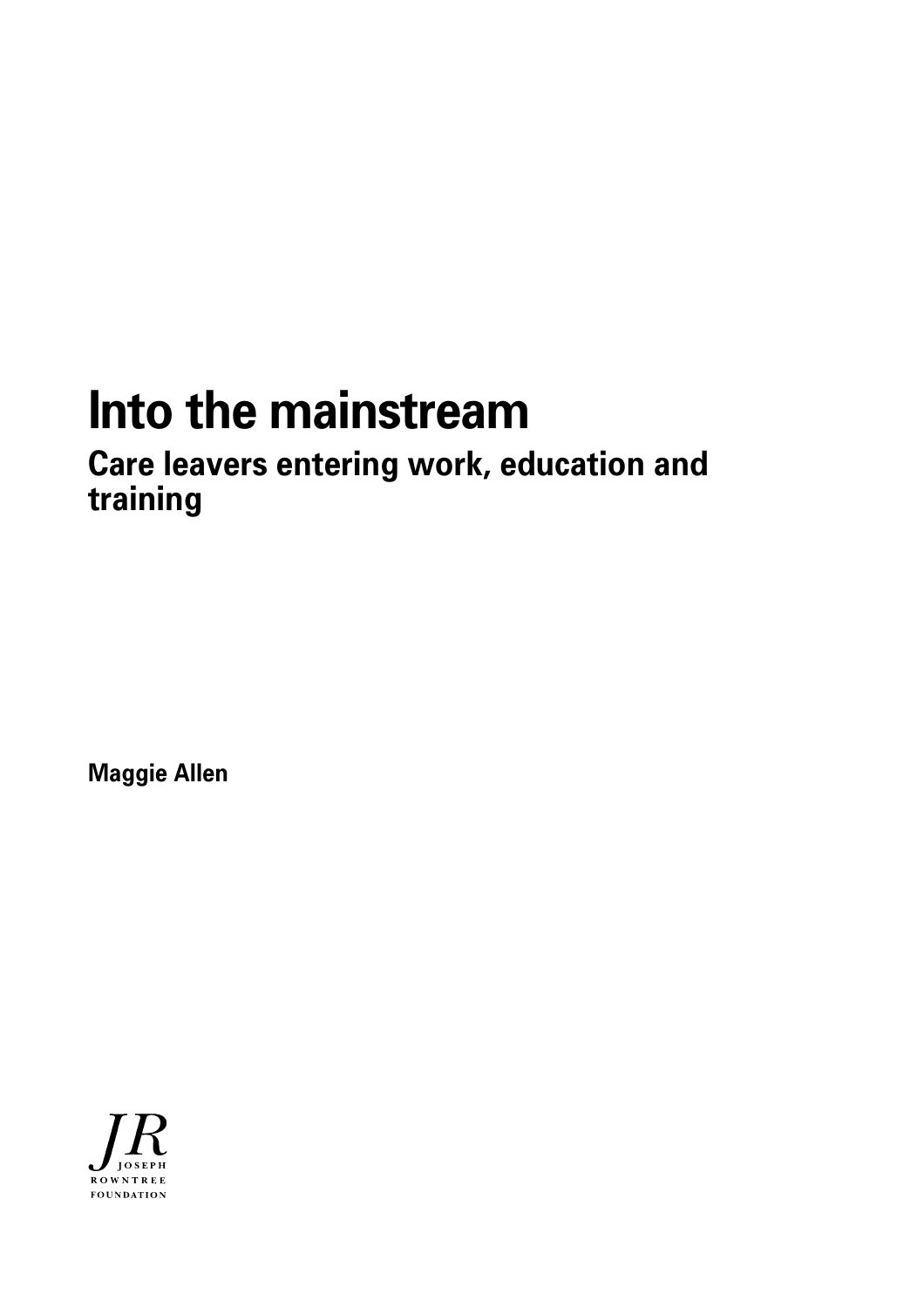The **Joseph Rowntree Foundation** has supported this project as part of its programme of research and innovative development projects, which it hopes will be of value to policy makers, practitioners and service users. The facts presented and views expressed in this report are, however, those of the author and not necessarily those of the Foundation.

Joseph Rowntree Foundation The Homestead 40 Water End York YO30 6WP Website: www. jrf.org.uk

© North Yorkshire County Council 2003

First published 2003 by the Joseph Rowntree Foundation

All rights reserved. Reproduction of this report by photocopying or electronic means for non-commercial purposes is permitted. Otherwise, no part of this report may be reproduced, adapted, stored in a retrieval system or transmitted by any means, electronic, mechanical, photocopying, or otherwise without the prior written permission of the Joseph Rowntree Foundation.

A CIP catalogue record for this report is available from the British Library.

ISBN 1 84263 079 2 (paperback) ISBN 1 84263 086 5 (pdf: available at www.jrf.org.uk)

Cover design by Adkins Design

Prepared and printed by: York Publishing Services Ltd 64 Hallfield Road Layerthorpe York YO31 7ZQ Tel: 01904 430033; Fax: 01904 430868; Website: www.yps-publishing.co.uk

*Further copies of this report, or any other JRF publication, can be obtained either from the JRF website (www.jrf.org.uk/bookshop/) or from our distributor, York Publishing Services Ltd, at the above address.*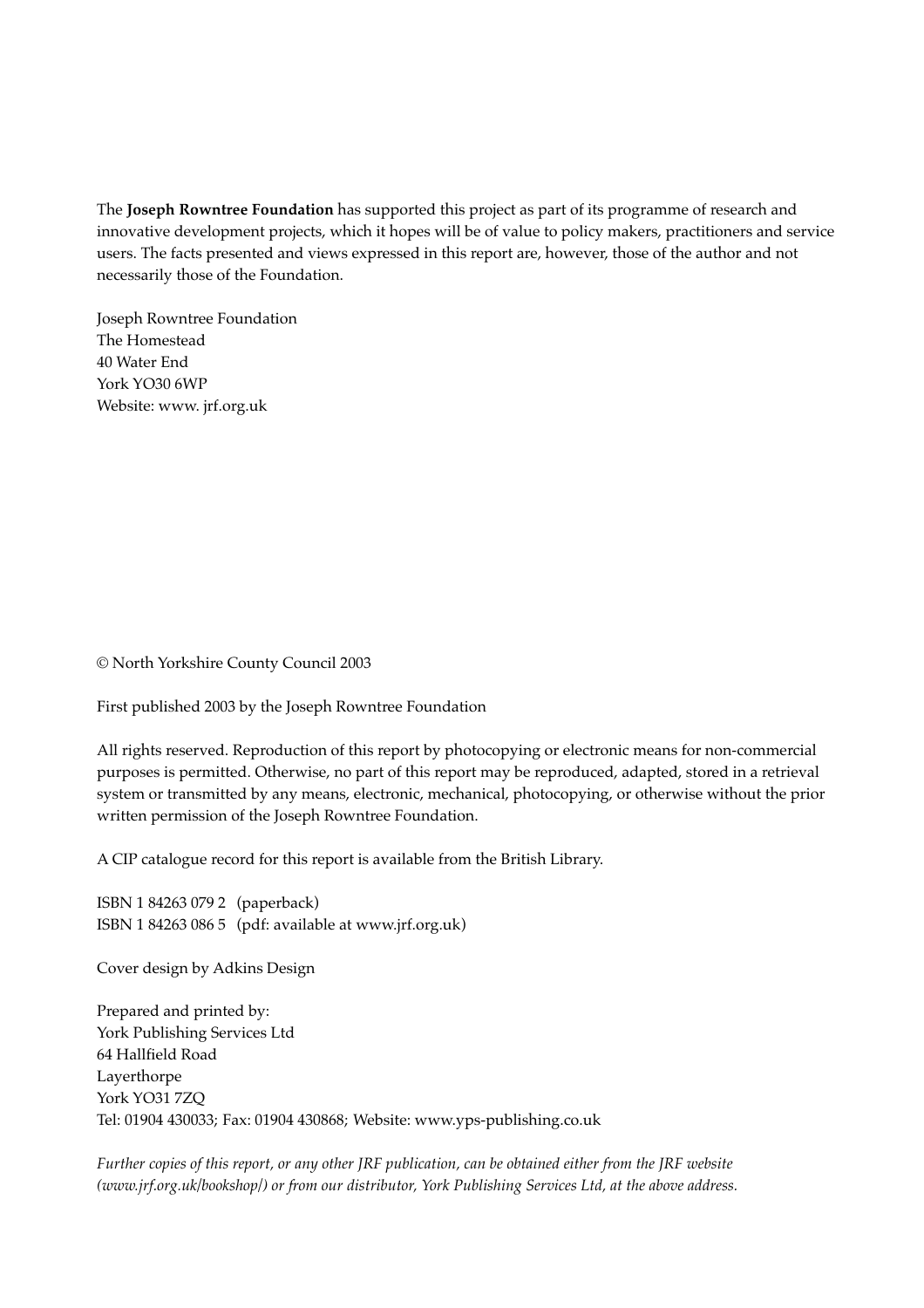# **Contents**

|                | Acknowledgements                                                                | vii                         |
|----------------|---------------------------------------------------------------------------------|-----------------------------|
|                | <b>Executive summary</b>                                                        | viii                        |
| 1              | Introduction                                                                    | $\mathbf{1}$                |
|                | Background to the study                                                         | $\mathbf{1}$                |
|                | The research project                                                            | $\mathbf{1}$                |
|                | Outline of the report                                                           | $\sqrt{2}$                  |
| $\overline{2}$ | Method                                                                          | $\ensuremath{\mathfrak{Z}}$ |
|                | The sample                                                                      | $\ensuremath{\mathfrak{Z}}$ |
|                | The interview process                                                           | $\overline{4}$              |
|                | Background data                                                                 | 5                           |
| 3              | The young people                                                                | 6                           |
|                | About the young people                                                          | 6                           |
|                | Activity at first interview                                                     | 6                           |
|                | Degree of change since leaving care and plans for the future                    | 9                           |
| 4              | Into the mainstream - what factors influenced the young people's economic       |                             |
|                | engagement?                                                                     | 11                          |
|                | The nature of the looked after experience                                       | 11                          |
|                | Schooling and educational achievement                                           | 12                          |
|                | Careers support and advice                                                      | 14                          |
|                | Financial concerns                                                              | 15                          |
|                | Parenthood                                                                      | 15                          |
|                | Conclusions                                                                     | 16                          |
| 5              | Where are they now? A year after care                                           | 17                          |
|                | Young people's situations a year after leaving care                             | 17                          |
|                | Number of changes through the year                                              | 17                          |
| 6              | Staying involved: what factors promoted or prevented the young people's ongoing |                             |
|                | economic engagement?                                                            | $20\,$                      |
|                | Support                                                                         | 20                          |
|                | Sources of support                                                              | 21                          |
|                | What type of support is useful?                                                 | 23                          |
|                | Financial concerns                                                              | 27                          |
|                | Personal circumstances                                                          | 27                          |
|                | Parenthood                                                                      | 28                          |
|                | Attitudes and self-motivation                                                   | 29                          |
| 7              | Conclusions and implications                                                    | 31                          |
|                | Implications for policy and practice                                            | 31                          |
|                | Issues for future research                                                      | 33                          |
|                | References                                                                      | 35                          |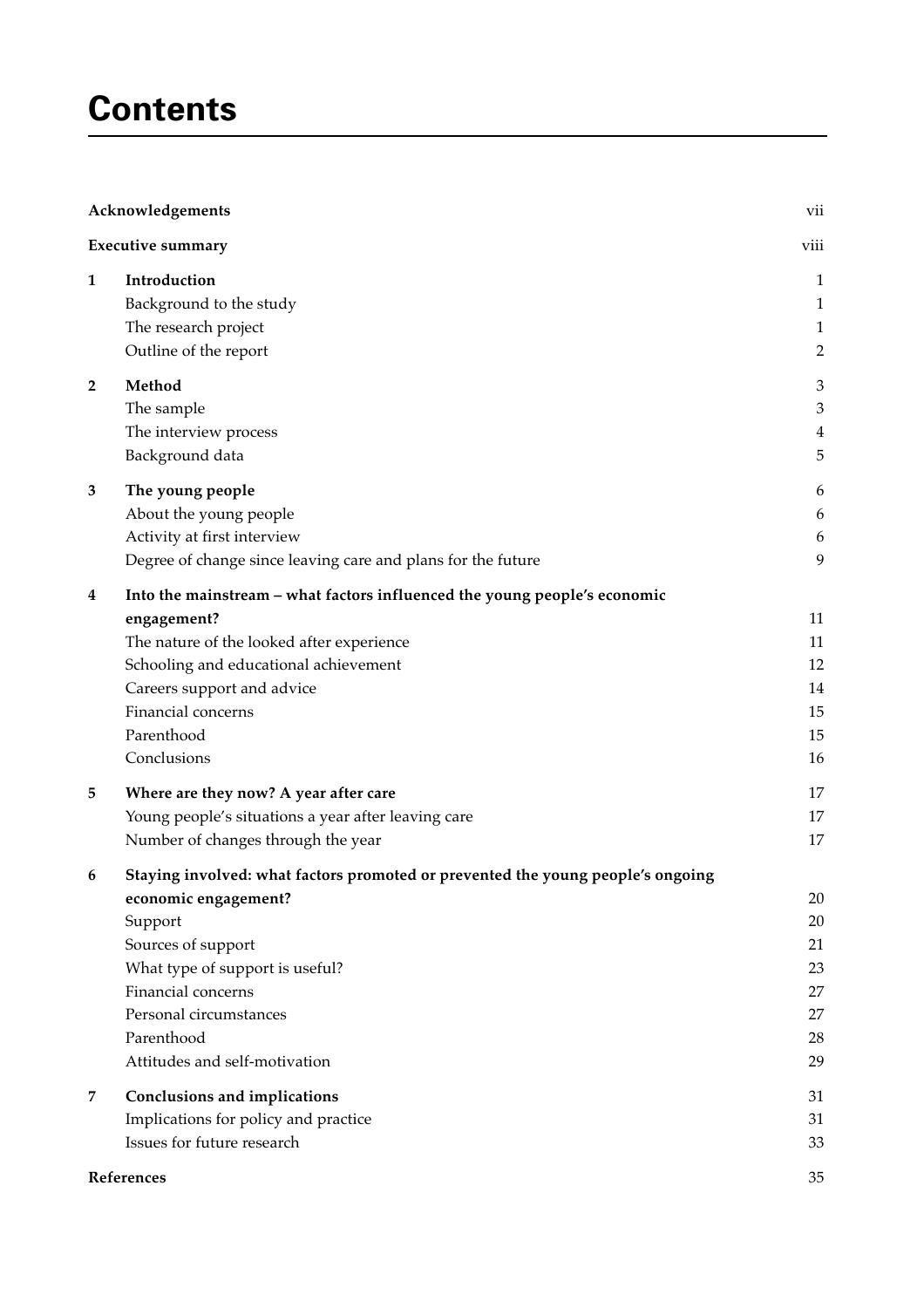| Appendix 1: Local authority responsibilities towards care leavers | 36 |
|-------------------------------------------------------------------|----|
| Appendix 2: The first interview                                   | 37 |
| Appendix 3: The second interview                                  | 39 |
| Appendix 4: Profile of interviewees                               | 40 |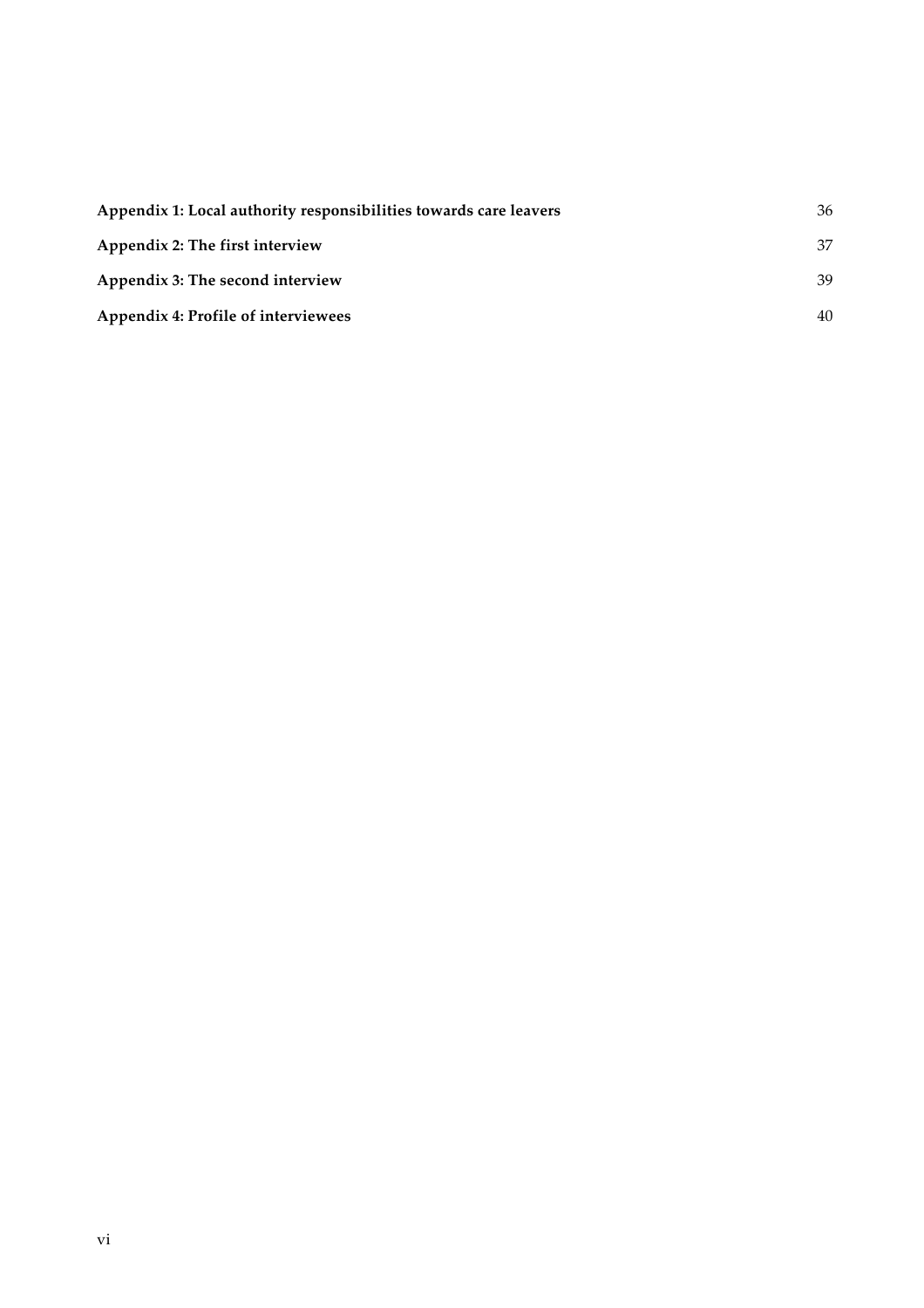Thanks are due to the many people who have supported and been involved in this project. A particular thank you to the 36 young people who so willingly shared their stories and enabled this study to be written.

To Malcolm Stone for his work on the original proposal and to the research team who interviewed the young people: Ellie MacWhinnie, Marie Milburn, Jane Pullan, Enid Wilson.

To North Yorkshire County Council for its support in enabling the study to go ahead.

To the Joseph Rowntree Foundation for its

financial support and to the members of the advisory group for their many helpful suggestions and comments throughout the study: Diane Christon (North Yorkshire Business and Enterprise Council), Jeanette Clewes (Guidance Enterprises Group Ltd), Maggie Jones (Chair, Joseph Rowntree Foundation), Gill Keithley (Barnardo's), Simon Kirk (North Yorkshire Health Authority), and Professor Mike Stein, of the University of York, for his additional advice and support.

And finally to Jenny Reynolds for her editorial support.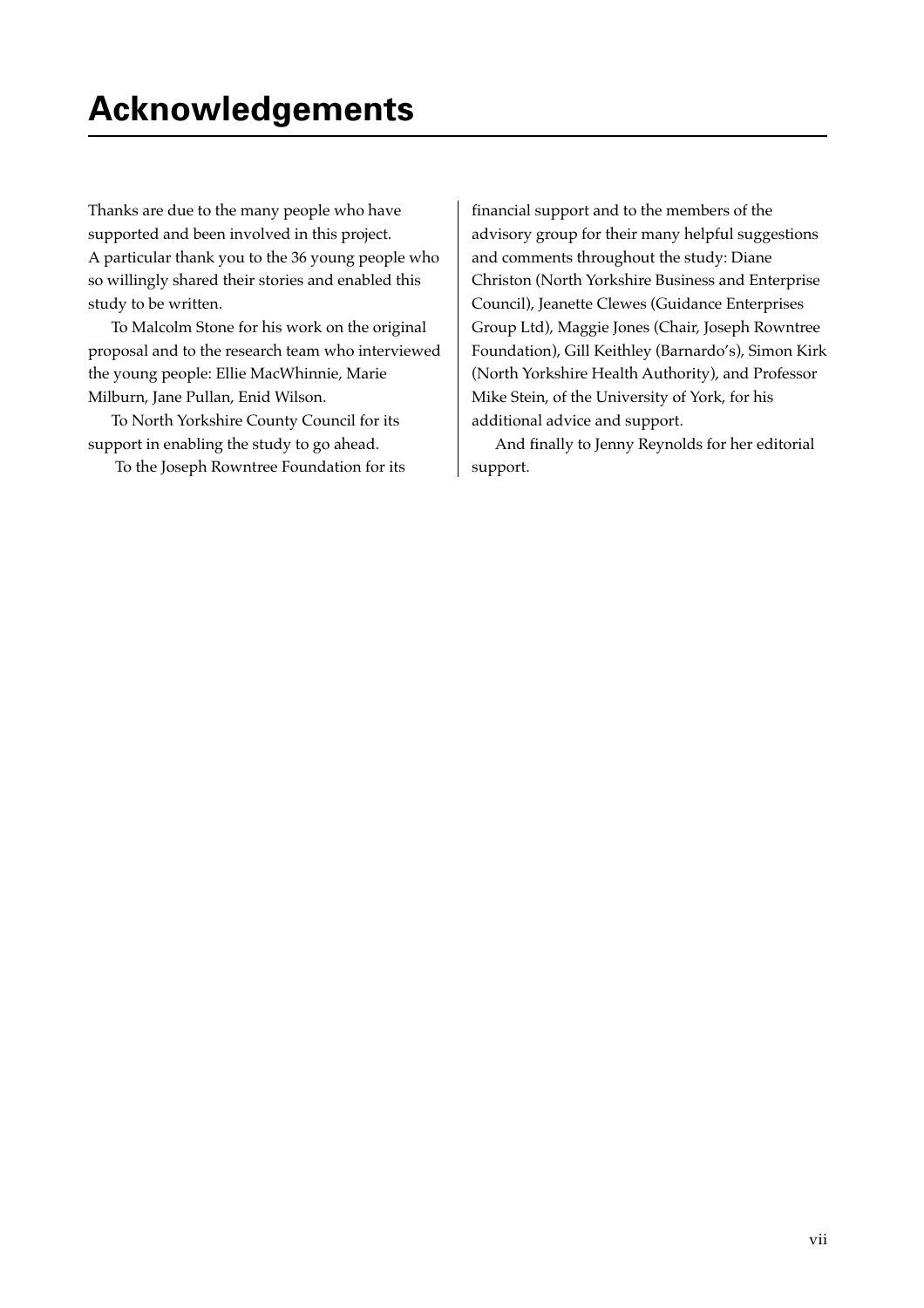Research has shown that young people leaving care are less likely to be involved in education, training or employment and are more vulnerable to poor life chances and social exclusion in later life. This study sought to examine care leavers' transitions to independent living and to identify the factors that help and hinder their economic engagement.

The research involved semi-structured interviews with a small group of young people shortly after leaving care and one year later. The interviews explored their current and previous economic circumstances and activities, their support networks and the factors that affected their involvement in post-16 career options, such as housing needs, substance abuse and debt. Data from their social services records were also included in the analysis. A number of themes emerged.

# **Care history**

Young people who enjoyed a relatively stable looked after experience were more likely to be settled post-16. Important factors that affected their care experience included the age they entered care, the reasons that brought them there, and the number and type of placements they experienced. Care history affected young people's ability to build and maintain significant relationships, their schooling, and their attitudes and self-esteem.

# **Educational achievement**

The young person's care experience had an impact on their educational achievement. Because of their disrupted childhood, a number of young people were already struggling with their schoolwork when they entered care. Schooling was further affected by moves to new placements that on occasions, also required a change of school. On these occasions, young people struggled because schools were following different curricula. Getting behind in their work undermined young people's

motivation and self-confidence and had a bearing on their educational achievement. Most young people left school with few or no qualifications.

# **Financial worries**

Young people were deterred from continuing with their education or undertaking training because of concerns about how they would support themselves during that time. Training and benefit allowances reflect an expectation that a young person will be living in the parental home, without the costs associated with independent living. Although young people could find part-time work to supplement their income they were discouraged from doing so because of the complicated rules on housing benefit. The interviews also revealed that a number of young people were ill-informed about care leaver benefits.

# **Informal and professional support**

Professional and informal support were crucial in enabling young people to overcome the difficulties arising out of their childhood experiences and current circumstances in order to enter and remain engaged in employment, training or education. Young people benefited from help in finding out about their career options, developing plans and accessing opportunities. Professionals were best placed to provide this type of support, notably those professionals such as Lifeskills mentors and New Deal advisers who had long-term, consistent engagement with the young person. Help was also obtained from careers advisers, teachers and others close to the young person.

Young people who could access emotional support fared better. This type of support included encouragement to apply for jobs or training, exhortation to stick at what they were doing, and someone who was available when so much else in their lives was changing. Young people who had a history of being moved on were most in need of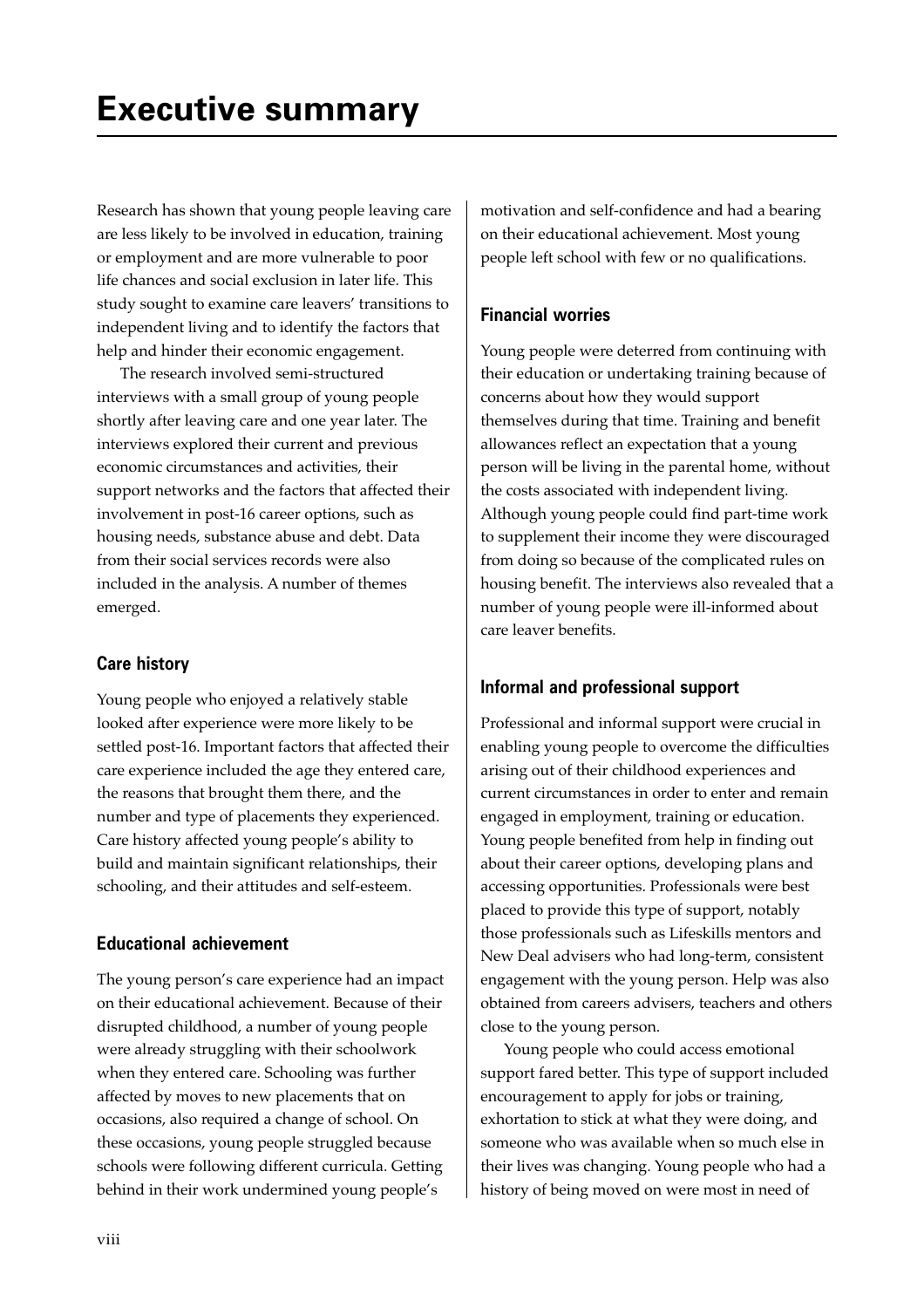this type of support because they were most likely to drop out when life became challenging. In general, emotional support was provided by family or substitute family members, but some young people found this type of help from 'befriending' professionals, such as sessional workers.

Young people also benefited from help in easing them across the transition from being 'cared for' to caring for themselves, e.g. managing their budgets and 'keeping house'. Family or substitute family members often provided the practical assistance young people needed, such as an evening meal or help with the laundry, although in some cases a landlady or significant other provided the bridge into young adulthood. Ex-foster carers were also an important source of support, often some time after the young person had left home and even where the young person had little initial contact with the foster carer.

### **When professionals helped**

Professionals were rated by young people when they had a long-term or well-established relationship with the care leaver; when the professional provided informal or befriending support or support that reflected the care leaver's new, young adult status; and when the help the young person needed was flexible and tailored to their circumstances.

# **Life circumstances**

The circumstances surrounding the care leaver's transition to independence played a significant part in influencing his or her success. Settled post-16 circumstances, such as accommodation, relationships and health, were associated with engagement with post-16 economic options. Young people in secure accommodation – ideally living with family members, in a substitute family structure, or in supported housing – were more likely to enter and remain engaged in their chosen activity. Young people who had to cope with

difficult issues and a significant amount of change after care struggled to stay in work or continue with a course of study. Factors that affected them included substance abuse; poor health; the breakdown of a relationship and loss of other friendships/relationships; bereavement; and frequent house moves. Young people were more likely to be able to ride out these difficulties when they had the support of a significant other – professional or informal helper – available to them.

# **Parenthood**

Young mothers in the group struggled with the same issues as the rest of the sample, but in some cases their worries were greater. For example, mothers were particularly concerned about their financial responsibilities and the effect of work on their benefit entitlements. They also faced additional challenges. Mothers were deterred from obtaining work or developing their skills and education because of difficulties obtaining childcare and problems of travelling out of rural areas to take up employment and training opportunities. Their concerns about being a good mother and looking after their children also encouraged young mothers to delay continuing with their education or pursuing career goals until the child was older. Despite these issues the young mothers tended to show greater maturity than their peers and were moving more rapidly towards an 'independent' adult status.

### **Problems associated with a rural area**

The size and sparsely populated nature of the study area created a number of problems. As was the case for the mothers, opportunities in rural areas were limited. Taking up opportunities could involve moving away from vital support networks. When the young people were in care, subsequent placements were often some distance from a home area and young people found it difficult to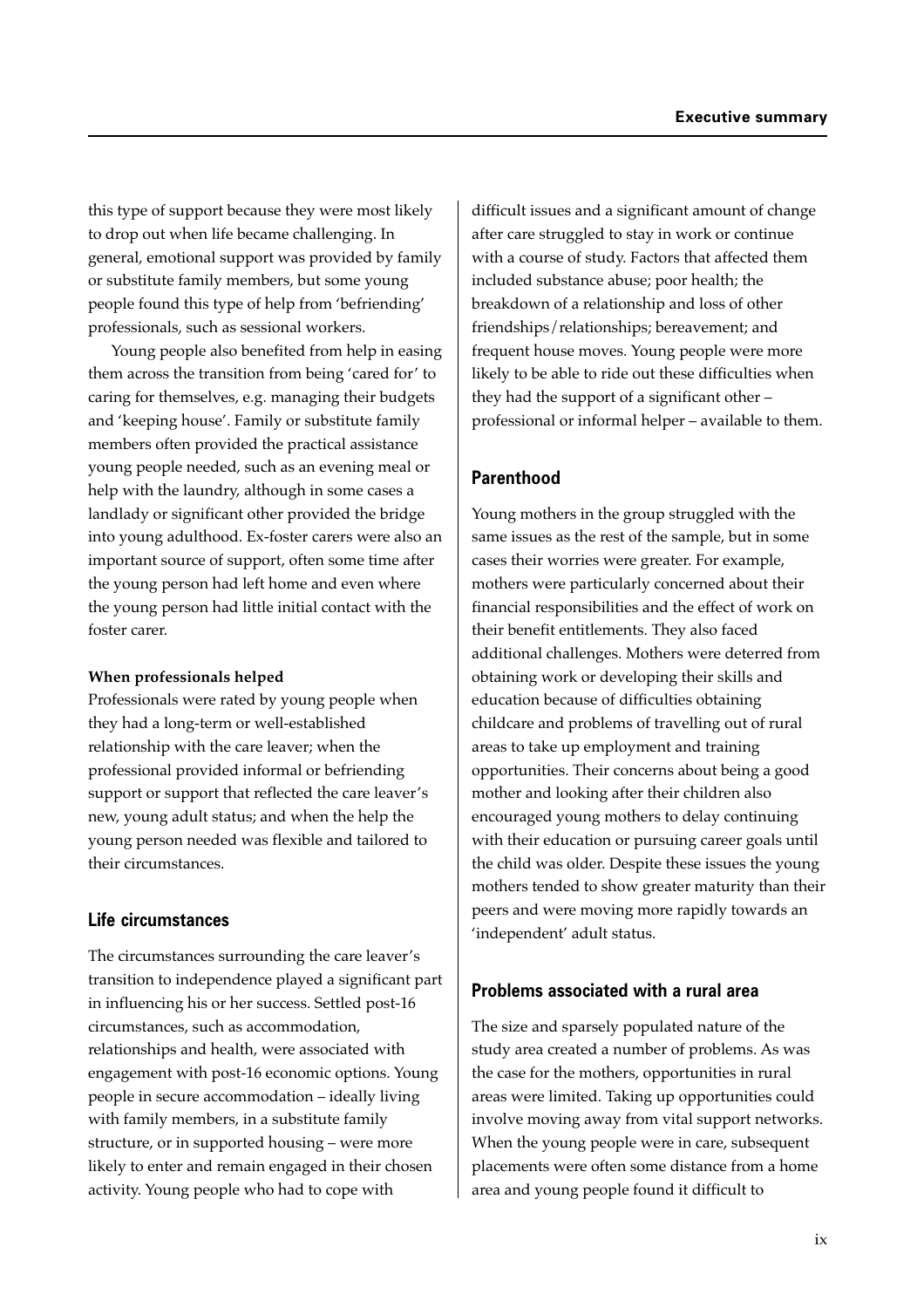maintain contact with friends and family. It also made it difficult to ensure young people continued at the same school when placements broke down.

### **Attitudes and motivation**

Care leavers' self-reliance and attitudes were important factors in helping them to achieve a successful young adulthood. Attitudes to education were also important and underwent a shift after leaving care when young people were exposed to the difficulties of obtaining reasonably paid work with few qualifications. Many of the care leavers expressed regret that they had not fared better at school and, in some cases, a desire to continue with their education in order to improve their future prospects.

### **Success in the face of adversity**

In view of the adverse circumstances of their childhood and, in some cases, the looked after experience, many of the young people showed remarkable resilience in the transition to young adulthood. Faced with many more obstacles than their peers from stable backgrounds, they overcame financial difficulties, substance abuse, relationship breakdown and ill health at the same time as they sought to find and hold on to settled housing, establish themselves in a new work or educational environment and 'keep house' for the first time.

# **Implications for policy and practice**

The study revealed a number of areas in which policy and practice could be changed in order to improve young people's chances of success on leaving care. Chances could be enhanced by:

• improving the professional support available to young people, e.g. by making it more

appropriate to the care leaver's new, young adult status; by making it flexible and tailored to the young person's needs; and by ensuring that it is provided by a few professionals who are a consistent presence in the young person's life

- ensuring employment and careers services meet the particular needs of care leavers, such as support in dealing with the demands of independent living compared with peers who continue to live in the family home
- facilitating the development of young people's informal support networks
- tackling the numerous financial barriers to training and education, including barriers to resuming their basic education in later life
- helping young people to be informed about and to access the range of benefits and support available to them on leaving care
- minimising disruption to the young person's education while in care and maximising their involvement while at school by ensuring schools follow the same curriculum; by helping a new pupil catch up with classmates; and by exploring new initiatives such as learning mentors
- developing strategies to address financial and practical issues arising out of living in a sparsely populated, rural area, including young people's difficulties in keeping in touch with people when moved to new placements, lack of local opportunities and poor transport links
- developing support that tackles young people's emotional and behavioural problems before they become entrenched and enabling young people to build on the considerable resilience and selfdetermination they demonstrate both during and after care.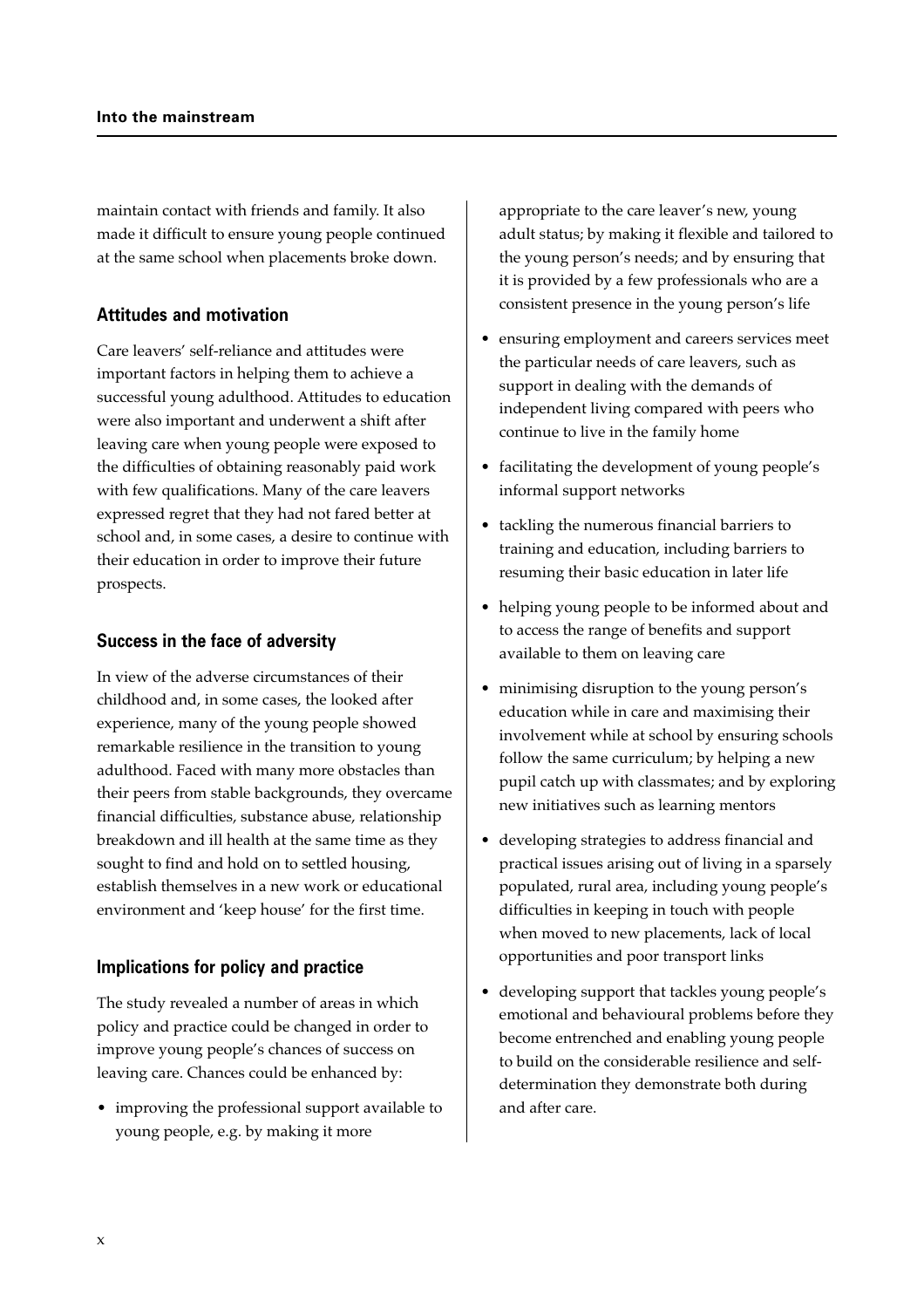# **Background to the study**

Care leavers' vulnerability to unemployment and poorer educational achievement is well documented (Biehal *et al.*, 1995; Stein, 1997; Stein and Wade, 2000). Between 2000 and 2002 only 37 per cent of care leavers within England achieved at least one GCSE or GNVQ compared with 94 per cent of 16-year-olds in the general population. In the academic year 2000/1, just 6 per cent of care leavers in the large rural shire county where this study took place obtained five A–C GCSEs compared with 59 per cent of young people leaving school in the county who achieved five or more A–C GCSEs (Department of Health, 2002) and a national average of 52 per cent.

Care leavers' post-16 prospects are equally disadvantaged (Social Exclusion Unit, 1999). For example, a survey involving 2,905 care leavers found that 11 per cent were working full-time, 4 per cent were in part-time work, 28 per cent were involved in youth training, further and higher education and 51 per cent were unemployed (Broad, 1998). Locally, in 1999/2000 half of the care leavers in the county in which the study took place were not involved in any economic activity compared with just 3–4 per cent of other Year 11 young people (Guidance Enterprises Group Ltd).

# **Supporting care leavers**

A number of studies have documented the link between employment support for care leavers and their chances of remaining economically engaged (Lakey *et al.*, 2001). Lakey *et al.* found that frequent moves between schools meant care leavers were more likely to drop out of school before taking exams. These young people were also more likely to require extra support when starting work because of emotional difficulties and low selfesteem. However, care leavers were less likely to have family support that might help them through their adjustment to work or further education and training. Furthermore, the economic pressures of

living independently meant that many care leavers remained out of work because concerns about the risk to their housing benefit prevented them from accepting low-paid jobs.

In 1999, the Department of Health launched the Quality Protects Programme (QPP), which aimed to enhance the life chances of young people leaving care by improving the support they receive during the transition to economic independence (see Appendix 1 for information on local authority responsibilities to care leavers). This research was conducted in order to examine how young people's chances could be improved and the targets of the QPP met. Legislative changes since the start of the project mean that care is now delivered according to the standards set by the Children (Leaving Care) Act 2000. It is hoped that the findings from the research will inform and enhance the service offered to care leavers as part of this new legislative framework.

# **The research project**

# **Aims**

The study aimed to understand the factors that affected the care leaver's ability to engage in education, training and employment from the young person's perspective. The project addressed the following questions:

- How did frequent changes in schooling and care placements affect the young person's ability to negotiate the transition to economic independence?
- What support networks were available to young people and how did they impact on care leavers' current and future involvement in education, training and employment activities?
- How did care leavers' personal circumstances, such as their accommodation and relationships, affect their economic involvement?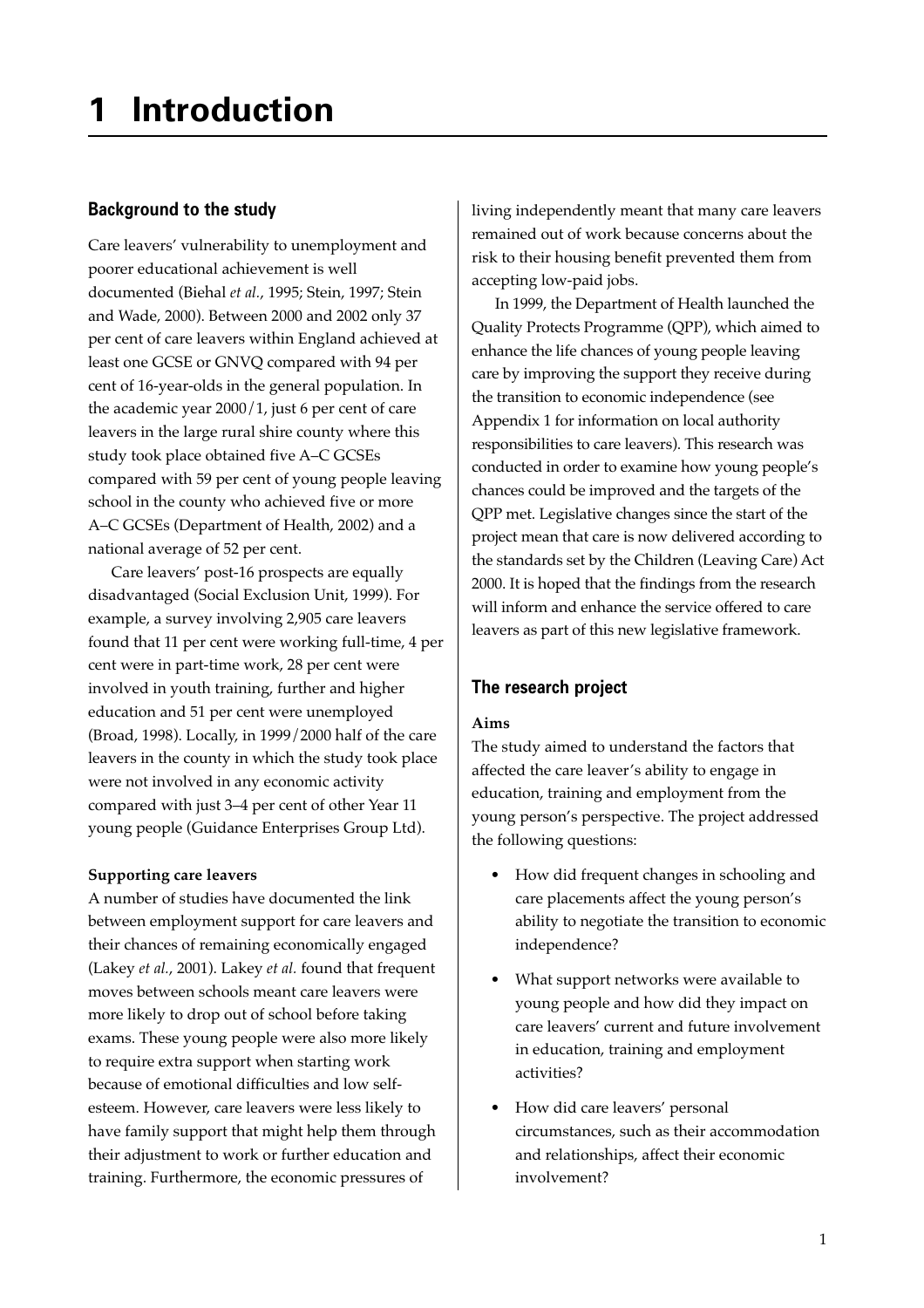### **Approach**

The study involved semi-structured interviews with a sample of care leavers conducted by practitioners working in the looked after system. The research aimed to unravel the process of entering the world of work, training or education by interviewing young people shortly after leaving care and one year later.

### **Outline of the report**

Chapter 2 outlines the study method. The circumstances of the young people shortly after leaving care are presented in Chapter 3. Chapter 4 reports on the factors young people believed affected their economic choices and decisions on leaving care. The young people's work, training and education activities a year after care are presented in Chapter 5. The factors that promoted and prevented young people's social and economic engagement a year after leaving care are reported in Chapter 6. Chapter 7 summarises the key findings and explores their implications for policy and practice.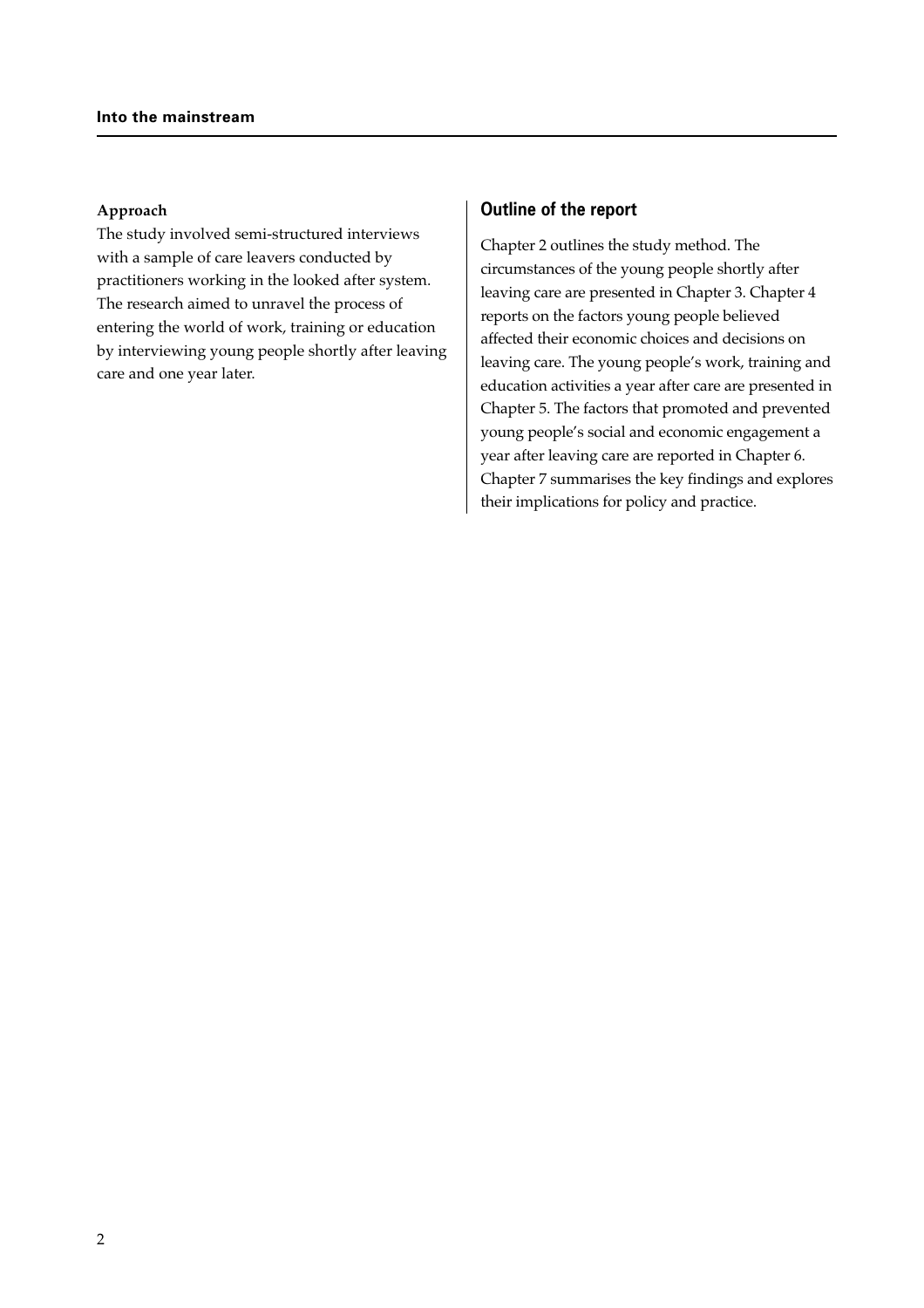# **The sample**

The study involved 36 young people who had been cared for under the auspices of the Children Act 1989, Section 31 or 20, and who had left care before the implementation of the Children (Leaving Care) Act 2000 in October 2001. The majority of interviewees had left care less than a year before the interview, although 6 per cent had been out of care for more than a year. Young people were included in the study if they had been looked after for three months or more and had continued to be accommodated by the local authority at some point after their sixteenth birthday. Eight of the group were looked after under a Section 31 care order, as opposed to the more common 'voluntary' looked after accommodation status (Children Act 1989, Section 20). A court grants a care order where it is satisfied that a child is suffering or likely to suffer significant harm as a result of the care it is under, or if the child is beyond parental control. Although technically still in the care of the local authority (LA) by virtue of the care order, these young people were living within the community and not with foster carers or in a residential children's centre. In these cases, the LA continued to be responsible for their financial maintenance and accommodation costs, but in any other respects the young people were similar to those who had already left care.

# **Sample design and recruitment**

The sample was designed to represent a range of care experiences and young people were recruited according to factors such as the length of time since leaving care, their looked after experience, gender and any special needs.

Young people were recruited from the caseload of a number of social work teams from two areas of the local authority. A social worker introduced the project to the young person. If the care leaver expressed an interest in taking part they were sent further information about the study. Finally, one of four sessional workers who conducted the

interviews contacted the young person to arrange the interview.

Sessional workers are involved in social work teams on an ad hoc basis and offer befriending support to young people. The original research design ensured that no sessional worker would interview someone already known to them. However, the design was revised once it became apparent that young people known to sessional workers were more readily engaged in the research and more open during the interviews. To ensure that young people felt able to opt out of the study they were given information about the project separately from the sessional worker's invitation to take part. Only once the young person had agreed to participate did the interviewer approach them to arrange the interview. Sessional workers endeavoured to keep the interview process separate from any work they were doing with the young person in cases where a relationship existed before the interview.

In some cases the researcher knew a young person in her capacity as the local authority's Development Worker for Leaving Care. Although she was not a 'case holder' for any of the interviewees, the researcher had a role in overseeing some of their care plans. To avoid including information in the analysis that was not obtained through the interviews all transcripts were anonymised. The meetings of the research advisory group and academic adviser also provided an independent check for the data collection.

Thirty-six young people agreed to be interviewed in the first stage. Four first-stage interviews were excluded from the final analysis because of missing data, although details of the young person's activities were included in the aggregate analysis. Young people were given £20 for their time at the start of the interview. In order to encourage care leavers to remain involved in and informed about the research, they were sent a thank-you note following the interview and a card and brief update on the research at Christmas.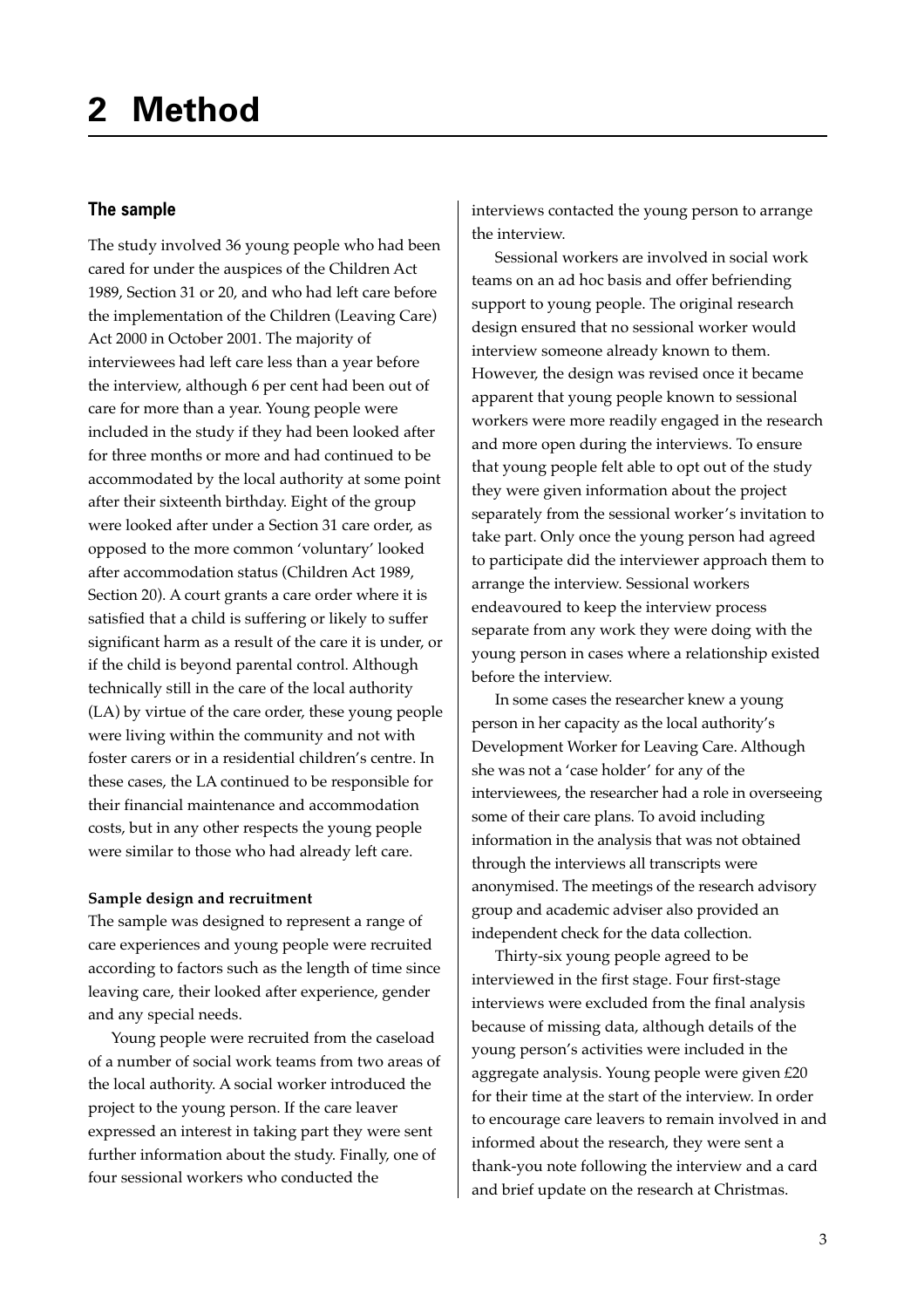Twenty-one out of the original sample of 36 were interviewed one year later. Out of the 15 young people lost to the sample at the second stage, nine appeared to have preferred not to continue with the research because they did not respond to a first or subsequent follow-up letter; three could not be traced; two could not be interviewed because of work or life commitments; and another withdrew on the day of the interview. It was suggested that some interviewees declined to take part in the second stage because the first interview had been cathartic: an opportunity for the young people to 'tell their story' and vent their frustrations with the care system.

Information about the circumstances of five of the young people who did not take part in the second stage was obtained from the local authority and incorporated in Figure 5 in Chapter 5.

### **The interview process**

Figure 1 outlines the recruitment and interview process.

#### **The interviews**

The interviews were conducted over the summer period. Interviews were tape-recorded and interviewers also completed an interview feedback form. Using a semi-structured approach, the interviews explored the education, training and employment history of the interviewee, support networks available during this time and details about the interviewee's situation, such as their accommodation and financial circumstances (see Appendices 2 and 3 for detailed interview schedules).

The interview schedule covered four areas:

- 1 the construction of a sociogram detailing the interviewee's support network and significant relationships
- 2 structured questions about the content of the sociogram
- 3 profile sheets for each period of education, training and employment
- 4 profile sheets for each person in the support network or gaps in support.



#### **Figure 1 The interview process**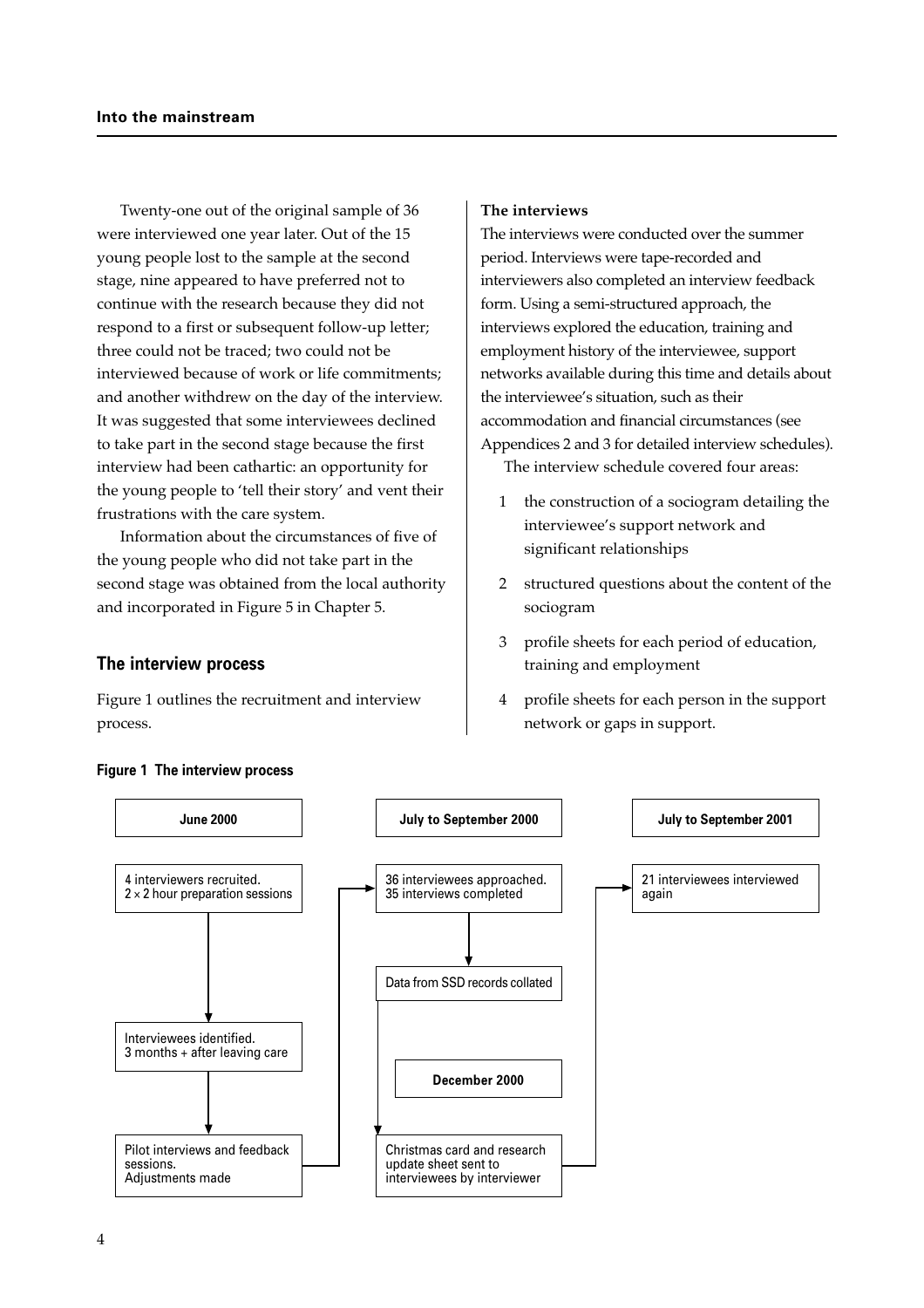### **Stage two interview schedule**

The follow-up interview provided an opportunity to find out about the young person's progress during the preceding year and examine, in more depth, issues raised in the first interview. The second interview (see Appendix 3) also involved completing a timeline that recorded the timing of significant events or circumstances, such as health needs or a change in accommodation and their impact on the young person's career progress.

### **Confidentiality**

Interviewees were assured that information would not be seen by anyone outside the research team, unless there were concerns about child protection or safety.

### **Background data**

Where agreement was obtained, information held on interviewees' social services files was used to provide a more detailed history of the interviewee's earlier life, such as the age of becoming looked after. This did not involve using information from case recording, but from the computer-held records giving information on the number of placements they had experienced and the statutory basis for the original involvement with that young person. The computer records did not contain information on issues such as school attendance.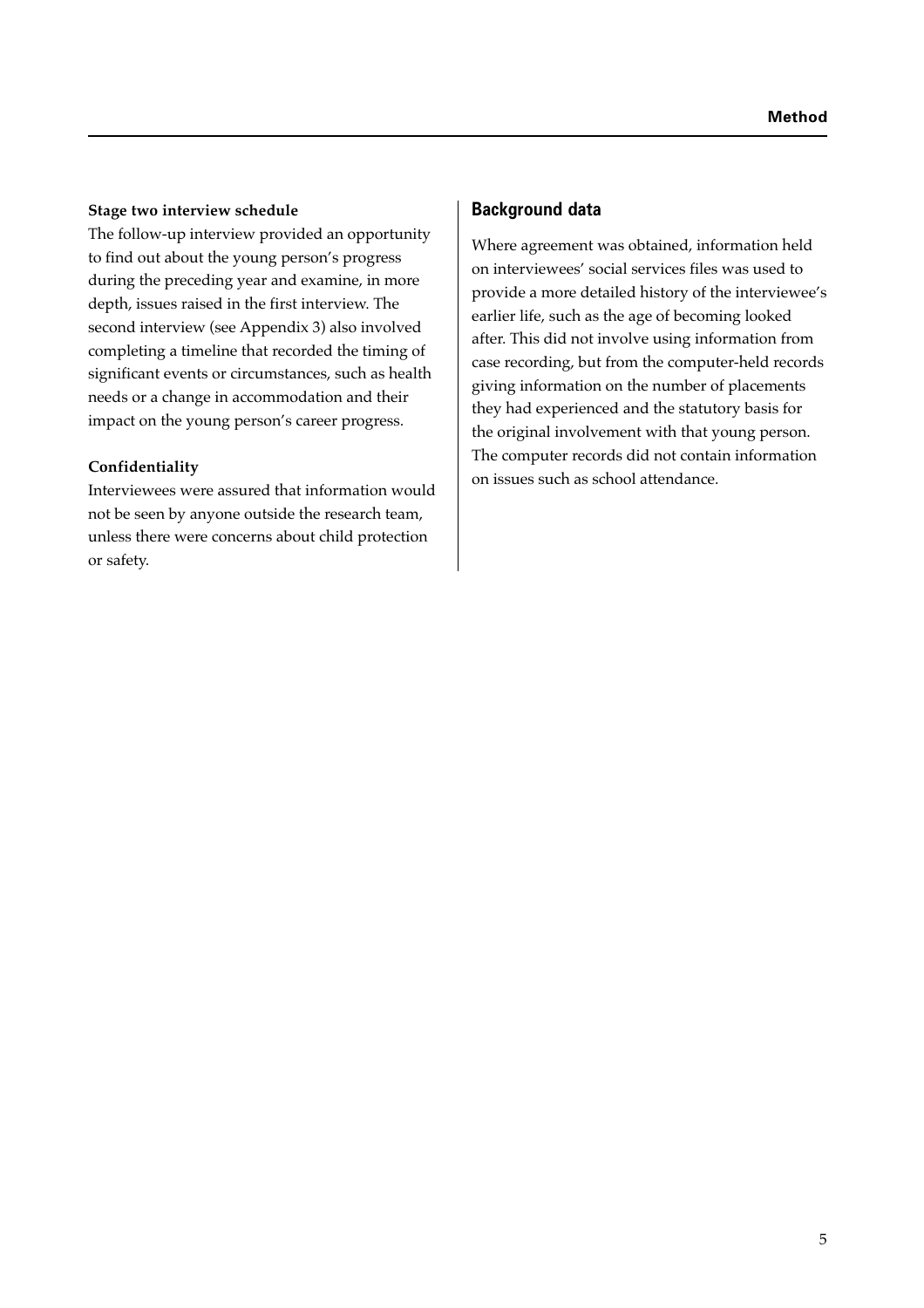# **3 The young people**

### **About the young people**

The sample comprised 21 young women and 15 young men aged between 16 and 21 years old at the first interview. Details about the age of becoming looked after and types of placement are reported in Appendix 4. Figure 2 summarises the age at which the young people entered and left care.

As is common for care leavers nationally (Biehal *et al*., 1995), the majority of the sample (*n*=14) entered care aged 14. Six young people entered care at 13. The age at which young people left care









reflected national trends. Half the group left care or went to live in the community on a care order at the age of 16; nine left when they were 17 and seven when they were 18.

Figure 3 details the final care placement of the interviewees. The majority of young people lived in a foster placement.

### **Activity at first interview**

Figure 4 summarises the young people's economic situations at the time of the first interview. Just under a third of the young people were unemployed at this stage  $(n=12)$ , 25 per cent  $(n=9)$ were employed, with a further 17 per cent (*n*=6) employed and involved in some type of career training or work-based learning. The remainder were involved in full-time education (14 per cent,  $n=5$ ) or full-time carers (11 per cent,  $n=4$ ). Two young people engaged in full-time education were also engaged in part-time work, but this is not shown on the pie chart because it was not their primary activity.

### **Employment and work-based learning**

Interviewees were involved in a range of jobs such as building, hairdressing, catering, retail, car repair and sales. Table 1 provides a snapshot of interviewees' work, accommodation situations and care experiences. All names have been changed to preserve the interviewees' anonymity.



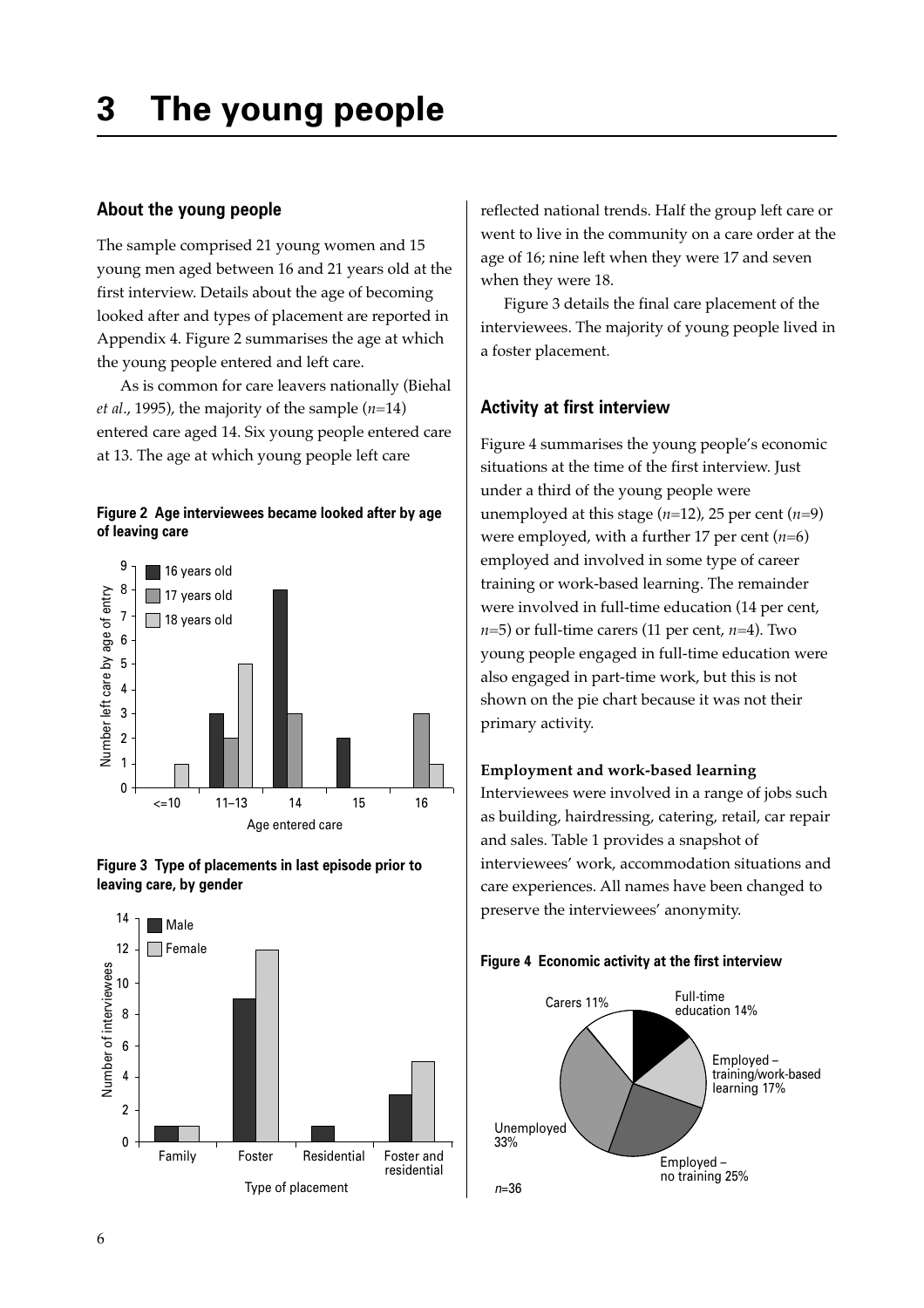| Young<br>person | Employment                                                      | Terms and<br>conditions             | Accommodation                                                              | Age at<br>first<br>interview | Age entered care<br>and type of<br>placement      |
|-----------------|-----------------------------------------------------------------|-------------------------------------|----------------------------------------------------------------------------|------------------------------|---------------------------------------------------|
| Ben             | Builder                                                         | 1 day per week<br>NVQ day release   | Officially left care but<br>living with relatives<br>placed with at age 12 | 18                           | 12, foster care<br>with family;<br>care order     |
| Jeff            | Hairdresser                                                     | NVQ day release                     | Supported<br>accommodation                                                 | 17                           | 14, foster care                                   |
| Mike            | Mechanic                                                        | NVQ day release                     | Living with mother                                                         | 16                           | 13, foster care                                   |
| Frank           | Seasonal work<br>at leisure park                                | Short-term contract                 | Homeless, staying<br>with friends                                          | 21                           | 14, foster care                                   |
| Mandy           | Shop assistant<br>in a supermarket                              | Full-time                           | Supported lodgings                                                         | 18                           | 13, foster and<br>residential care                |
| Alison          | Office worker                                                   | NVQ day release                     | Supported<br>accommodation                                                 | 17                           | 14                                                |
| Karen           | Waitress                                                        | Seasonal                            | Living with<br>boyfriend's family                                          | 19                           | 11, foster care                                   |
| Derek           | Apprentice<br>mechanic                                          | Not recorded                        | Supported<br>accommodation                                                 | 20                           | 12, foster care;<br>care order                    |
| Jemima          | Packing shelves<br>at a supermarket                             | Full-time, no<br>career development | Council<br>accommodation                                                   | 19                           | 13, placed with<br>family                         |
| Nancy           | Agency work                                                     | Casual                              | Housing association<br>flat                                                | 17                           | 14, foster care                                   |
| Isaac           | Bricklaying                                                     | Full-time                           | Girlfriend's family                                                        | 17                           | 15, foster care                                   |
| Tanya           | Care assistant                                                  | Full-time                           | Friends and family                                                         | 17                           | 15, foster and<br>residential care;<br>care order |
| Ellis           | Seasonal straw<br>treater and claiming<br>Jobseeker's Allowance | Cash in hand                        | Supported<br>accommodation but<br>unhappy sharing<br>with drug users       | <b>Not</b><br>recorded       | Not recorded                                      |
| Linda           | Shop assistant                                                  | Part-time                           | Living with husband<br>in independent<br>accommodation                     | Not<br>recorded              | Not recorded                                      |
| Carl            | Catering                                                        | <b>NVQ</b>                          | No details                                                                 | 19                           | 6 weeks, foster<br>care                           |

# **Table 1 Employment and work-based learning situations at the first interview**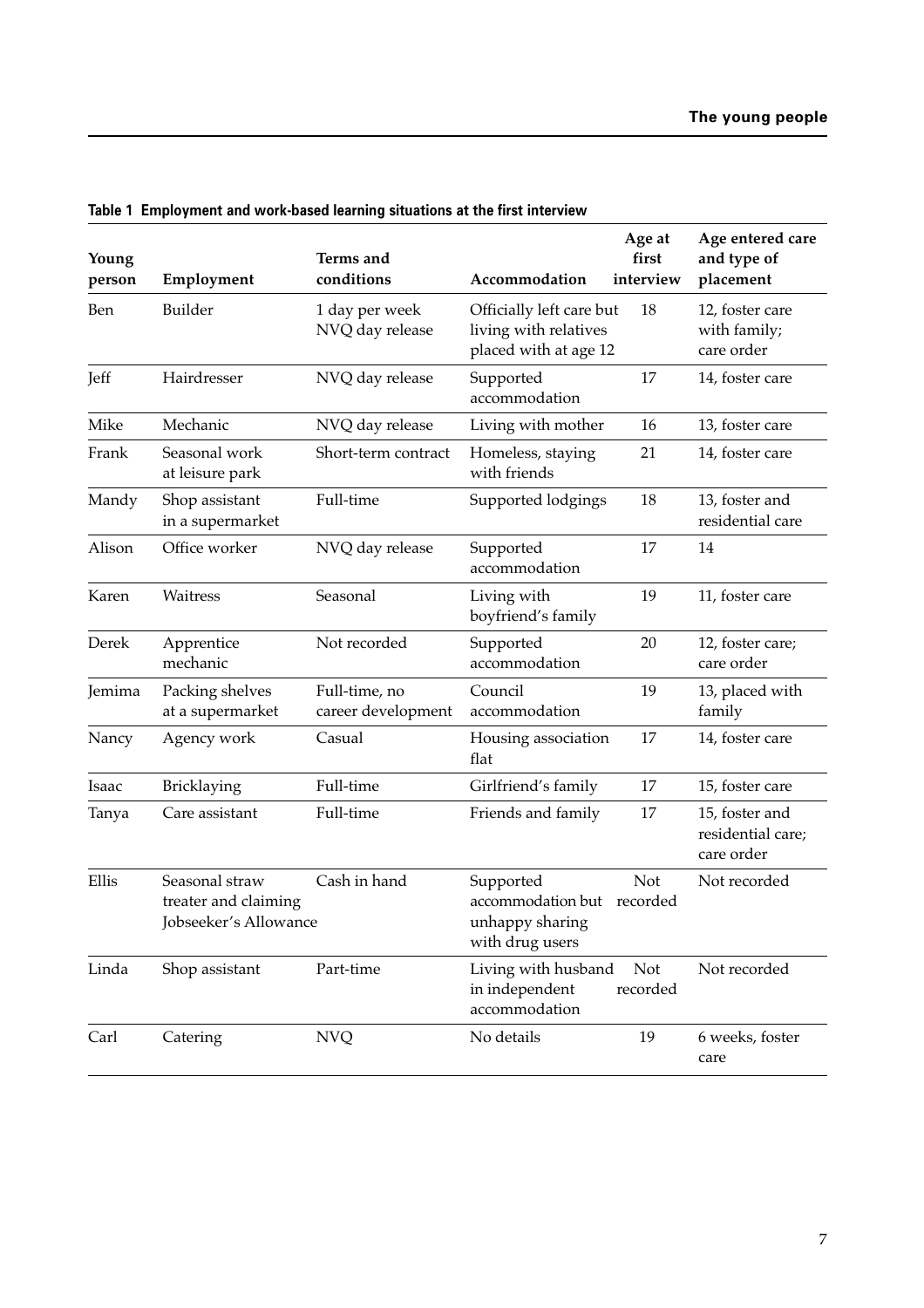#### *Short-term employment*

Four of the group were employed in seasonal or short-term work. For example, Ellis was working as a farm labourer. Some of them were making plans for further employment. Ellis was hoping to combine work with part-time education and Frank was looking for a job paying 'decent money':

I will not be doing any education or training since I am too old for that. I would like a proper job earning decent money. I am going to get in touch with the job centre about a job at … the meat factory. Hopefully I might be able to start when the season finishes … I don't think I will enjoy it as much … but it's a job. (Frank)

### *Long-term employment*

Eleven of the young people were in more permanent employment. As would be expected for people of this age, the wages were generally low. In particular, the majority of young women were in low-paid and low-skilled jobs, such as care assistant and shop work. Young men seemed to have more opportunities to combine employment with day release. Five young people were involved with NVQ training schemes but only one of these was a woman.

### **Education**

Five young people were involved in full-time education (Table 2). Three of them were at college – Wendy and Rachel were pursuing a basic skills course and Olivia was taking a GNVQ. Ron and Lance were at school – Lance repeating a final year in his school sixth form. Lance and Olivia were entitled to income support as they were under 19, in non-advanced further education and estranged from their parents. Olivia was claiming this benefit after supporting herself through part-time work in the previous year. Lance was working part-time and earning more than he could claim through income support, although he was eligible for other support such as housing benefit. Rachel was supported through a care order.

### **Parenthood**

Three of the care leavers were full-time mothers and one, Sandy, was pregnant at the time of the first interview (Table 3).

### **Unemployment**

Twelve care leavers were not involved in any education, training or employment. Three of these young people had been looked after under a care order, as opposed to the more common 'voluntary' looked after status (Table 4).

**Age at first**

| Name   | <b>Situation</b>                                                                                            | Accommodation               | interview | <b>Care history</b>                            |
|--------|-------------------------------------------------------------------------------------------------------------|-----------------------------|-----------|------------------------------------------------|
| Lance  | Retaking final year at<br>school                                                                            | Living with ex-foster carer | 18        | 16, foster care                                |
| Olivia | About to start a two-year<br>college course – left after<br>a month because could<br>not cope with the work | Supported accommodation     | 16        | 13, foster and residential<br>care             |
| Rachel | Basic skills course at<br>college                                                                           | Supported housing           | 17        | 12, foster and residential<br>care; care order |
| Wendy  | Basic skills course at<br>college                                                                           | Living with grandmother     | 17        | 16, foster care with<br>grandmother            |
| Ron    | Finishing school education No details                                                                       |                             | 18        | 14, foster care                                |

#### **Table 2 Young people's educational involvement at the first interview**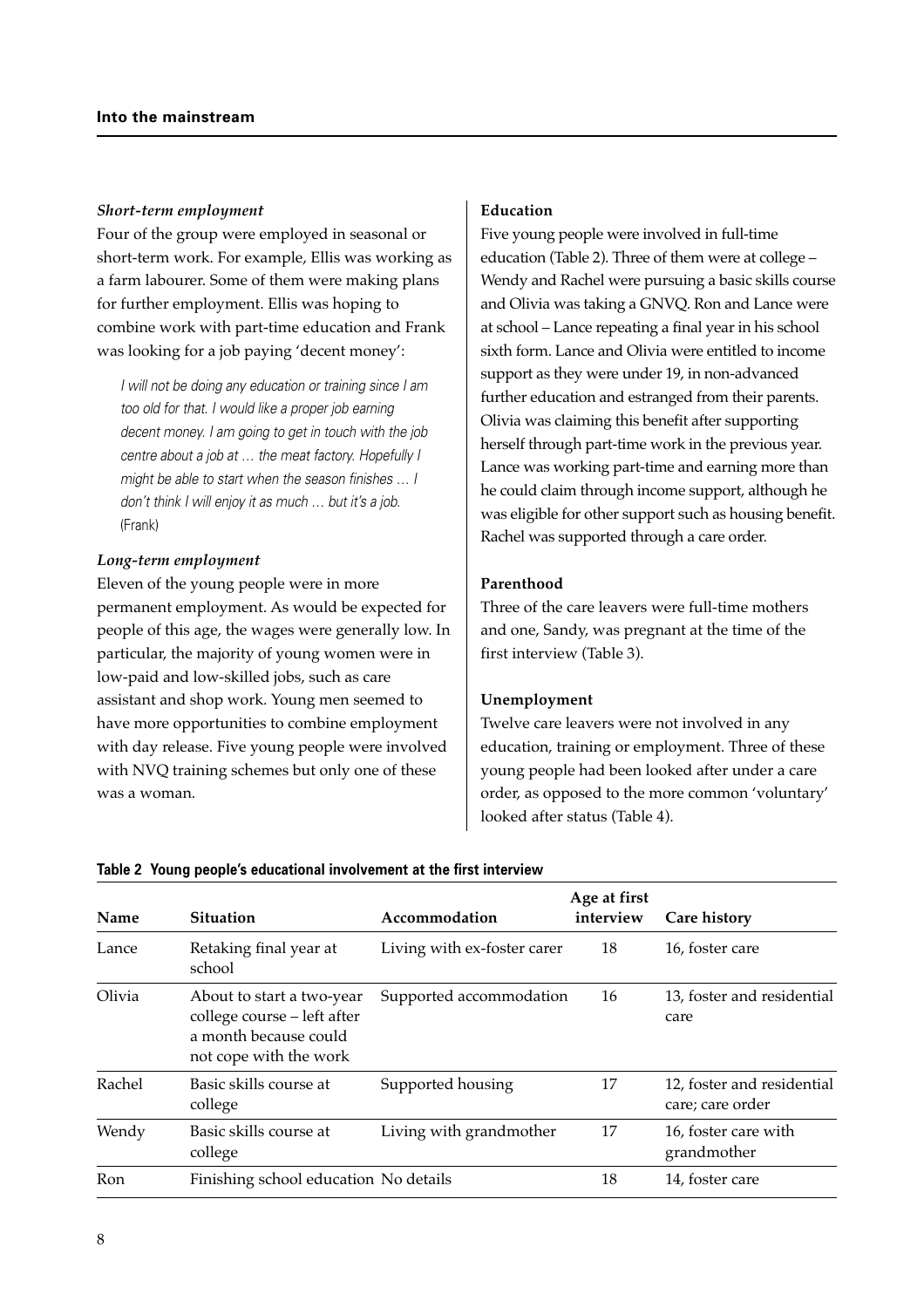# **Degree of change since leaving care and plans for the future**

The young people's situations as recorded in the tables belie the degree of change they experienced both preceding and following the first interview. Only two of the young people – Ben and Carl – had remained in the same situation since they left care. Twelve out of the 36 young people for which there were data had experienced five or more changes since leaving care. For example, Mandy had worked in a number of short-term chambermaid and cleaning jobs and was working in a

| Name      | <b>Situation</b>                     | Accommodation                                                              | Age at first<br>interview | <b>Care history</b>                            |
|-----------|--------------------------------------|----------------------------------------------------------------------------|---------------------------|------------------------------------------------|
| Sandy     | Expectant mother                     | Supported housing -<br>awaiting rehousing in<br>temporary LA accommodation | 16                        | 14, foster and residential<br>care; care order |
| Fay       | Full-time carer with<br>one child    | Independent housing<br>with partner                                        | 17                        | Not available                                  |
| Elizabeth | Full-time carer on<br>income support | LA housing                                                                 | 19                        | 13, foster care                                |
| Isobel    | Full-time carer on<br>income support | House rented through<br>housing association                                | 19                        | 14, not available                              |

### **Table 3 Circumstances of young mothers at the first interview**

### **Table 4 Situations of young people unemployed at the first interview**

| Name            | Accommodation                                                                                            | Age at first<br>interview | <b>Care history</b>             |
|-----------------|----------------------------------------------------------------------------------------------------------|---------------------------|---------------------------------|
| Penny           | Supported accommodation                                                                                  | 18                        | 14, foster care; care order     |
| Graham          | Housing association flat                                                                                 | 17                        | 14, foster and residential care |
| Gillian         | Housing association flat                                                                                 | 18                        | 11, foster care; care order     |
| <b>Beatrice</b> | Living at home but staying with<br>boyfriend most of time. No income<br>support or Jobseeker's Allowance | 18                        | 16, foster care                 |
| Debbie          | Student accommodation (about<br>to start college)                                                        | 18                        | 16, foster care                 |
| Helen           | No details                                                                                               | 16                        | 14, foster care                 |
| Carol           | Housing association flat                                                                                 | 19                        | 14, foster care; care order     |
| Harry           | No details                                                                                               | 17                        | 16, foster and residential care |
| Amy             | No details                                                                                               | 16                        | 16, foster and residential care |
| Neil            | Supported hostel accommodation                                                                           | 21                        | 13, foster care                 |
| Anthony         | Living with family                                                                                       | 17                        | 14, residential care            |
| Ken             | Involved in Learning Gateway<br>training initiative. Living in supported<br>accommodation out of LA area | 17                        | 12, foster and residential care |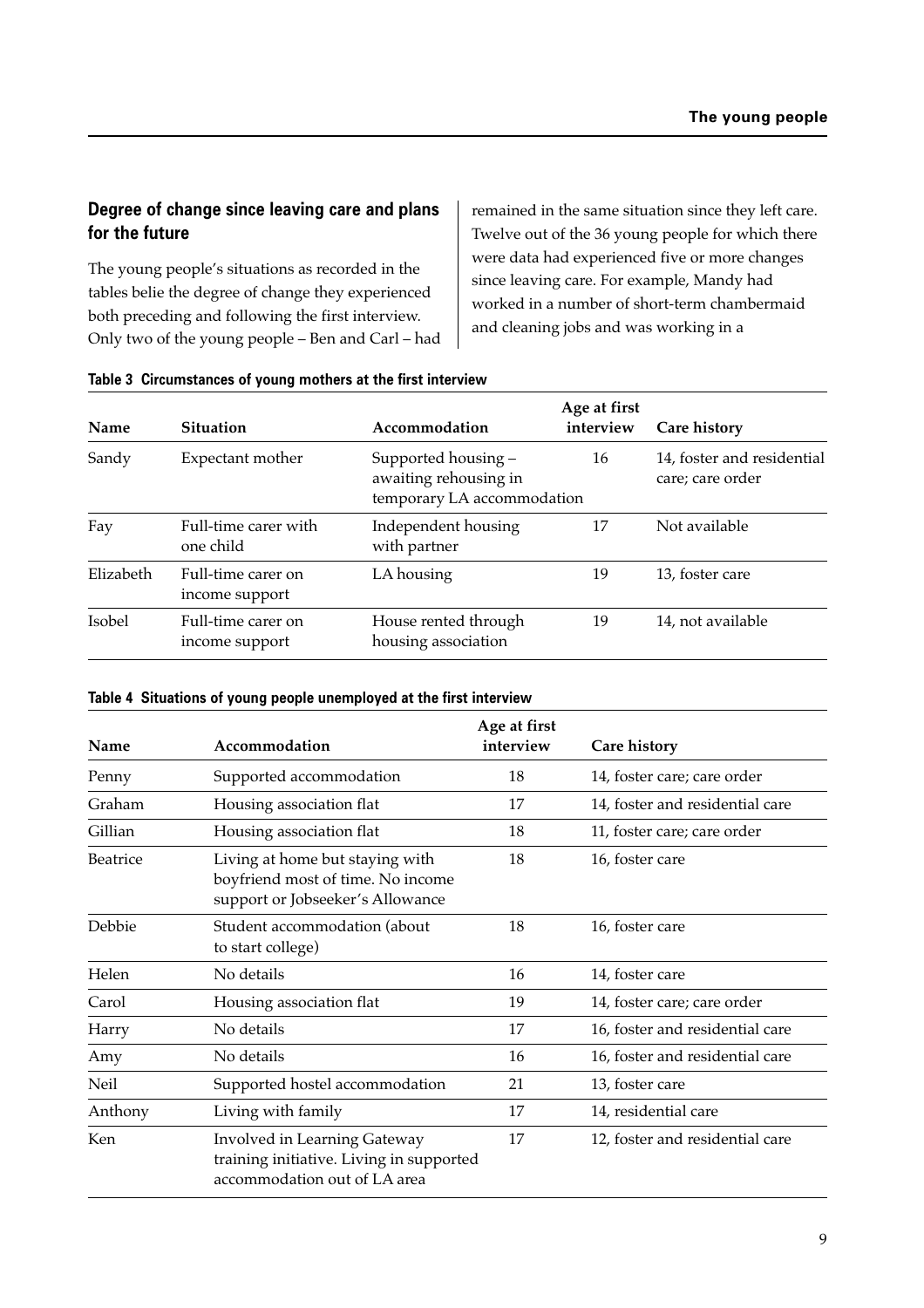supermarket at the time of the first interview. It could be argued that the period of flux and change that many of the young people went through mirrors the experiences of young people from stable backgrounds. Other research has shown that young people can experience a number of jobs or courses before they settle on a more stable career path (Dolton *et al.*, 1999). However, the number of changes suggests the young people in the study experienced a particularly turbulent time. In particular, changes were often for the worse, such as a move out of work and into unemployment, and change was often precipitated by personal difficulties, such as problems with accommodation or the ending of a significant relationship.

In many cases, the degree of instability reflected the absence of a clear plan of action and signified a period of drift. The number of young people who were going through their transition to adulthood with no firm vocational/employment plan was significant and concerning in terms of their likely ability 'to engage socially and economically' (Department of Health, 1999, p. 19, para. 5.1). Approximately half the sample had no plan for the future. For example, only Carl was involved in a

long-term course of study although it would be expected that a high proportion of young people aged 17–19 would be completing academic or vocational courses at this point in their lives.

Even when young people did have plans, the interviews a year later demonstrated that plans were often thwarted. For example, talking about his hopes at the first interview, Jeff, a hairdressing apprentice with day release at college, commented:

I'll do this for a while, but not necessarily for the whole of my career.

 By the second interview Jeff had left his job because of problems in his personal life precipitated by the breakdown of the relationship with his girlfriend. Similarly, Mandy was working at a supermarket and felt that she would like to continue working there for the next year at least, with a possible caveat: 'but who knows?' A year later she was unemployed.

The next chapter explores some of the factors that influenced how people came to be in their respective work, training or education situations and whether they remained in them.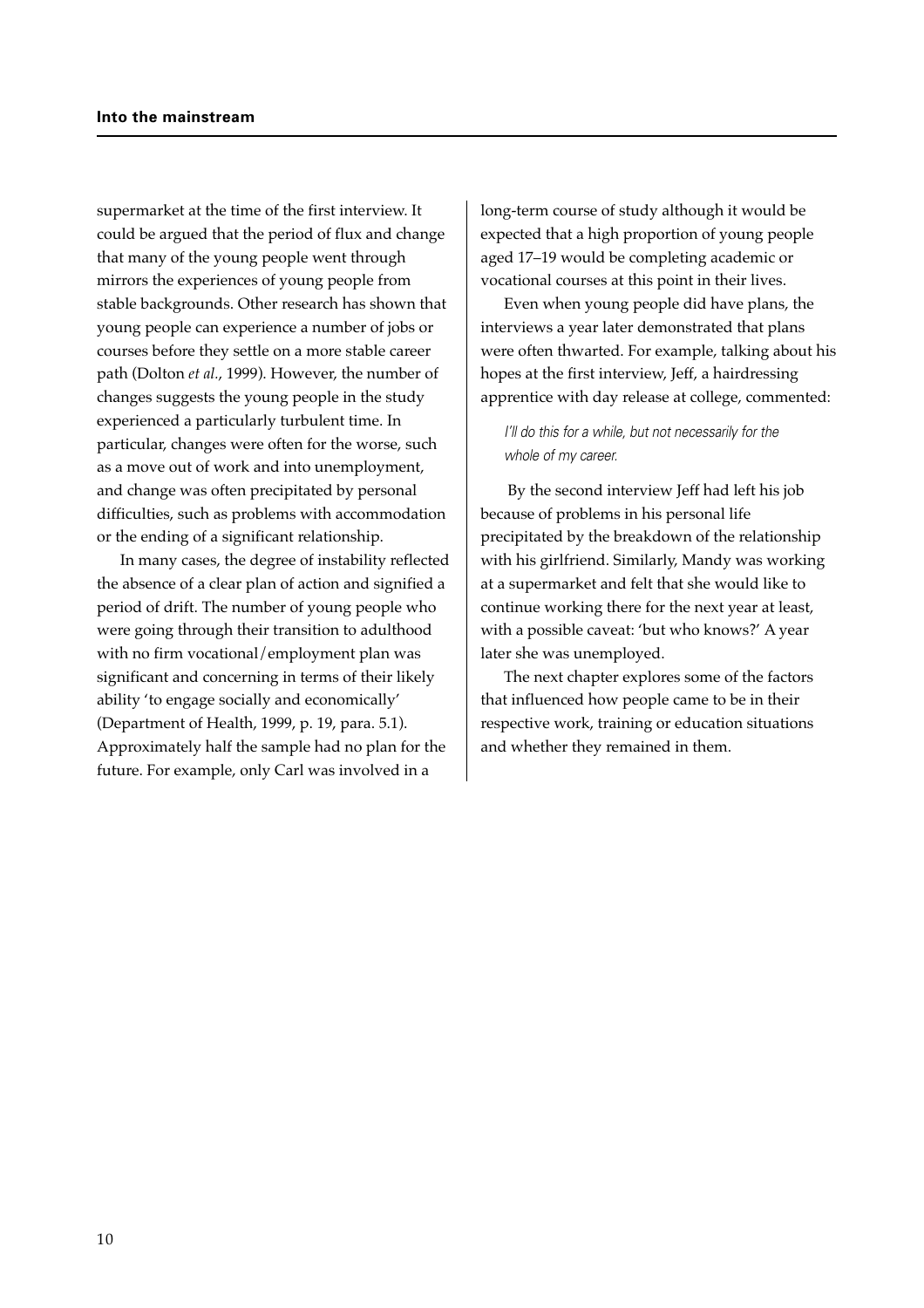# **4 Into the mainstream – what factors influenced the young people's economic engagement?**

The interviews with young people shortly after they left care revealed a number of factors in their care history and circumstances that affected their economic engagement. These included the impact of care on their schooling, educational achievement and their ability to establish and maintain relationships; the nature of the support networks available to them; financial circumstances and other commitments in their lives. The chapter explores these factors in greater detail.

# **The nature of the looked after experience**

Some of the factors that influenced young people's economic engagement on leaving care had their roots in the young person's childhood and looked after experience.

### **Number and type of placements**

Because of the small sample size it is difficult to draw conclusions concerning the impact of the number and nature of care placements on the young people's transition to independence, but there appears to be a link between a disrupted care history – involving multiple moves – and later instability. Young people, such as Ben and Jemima, who enjoyed long-term foster placements, in particular with family members, were more settled in their work or training options after care. This is likely to be related to the minimum disruption to their schooling prior to and entering care and the support they continued to receive from their foster carers once they had officially left care. On the other hand, out of the eight young people who experienced both residential and foster care, only one, Rachel, demonstrated any post-care stability. Moreover, Rachel was cared for in a special residential unit because of her disabilities.

The age at which the young person entered care,

combined with the stability of the placement, also appeared to influence stability in young adulthood. Previous research has shown that young people who enter care at an earlier age have a greater likelihood of achieving post-care stability (Biehal *et al.*, 1992; Stein, 1997). The majority of interviewees entered care when they were 14 years old. Because young people entered care relatively late they had already experienced significant disruption both at home and at school as a result of their family circumstances. As a consequence, young people were often struggling to deal with emotional and behavioural difficulties arising out of their home life, and struggling to keep up with their schoolwork. The size of the sample in this study makes it difficult to draw clear conclusions about the influence of age at entering care, but there appear to be some links. For example, nine of the young people unemployed at the first interview entered care when they were 14 years of age or older. Another one entered care at a younger age but had experienced a disrupted care history involving both residential and foster care placements.

### **Care orders**

The circumstances under which the young person entered care were associated with their post-care situations. Eight young people were on care orders and three of them were unemployed at the time of the first interview. It is likely that factors in the young person's childhood that necessitated being placed under a care order continued to influence their later life chances and economic and social integration. As Chapter 5 illustrates, it is also the case that, unlike their peers, young people on care orders are not required to register for careers help when under 18 in order to claim benefits. This left them out of the reach of work opportunities arising from contact with employment services.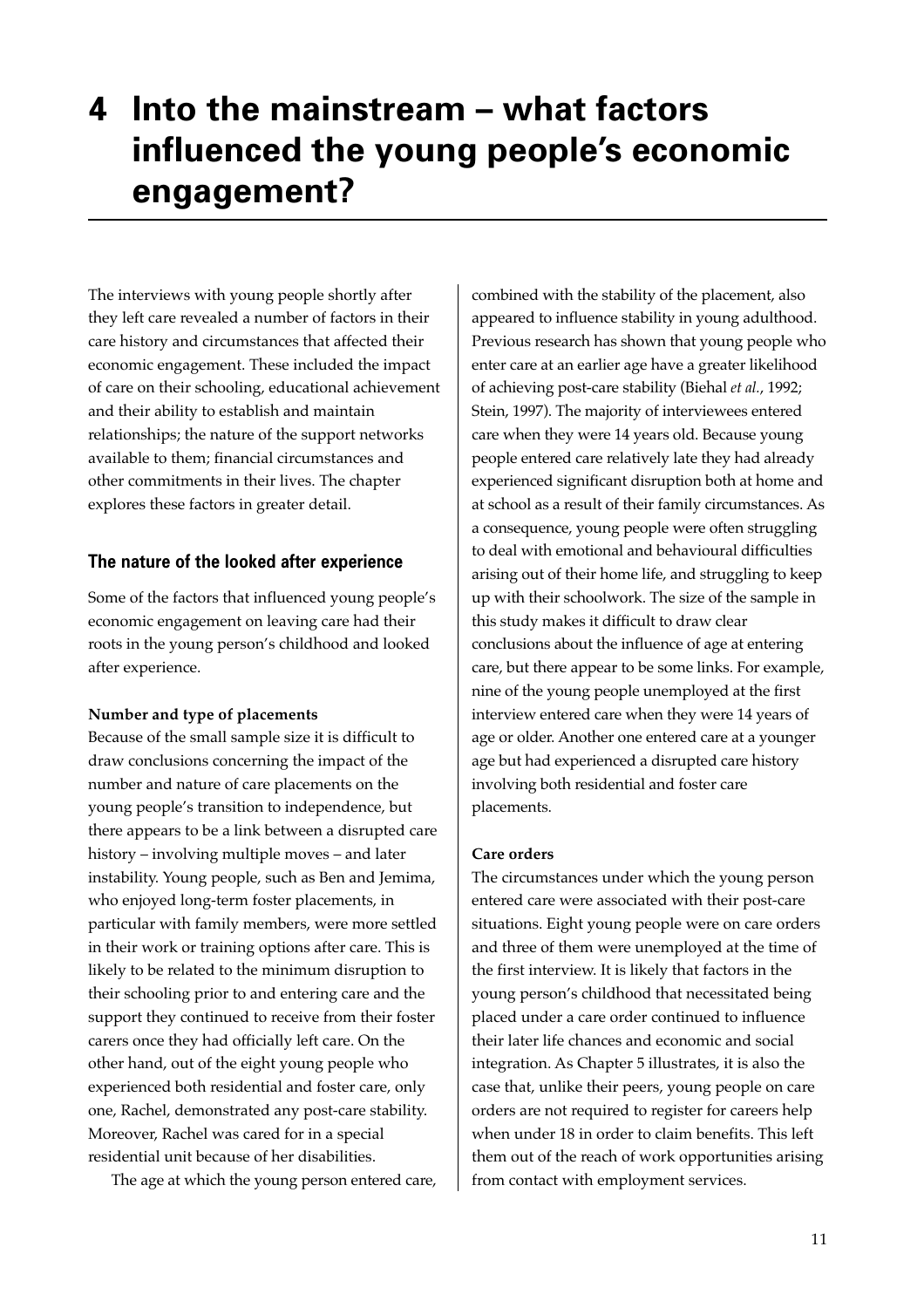#### **Distance from home/friends**

Because of the rural and sparsely populated nature of the local authority, many of the young people spent time in placements some distance from their home area. The LA's three residential units for children of this age were also located in different parts of the county. Placements away from home areas affected care leavers' ability to maintain contact with their support networks. Young people living in isolated communities were dependent on others to provide transport for them to visit friends or family in nearby towns or villages. Care leavers did not have immediate access to someone to talk to when they were having a difficult time. For example, Beatrice experienced difficulties during Year 9 of her schooling. She had wanted help with her schoolwork and someone to talk to as soon as there was a problem. However, placed away from family and friends and with no out-of-hours social services support beyond emergency help, she had no one to talk to when things were difficult at home or after school.

### **Schooling and educational achievement**

This section examines the way that the care experience affected young people's education, including its impact on their relationship building, self-esteem and motivation, and on the number of qualifications they obtained.

### **Qualifications**

The original research was designed to obtain data on young people's qualifications from social services records. Unfortunately, many of the records were incomplete and the information obtained from the interviewees was also patchy. However, comments made during the interviews suggest that many of the care leavers obtained either few or no qualifications and a number of the young people talked about how their lack of qualifications limited them to low-paid jobs. In retrospect, many of them recognised the

importance of education and expressed regret that they had not made the most of their schooling, or been encouraged to do so by carers. Young mothers in the group were particularly conscious of their lost opportunities. One reason for the poor attainment levels of the group was the timing of entering care. As the charts in the previous chapter show, over half the sample entered care aged 13 or 14. This is an important point in young people's education as they prepare to commence their GCSE courses. For many of the group, however, it also signified a time when the accumulated difficulties arising out of their home life made it difficult to engage with their schooling. Moreover, many young people were already lagging behind their peers and had no opportunity to catch up.

### **Placement moves**

Because of the size and rural nature of the local authority, disrupted schooling was a particular feature of these interviewees' experiences. A number of interviewees commented on how frequent moves affected their education. Because of differences in schools' curricula or the timing of when subjects were studied, young people moving schools had to catch up with their peers or miss out parts of their education. For example, Sandy experienced three school moves. Following one move, she found herself a year behind in French because the new school taught the subject a year earlier than her previous school, but she was not given any extra help to catch up; as she said, 'You just had to get on with it'. Another interviewee, Harry, moved schools in the final month of his education because he left a foster home for a residential placement sixty miles away. He blamed his failure to complete his education on the move.

Although a number of interviewees mentioned the detrimental impact of their disrupted education, it was difficult to draw clear conclusions about the extent and nature of the disruption. Social services records did not contain much information on young people's schooling. The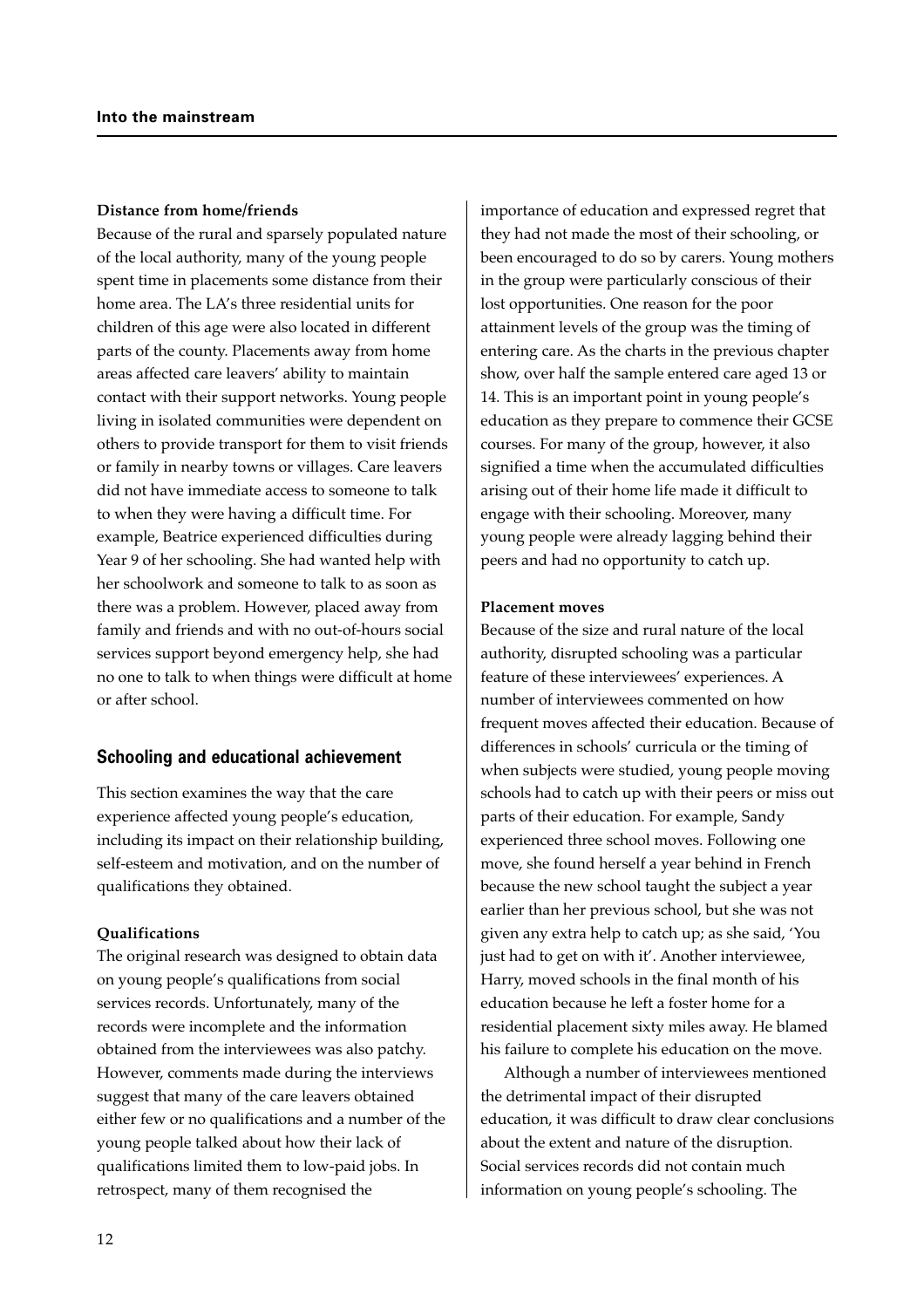young people themselves were often unable to recall details about school attendance and the first interview did not ask questions in sufficient detail.

# **The impact of residential and foster care placements**

In some cases, there was an association between the type of care placement and educational experience. A number of young people felt that the move into residential care had a negative influence on their education. For some care leavers this was because their peer group were negative about school. For example, Tanya felt that although staff were supportive, her involvement with a peer group in the unit 'who didn't care' meant she did not complete her GCSEs. Other interviewees believed that residential staff were too lax and had low expectations of the young people. For example, Elizabeth explained that she played truant because staff in her residential unit let her get 'away with murder'. Overall, a number of the young people felt that there was too little support generally with education when in care. For example, Olivia commented that:

# Children in care should be encouraged to keep up their education.

On the other hand, a number of young people believed that going into foster care had a positive effect on their education. Young people who experienced the death of a foster carer felt this particularly keenly and were aware of the negative effect losing their foster carer had on their education. For example, Sandy felt that 'if only' her foster carer had lived then she believed she would have succeeded in her education and her life would have been different. Similarly, Lance felt that he changed his course of study because his foster carer died.

### **Attitudes to self and school**

Attitudes to schooling were a recurrent theme in the project. Interviewees who were moved frequently found it difficult to maintain their

motivation to work at their studies and keep building relationships with staff and pupils. For example, Sandy felt that she gave up at school around Year 8:

What was the point in trying to please people, because you would just get moved on again?

Mike also talked about losing interest and motivation because he 'could not keep up with the work so gave up'. He attributed this loss of interest to lack of support from teachers.

Don't think they were bothered. If I skived, they could not do much about it.

Alison attributed not doing as well as expected in her GCSEs to a move in her final year of school when she 'lost interest in school and education'*.*

Others mentioned concerns that teachers had preconceived ideas about them because of their care history. Isaac believed that teachers did not push him enough or provide enough guidance. He felt his potential was not recognised and this, in turn, undermined his self-confidence. Young people who did not reach their potential at school because of frequent moves and the disruption they entailed also developed low self-esteem and lacked confidence: additional obstacles to succeeding after school.

Frequent moves also sent mixed messages to the young people. For example, Mandy commented on the tension between prioritising education and arranging placements. She felt that the low priority that education took when placements necessitated a change of school was at odds with the expectation that young people would take their education and training seriously in later life.

### **The importance of other events**

In some instances, the reasons interviewees were brought into care acted as a diversion from their education. Young people talked about the difficult task of working at their education while other events dominated their lives. For example, Isobel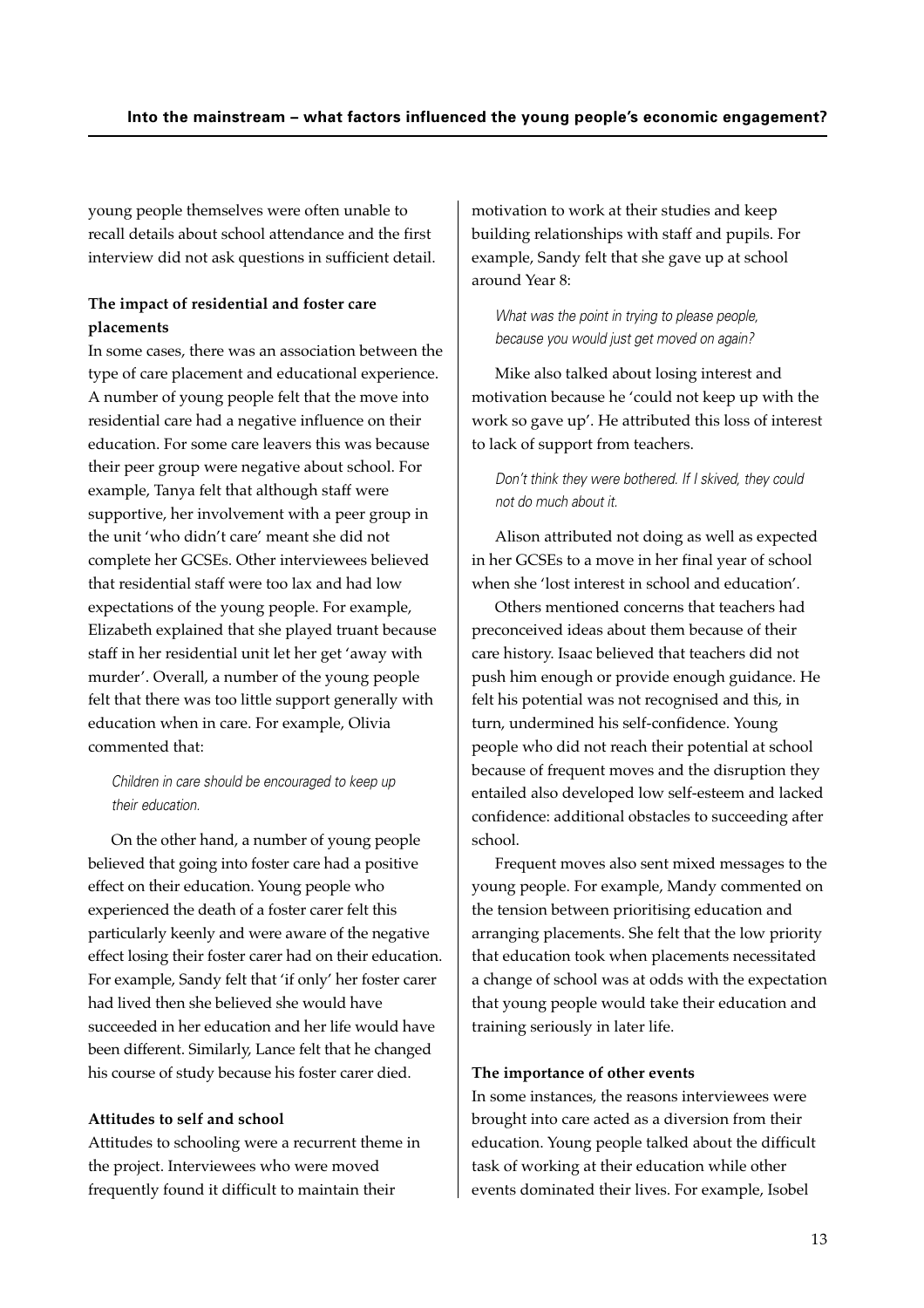described how her family circumstances muted her interest in school:

I changed totally when I was in care. I lost interest in schoolwork and just wanted to be with my friends. This was no one's fault, but the build-up of circumstances in my family life, and how I perceived the situation with my stepdad.

### **Benefits of care**

Although the majority of the sample felt that their care experience had a detrimental impact on their schooling, some of the young people were more positive. For example, Mike changed schools as a result of a move into foster care. Compared with the lack of support he received at his previous school, he felt that his new teachers were interested and supportive. He described the positive impact of this new environment on his ability to complete his work and on his general self-confidence. He attributed the fact that he finished school and embarked on work with a day release scheme to these changes.

### **Careers support and advice**

The research attempted to understand the role careers advice played in helping the young people develop and pursue a career path. Young people were eligible to have one careers interview while at school. After school, careers advisers were supposed to contact young people once a year and were available to the care leavers should they desire help. Care leavers claiming benefits but not on care orders had to see careers advisers in order to access their benefits. Young people with special needs had specialist support, via a specialist careers adviser.

### **Careers help at school**

Just over half the interview group had contact with someone they described as 'careers' prior to leaving school. Careers advisers and co-ordinators were mentioned most frequently as sources of advice,

although it was not always clear, even to the young people, whether the person was a careers coordinator at the school or a careers adviser from the local Careers Service. Unfortunately, the design of the interview schedule makes it difficult to differentiate sources of advice because it included a stand-alone question asking about careers advice at school, whereas advice from other professional groups and family members was included within a general question.

Other professionals were also important sources of careers guidance. Social services staff, including social workers, sessional workers, staff at residential centres and foster carers were mentioned by eight care leavers as people who had provided careers advice.

Some care leavers mentioned the careers help they received from teachers and head teachers, although not everyone liked receiving advice from a teacher. For example, Helen suggested that an independent adviser based at the school might be in a better position to enable a young person to make a fresh start than a teacher who might have preconceived ideas about a young person within the care system. Isaac commented that it would be helpful for careers advice to be available throughout one's schooling because it would encourage young people to continue with their education.

In general, few young people mentioned family members as important sources of advice on education, training and employment plans.

#### **Careers advice after school**

A number of care leavers were positive about the support they received after school and even listed careers advisers in their support networks. But the interviewees found it difficult to articulate how careers advisers were helpful. In general, they talked about help with obtaining information, accessing Jobseeker's Allowance and making contact with employers. For Anthony, the Careers Service was described as most helpful in assisting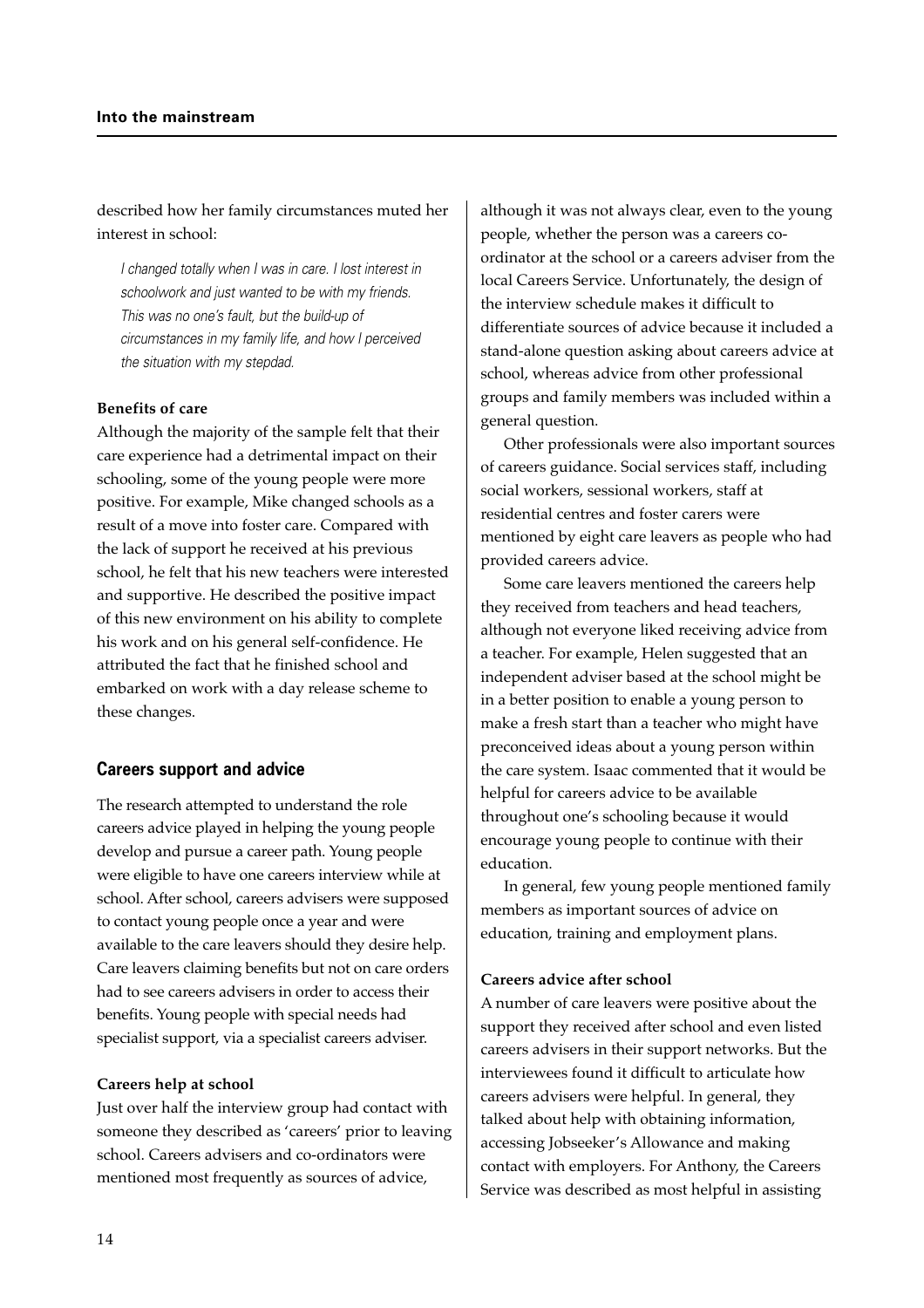him to make decisions about the future and the Jobcentre as least helpful. However, he suggested that 'If you're inclined to work you will regardless'.

Some care leavers were more negative about careers advice. For example, Carol commented on the need for careers staff to listen and not have 'a better than you attitude'*.* Young people under 18 were obliged to seek careers advice in order to claim benefits. Some found the contact unhelpful and described themselves as feeling 'confused' by it, found it 'too intense' (Graham), or felt pressured because the adviser 'forces you to do things you don't want to do' (Carol).

Although some young people were unhappy at having to go to the careers centre in order to claim their benefits, the interviews one year later show that two young people found work through this contact. In contrast, unemployed young people under care orders do not have to seek careers advice to claim. Three of the 12 young people unemployed at the first interview were on care orders. This may be because they missed out on the opportunities that arise as a result of careers and Jobcentre contact, although it could also be argued that the circumstances that necessitated them being put under a care order created additional issues to resolve in their lives in comparison to other care leavers.

Two out of the three young people in the interview group who attended special schools due to disabilities or a statement of special educational needs had a specialist transition worker and specialist careers adviser. In contrast to other care leavers, these young people had developed clear post-education career plans and one of them had remained on the same course for almost three years.

# **Financial concerns**

Financial concerns were a significant factor in influencing the young people's plans. Interviewees talked about the need to earn 'proper' money as

opposed to training wages or being dependent on benefits. A number of young people mentioned the difficulties of funding themselves should they wish to continue with their studies or access a low-paid training scheme. For example, Nancy did well in her GCSEs and had originally planned to study after completing Year 11 schooling, but finally decided to find employment because of financial worries. She described how care leavers feel compelled to seek work rather than continue with their education because of the difficulties of surviving on benefits while they study:

# Care leavers have to find work to continue with their education. You need money to live.

Benefit levels are calculated on the assumption that young people under 25 continue to live at home and interviewees were very aware of the extra costs they incurred in living independently. However, the interviews also revealed care leavers' limited knowledge about their benefit entitlements, such as the LA's discretion to top up care leaver benefits for the purposes of education, employment or training. Ignorance of their entitlement reflects poorly on the LA's success in and commitment to ensuring young people receive all the support to which they are entitled.

Despite financial pressures, some interviewees described how being able to live independently provided them with the motivation they required to keep working. For example, Helen felt that being able to afford her own flat motivated her to stick at her job – something she had struggled with previously.

# **Parenthood**

Four of the young people in the study were fulltime mothers or expectant mothers at the time of the first interview. One reason for their absence from the labour market or lack of involvement in education or training was the desire to act as primary carers for their children, but they also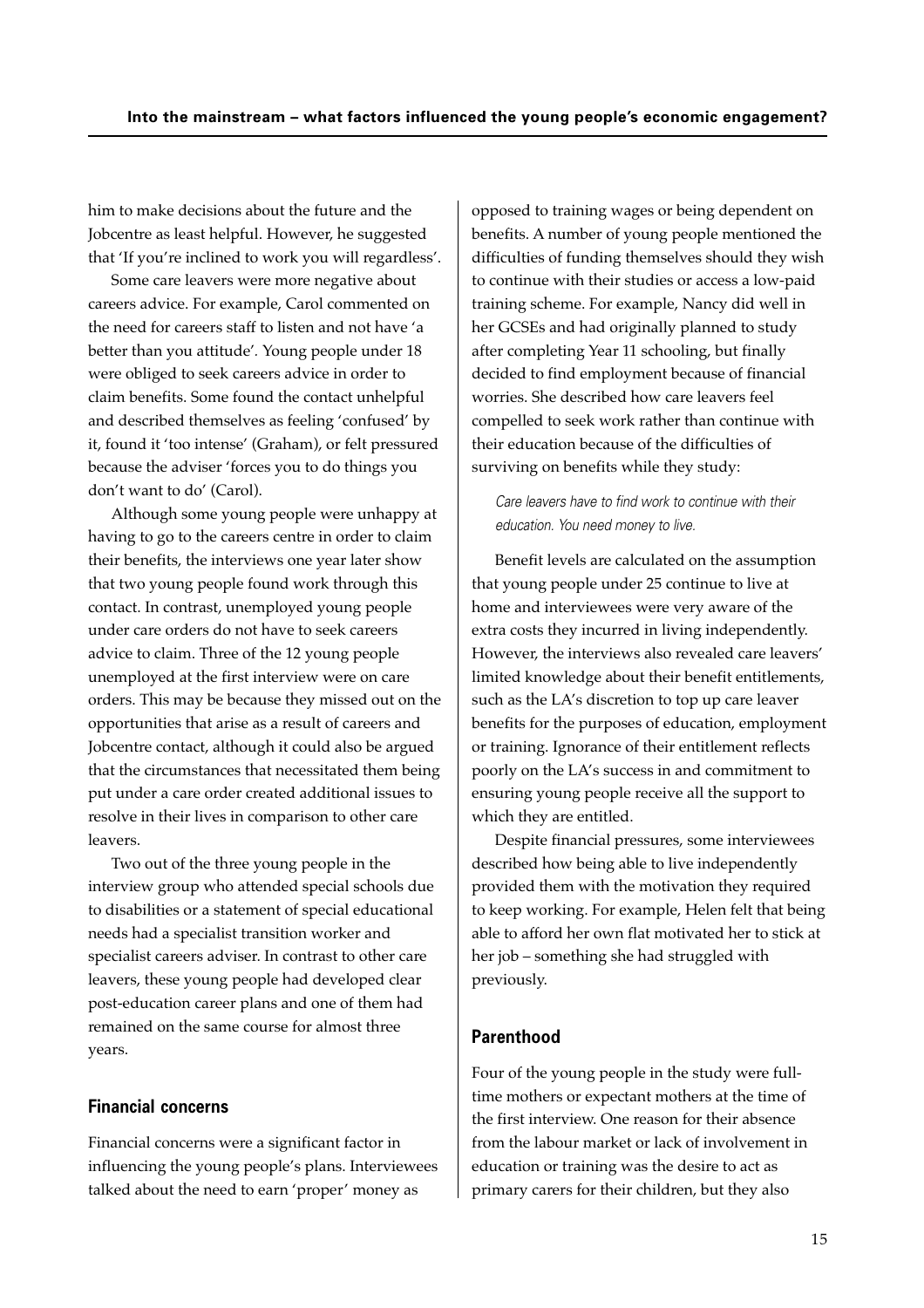mentioned other issues. The group lacked the qualifications needed to access jobs that paid enough to cover childcare costs and other commitments. They reported feeling caught in a benefits trap because of a, sometimes misguided, belief that a move into badly paid employment would leave them worse off. Isobel talked about this:

They go on about single parents taking money from the government, but they do not help at all. The way they say they are helping does not help at all. I don't know the system. I would get £4.00 more by working. They make it a lot more difficult for us, you have to get a job that will pay for the housing, rates, etc. everything before you can even think what you are going to live on. Without qualifications you just cannot do it.

These young mothers recognised that they needed to improve their education in order to access better jobs. They planned to return to education once the child was able to attend a nursery. For example, Isobel talked about her plans:

I'd train in childcare and I know it would take a few years and first I need to get some GCSEs. Then I would like to be a reception teacher – I did that for my work experience and I enjoyed it and get on really well with children.

### **Conclusions**

Factors in the young people's childhoods and care experiences affected their education, social development and social integration. Their educational experiences also affected the qualifications they obtained, their self-esteem and motivation. Careers advice was variable and around half the sample would not go to careers specialists for guidance; they preferred to talk to people in their own network or to rely on themselves. The need to support themselves, and poor awareness of the LA support to which they were entitled, deterred many young people from continuing their education or becoming involved in training. Young parents were particularly concerned about money. Social and professional support, other than careers advice, is also an important influence on young people's transition to independence. The type of support young people obtained is discussed in Chapter 6, which combines data on support from the first and second interviews.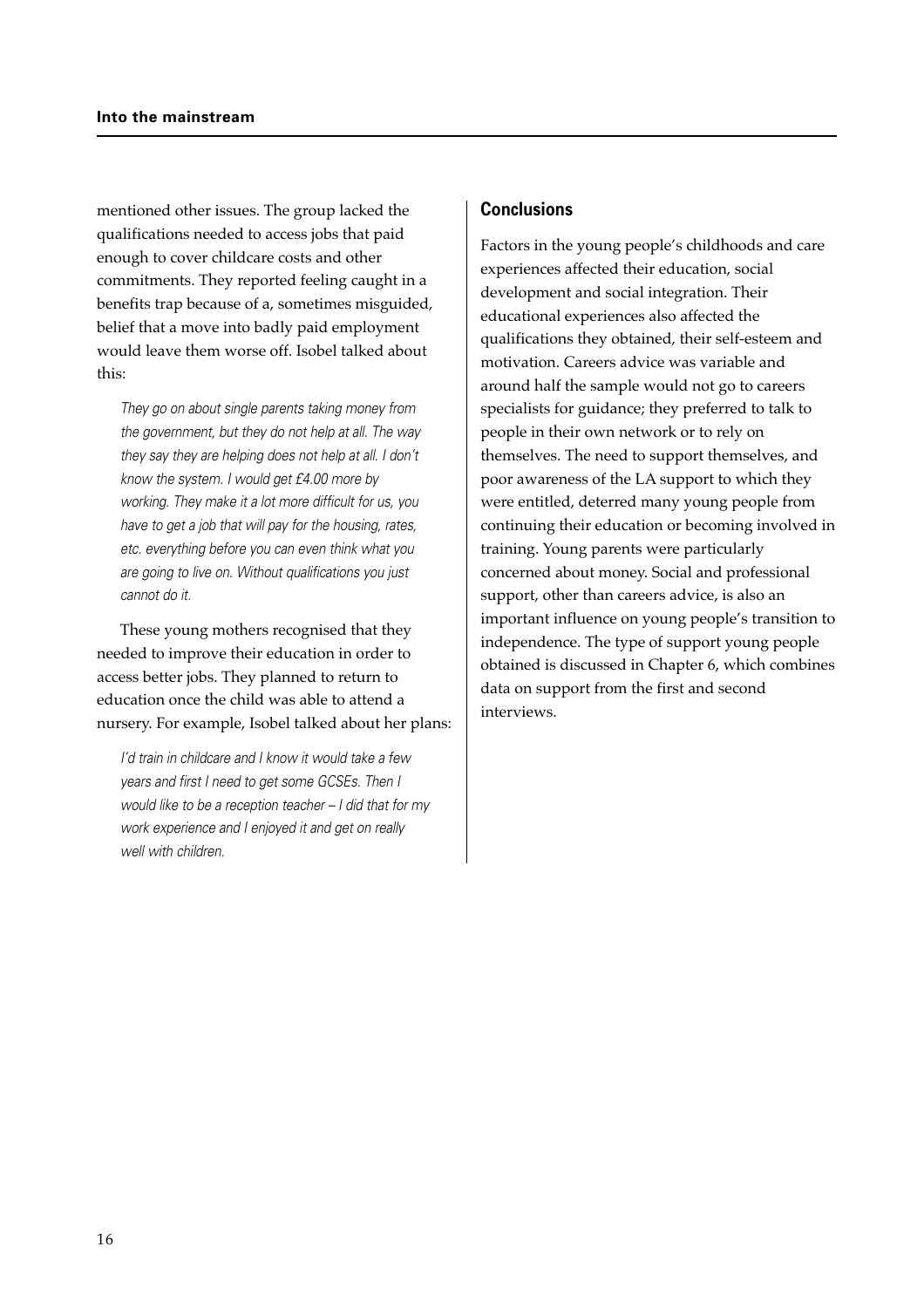# **Young people's situations a year after leaving care**

Data on the situations of the care leavers at the second interview were obtained for 26 out of the original 36 young people. In five cases information was obtained from the local authority and not directly from the young people.

Figure 5 summarises the economic activity of the sample at the second interview. Only two of the young people out of the remaining 26 were in the same education, training and employment situation as in the previous year. Of the remaining sample at the second interview 38 per cent had experienced two or more changes during that year. Some of the young people experienced particularly turbulent years. For example, Olivia left care at 16 and within a two-year period had ten changes of education and employment, some of which were periods of unemployment. Although some young people remained in jobs for six months or more, the majority of previous employment appeared quite short-term.

### **Employment and work-based learning**

The interviewees were engaged in similar types of work as at the first interview with a predominance of low-paid, low-skilled jobs such as shop and restaurant/bar work (Table 5). Ben and Jemima were the only two young people who were in the same jobs at the second interview as they had been at the first. Ben was the only young person to have continued with his day release programme.

### **Figure 5 Activity at the second interview**



### **Education**

Only Wendy had remained on her college course (Table 6). During the year she moved from her grandmother's house to supported housing. She planned to continue her studies next year. Lance, who was retaking his final year at school at the time of the first interview, was working full-time in the job he did part-time during his schooling. Olivia dropped out of college because she could not cope with the work and was training as a commis chef.

# **Full-time carers**

Three of the young people were acting as full-time carers for their children and had done so since the first interview (Table 7). Isobel, who had been a full-time carer at the first interview, obtained work as a barmaid and waitress during the year.

### **Unemployed**

Nine of the group were unemployed at the time of the second interview (Table 8). Six of them – Anthony, Carol, Ken, Amy, Gillian and Penny – had been unemployed at the first interview.

# **Number of changes through the year**

A number of the young people experienced a significant amount of change during the year. Sixteen members of the sample had changed accommodation and 16 had experienced changes in economic status. Of these eight had experienced three or more moves in and out of work, training, education and unemployment. For example, Ken was unemployed for a month, spent the next month in training, then claimed Jobseeker's Allowance while on a training scheme and then spent a further seven months unemployed. The next chapter looks at the factors that influenced the young people's ability to experience a stable transition into young adulthood.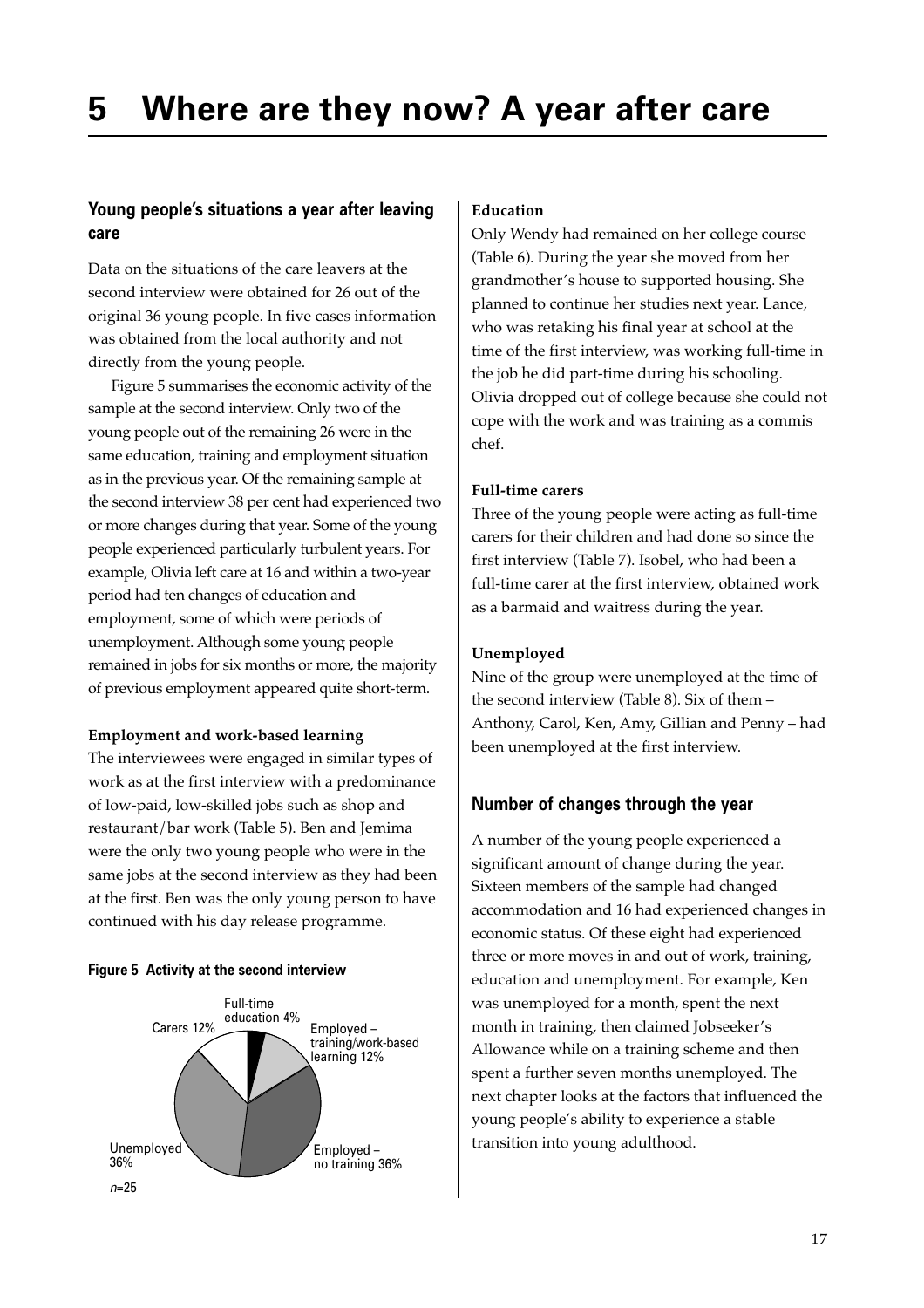| Name            | Employment                                                                                 | Previous economic activity                                                     | Circumstances                                                                                         |
|-----------------|--------------------------------------------------------------------------------------------|--------------------------------------------------------------------------------|-------------------------------------------------------------------------------------------------------|
| Mike            | Blacksmith                                                                                 | 5 months' unemployment<br>preceded by full-time<br>employment with day release | Living with mum                                                                                       |
| Lance           | Moved from part-time to<br>full-time shop work                                             | Full-time education                                                            | Moving to council bedsit;<br>took overdose in the summer                                              |
| Olivia          | Trainee commis chef                                                                        | 7 months' unemployment<br>preceded by 2 months'<br>full-time education         | Accommodation attached to<br>employment; period of drug<br>use and disrupted housing                  |
| Jemima          | Full-time supermarket<br>assistant                                                         | Employed throughout the<br>year                                                | Same LA accommodation<br>since first interview                                                        |
| Graham          | Sales for tea company                                                                      | 1 month unemployed<br>preceded by 7 months'<br>full-time employment            | Same housing<br>association flat                                                                      |
| Frank           | General assistant in catering<br>firm, 6 days per week                                     | Employed for the duration<br>of the year                                       | Looking for LA accomodation;<br>got engaged in the year to<br>16-year-old girlfriend of<br>5 months   |
| Ellis           | Stacking shelves at<br>supermarket; 25 hours per<br>week @ £4.12p/h,<br>permanent contract | Periods of casual work,<br>work experience and<br>unemployment                 | Supported accommodation                                                                               |
| <b>Beatrice</b> | Bar/hotel work; $£4.50–£5.00$<br>per hour, full-time                                       | 3 months' unemployment                                                         | Bedsit acquired through<br>boss                                                                       |
| Isobel          | Waitress/bar worker                                                                        | 6 months unemployed/<br>mother                                                 | In same housing association<br>house; began relationship<br>with older man                            |
| Ben             | Apprentice builder                                                                         | Full-time employment with<br>day release for the duration<br>of the year       | Living with original foster<br>placement rent free; same<br>employment situation as at<br>interview 1 |
| Rachel          | Catering work                                                                              | Work-based training<br>programme                                               | No details                                                                                            |
| Harry           | Erecting exhibition stands                                                                 | Unemployed                                                                     | No details – could not be<br>interviewed                                                              |

# **Table 5 Employment and life circumstances a year after leaving care**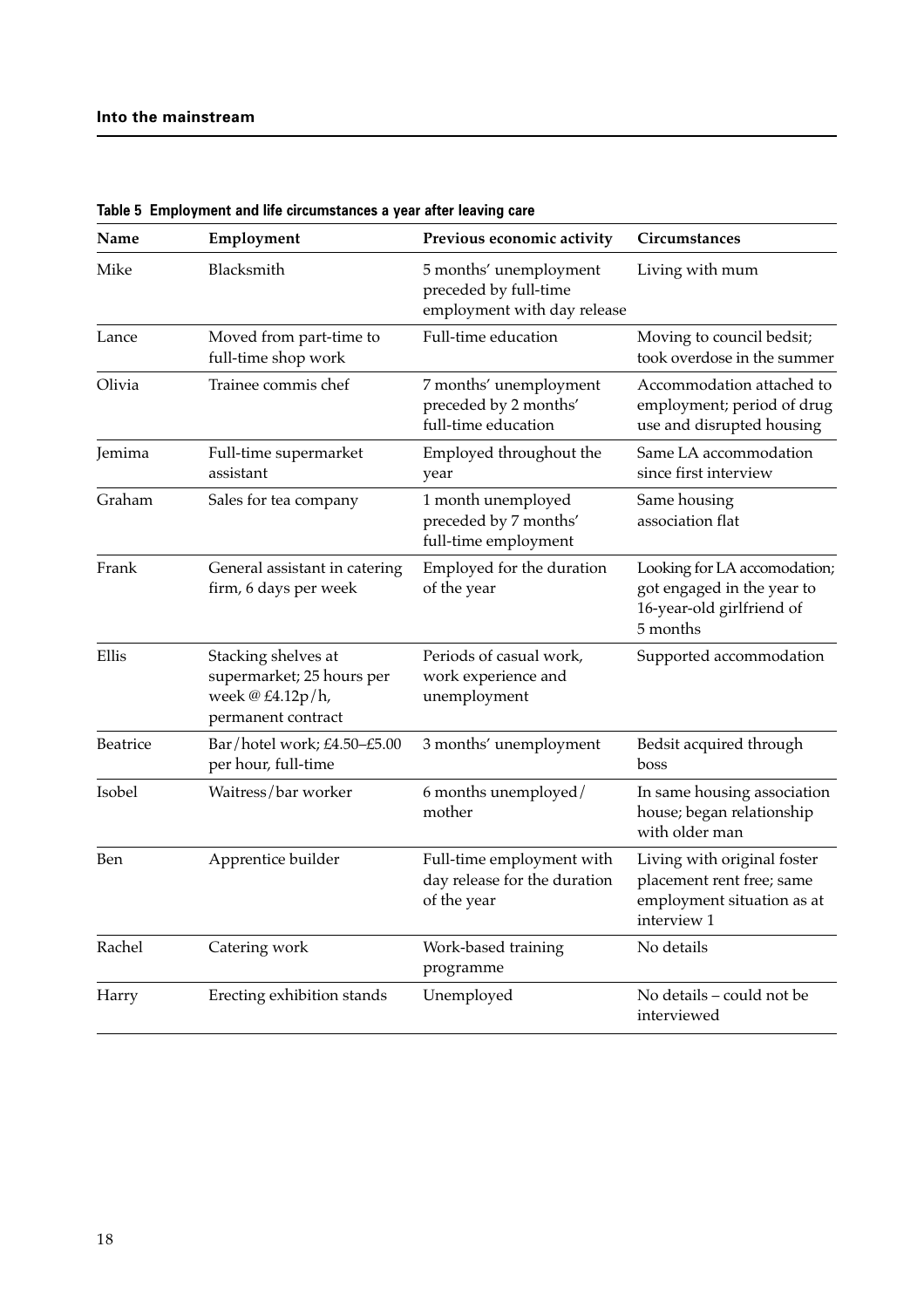| Table of Official Brandes of young people in equeation |                                           |                   |
|--------------------------------------------------------|-------------------------------------------|-------------------|
| Name                                                   | Course                                    | Accommodation     |
| Wendy                                                  | Continuing basic skills course at college | Supported housing |

# **Table 6 Circumstances of young people in education**

### **Table 7 Situation of primary carers at second interview**

| Name      | No. of children and<br>relationship situation      | Accommodation                  | Other issues                           |
|-----------|----------------------------------------------------|--------------------------------|----------------------------------------|
| Elizabeth | 1 – ended long-term<br>relationship with boyfriend | LA accommodation               | Anti-depressants since<br>baby's birth |
| Fay       | $2$ – engaged                                      | Housing association flat       |                                        |
| Sandy     |                                                    | Now in permanent accommodation |                                        |

# **Table 8 Situation of unemployed young people a year after leaving care**

| 7 months<br>4 months' work experience while<br>Ken<br>claiming Jobseeker's Allowance<br>and a month of full-time training | Recently moved into a hostel;<br>ongoing alcohol problem; about<br>to start college to study GCSEs                     |
|---------------------------------------------------------------------------------------------------------------------------|------------------------------------------------------------------------------------------------------------------------|
| Jeff<br>1 month<br>Previously in full-time<br>employment with day release                                                 | Supported housing; training<br>ended when lost job, probably<br>triggered by ending of<br>relationship with girlfriend |
| 4 months<br>Anthony<br>2 months' ill health preceded by<br>full-time employment with<br>day release                       | Council flat; drug use, but<br>cutting down                                                                            |
| 12 months<br>Gillian<br>Ongoing unemployment                                                                              | Pregnant; ongoing drug problem                                                                                         |
| 5 months<br>Full-time employment<br>Isaac                                                                                 | Supported accommodation; about<br>to start 3-year college course as<br>part of New Deal                                |
| Found placement in<br>Period of unemployment<br>Penny<br>the year but off due<br>to ill health                            | Moved out of supported housing<br>into council flat                                                                    |
| Data from LA<br>Mandy<br>Supermarket work                                                                                 | No details                                                                                                             |
| Data from LA<br>Unemployed<br>Amy                                                                                         | No details                                                                                                             |
| Data from LA<br>Ron<br>College                                                                                            | Living with dad                                                                                                        |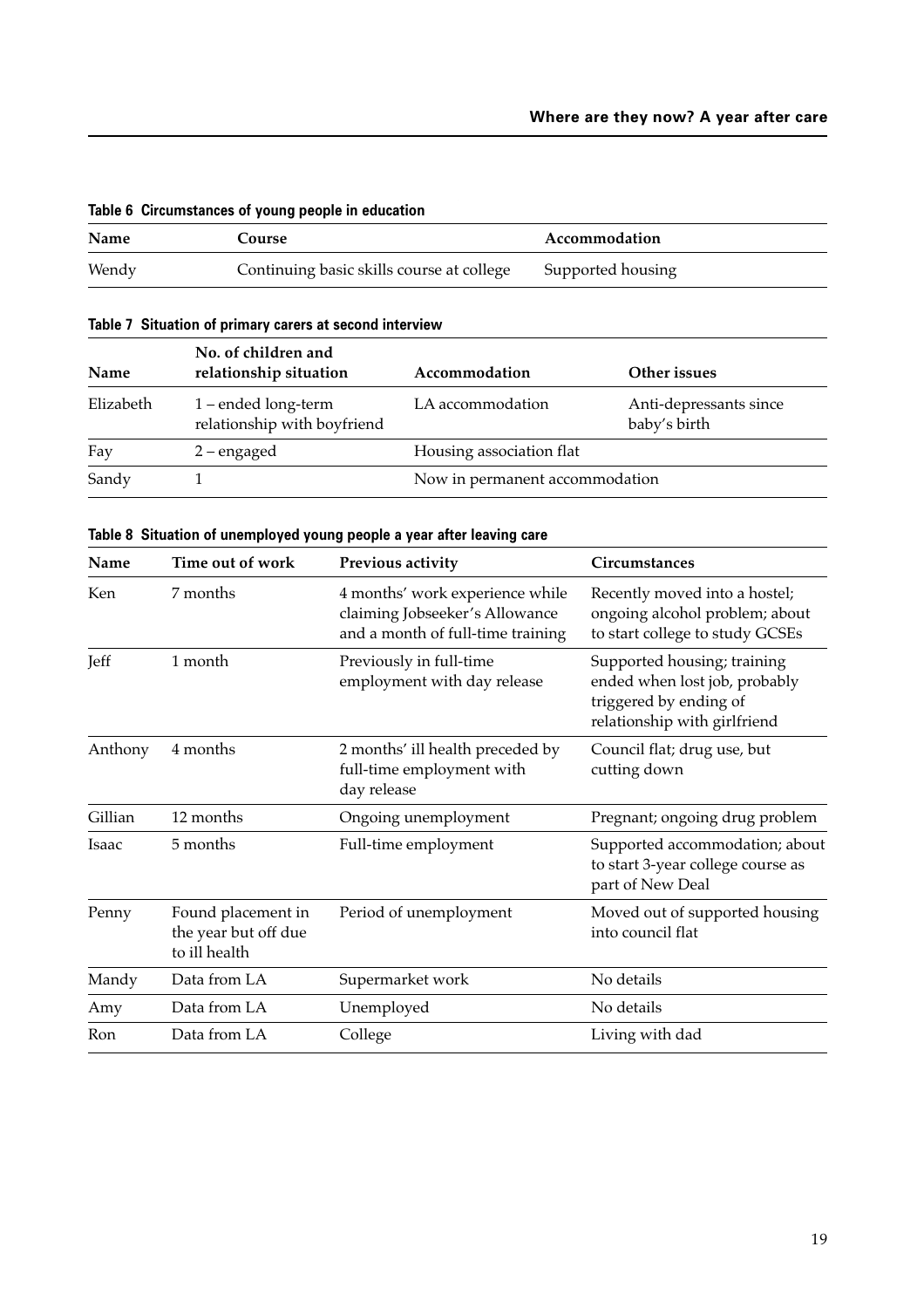# **6 Staying involved: what factors promoted or prevented the young people's ongoing economic engagement?**

The interviews a year after the first demonstrate the interviewees' resilience to the demands they faced during the year. Several young people revealed a remarkable ability to juggle major changes in their lives while living independently, surviving on a low income and continuing with their work, training or educational commitments. The factors that affected their ongoing involvement included emotional and practical support; financial concerns; life circumstances such as accommodation and substance abuse; parenthood; and attitudes and motivation.

# **Support**

Previous research has shown that social networks provide an important source of work for disadvantaged young men and that the practical, financial and emotional support that families supply contribute to young men's success in the labour market (Meadows, 2001). The interviewees were asked a series of questions about their support networks, such as the nature and frequency of contact, the type of help provided by a person and how important it was to them. Data from the first and second interviews are reported together because similar issues arose on each occasion.

# **The size and composition of the support networks**

Table 9 presents a summary of the young people's support networks at each interview. Just after leaving care, the mean network size was 6.2. A year later the average network size had shrunk to 5.1. These very basic statistics give an indication of the declining availability of support to the young people.

The table also shows the extent to which young people's networks changed over the course of the year. At the first interview, professionals made up the largest portion of the young people's networks (42 per cent), with the remaining half largely made up of family (24 per cent) and friends (26 per cent). By the end of the year, friends were the largest proportion of the network (44 per cent) and professionals comprised only 23 per cent of the network, with family (25 per cent) and foster carers (8 per cent) remaining about the same.

The shift in the network away from professionals towards friends raises a number of issues. For many of the young people, leaving care and setting up home independently signified a new phase of life and a putting behind them of some of the difficult childhood years. The move away from professionals and the growing importance of friendships could be seen as a positive sign of the young person's independence and increasing selfreliance. In some instances this was the case. Young

| Time of<br>interview | Mean<br>network size | No. of<br>foster carers | No. of<br>professionals | No. of<br>family members | No. of<br>friends |
|----------------------|----------------------|-------------------------|-------------------------|--------------------------|-------------------|
| Interview 1          | 6.2                  | 16                      | 87                      | 50                       | 53                |
| $(n=33)$             | Range 1-11           | (8%)                    | (42%)                   | (24%)                    | (26%)             |
| Interview 2          | 5.1                  |                         | 23                      | 26                       | 45                |
| $(n=20)$             | Range 1–9            | (8%)                    | (23%)                   | (25%)                    | (44%)             |

# **Table 9 Size and composition of the young people's support networks**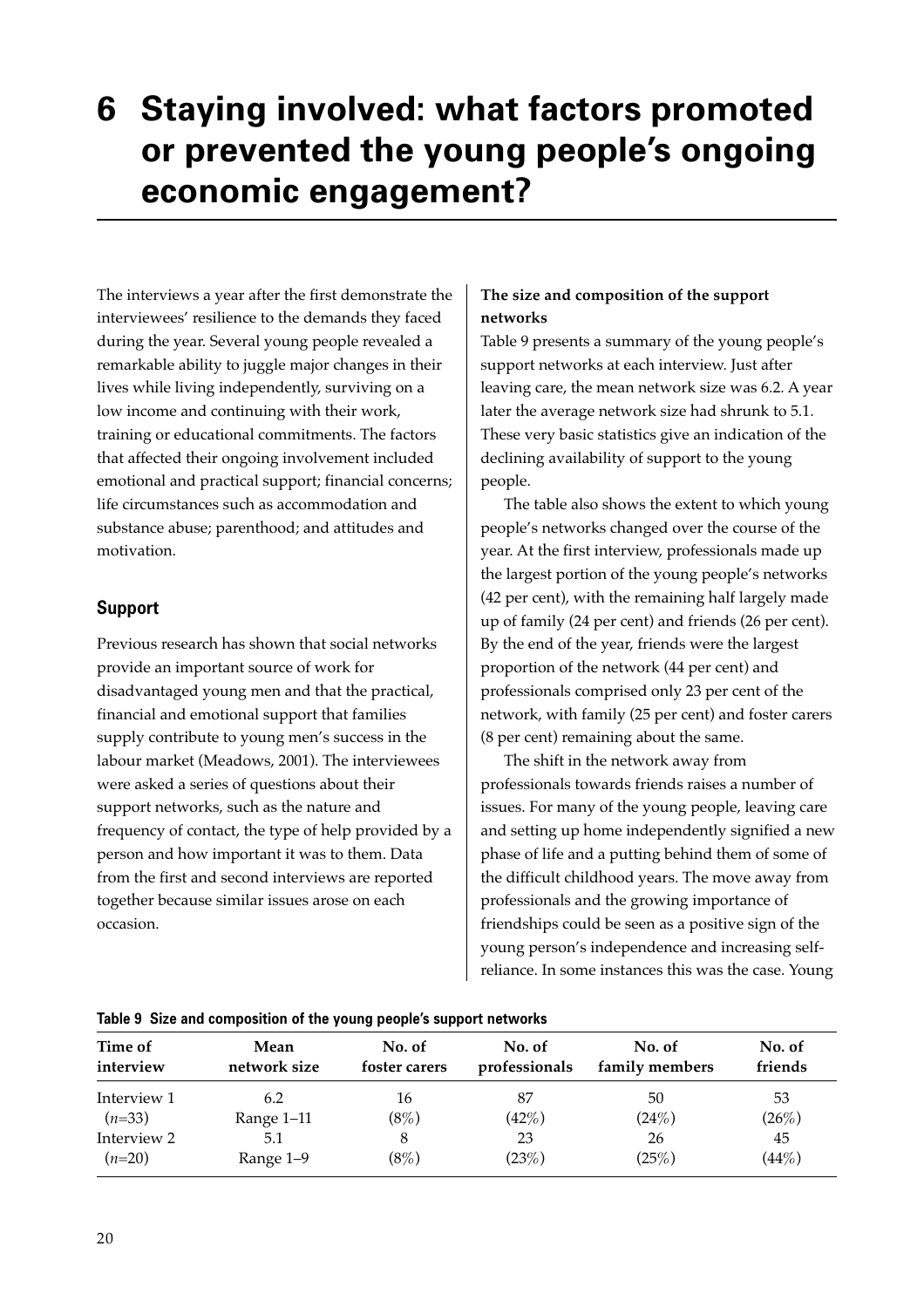people such as Graham and Beatrice met new people through work and had less need of support provided by professionals. However, where young people were struggling to establish themselves the loss of professional support and increased reliance on friends were not necessarily positive. As the next section indicates, young people needed support to succeed in their transition to independence.

The interviews also revealed the transient nature of many relationships. The interviewees had known only 64 per cent (*n*=121) of the network for a year or more. One young person, Ken, had not known anyone in his network for more than a year. Only eight young people had known all the people in their support network for more than a year, and in some cases the network was very small. For example, Debbie listed only one person in her network – an ex-foster carer – and this was also the only person she had known for more than a year.

### **Building and maintaining relationships**

Respondents talked candidly about the impact of care on their ability to establish and maintain relationships. In the first interviews, a number of the care leavers spoke about the detrimental impact that frequent moves, often to placements some distance from their previous home, had on their ability to make new relationships and sustain those already in place. For example, Mandy, who spent time in both residential and foster care, articulated these difficulties:

You don't get the chance to form real relationships when you move a lot. They think you are talkative, but you only say what they want to hear about. It's not normal, which makes it hard to form new friendships. I'm eighteen now and I still do things to please other people, not because I want to.

Young people also talked about feeling different and the stigma of being in care: both factors that affected their relationship building. Difficulties in

making relationships are reflected in the imbalanced social networks of some of the young people. For example, Nancy noted that her sociogram showed a lack of males, something she attributed to earlier life experiences. Olivia, aged 16, recognised the age differential in her circle of friends:

# I don't hang out with people my own age ... always older 28+.

Problems in relationship building were threefold. Young people who have had difficulties making new friendships are likely to feel less confident when they start something new, e.g. the first day at work. Young people who are used to moving on are also less likely to be willing or able to tackle the inevitable ups and downs of relationships. Because problems have always been resolved by moving on, especially in the case of those young people who experienced a number of moves because placements broke down, the care leavers are likely to repeat the 'leaving pattern' in young adulthood. For example, Graham, who experienced a number of placement changes, had a dispute with a colleague that led to him leaving his job. Moving on can affect engagement in work, training or education and it can also mean that young people keep moving home when things become difficult.

A number of the young people had very small support networks. One reason for this is poor relationship-building skills, but it is also the case that problems were exacerbated by the number of placement moves. Moves to different areas made it difficult for young people to remain connected with important people in their lives.

# **Sources of support**

Young people obtained support from a range of people whom they knew in both a personal and professional capacity.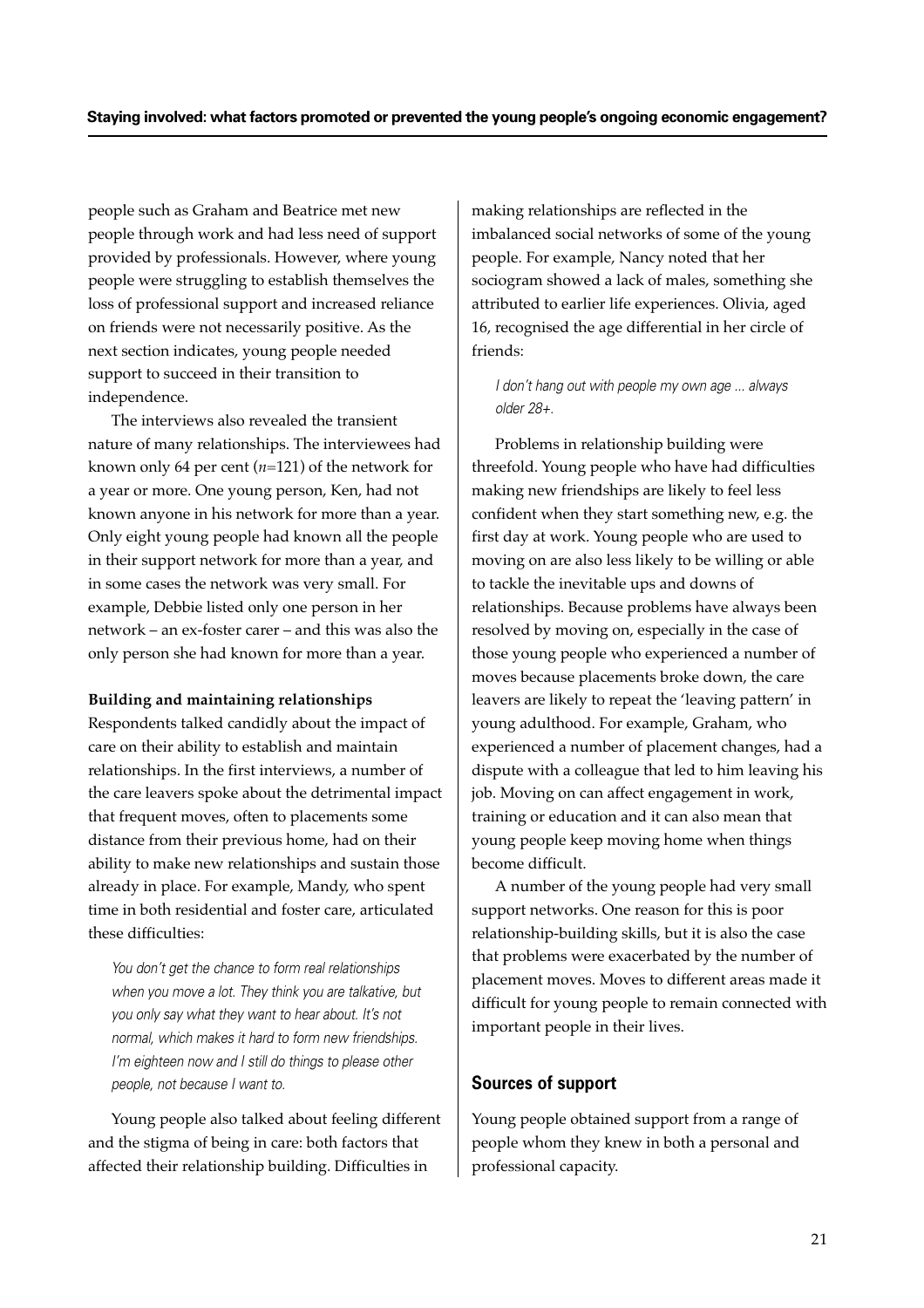### **Informal sources of support** *Family members*

At both interviews, family members made up approximately a quarter of the young people's social networks. The majority of contact was with one or both parents (*n*=24); followed by siblings  $(n=21)$ ; grandparents  $(n=5)$ ; aunts and uncles  $(n=3)$ and cousins (*n*=2). Young people who had been taken into care for their own protection under care orders were particularly unlikely to be in contact with their family. Overall, 21 per cent (*n*=7) of the young people at the first interview and 25 per cent (*n*=5) at the second interview did not name any family member in their support network. Care leavers who do not have the advantages of family support must face the realities of adult life much earlier than their peers, as Lance described:

We grow up a lot earlier. It's all jolly for kids not in care. They are in a bubble. We know the harshness of life.

What became apparent in the interviews was not the different type of help that family or substitute family members provided, but the impact that the absence of family had on the young people. Care leavers who maintained ongoing contact with their family or substitute family figures, and particularly those who benefited from placements with family members, were more likely to experience a stable transition out of care. For example, the only two young people who continued in the same work they were in when first interviewed had enjoyed stable placements in their childhood with extended family members. Moreover, the young people maintained these family links after leaving care. Ben continued to live with the same family members under a different legal basis. Jemima lived independently but within walking distance of family members who continued to provide support. Ben commented on his uneventful year:

I have had no major changes – still live at the same place and no changes in relationships that matter.

Re-establishing family relationships was also significant for young people. For example, in the course of the year Graham discovered the identity of his birth father and subsequently met him. This had a positive impact on his outlook for life:

More than happy, just to say I've got a dad. The lost part of the puzzle.

### *Foster carers*

Foster carers provided a substitute family structure for some of the young people. Ninety per cent of the sample had been in foster care at some point in their lives. At the first interview 33 per cent (*n*=11) of care leavers described foster carers as part of their support network and 35 per cent (*n*=7) at the second interview.

The interviewees identified some months after leaving care, previous foster carers that in the first interview had not been mentioned, as being important in their support network. This seemed to reflect the young people's increased awareness, having spent time living independently, of the value of being able to drop in on their foster carers, and receive help with their laundry, the occasional meal, or encouragement in what they were doing.

Foster carers appeared less important to those young people who had been in both residential and foster care. Just under a third of those who had been in foster care had also experienced a residential placement but only one of these young people, Graham, named an ex-foster carer in his support network. This is probably because the foster care placements broke down, necessitating a residential care placement.

### *Friends and partners*

Friends made up approximately a quarter of the sample's network at the first interview and just under half (44 per cent) at the second. Although friends were named, there was little discussion about the extent or nature of support care leavers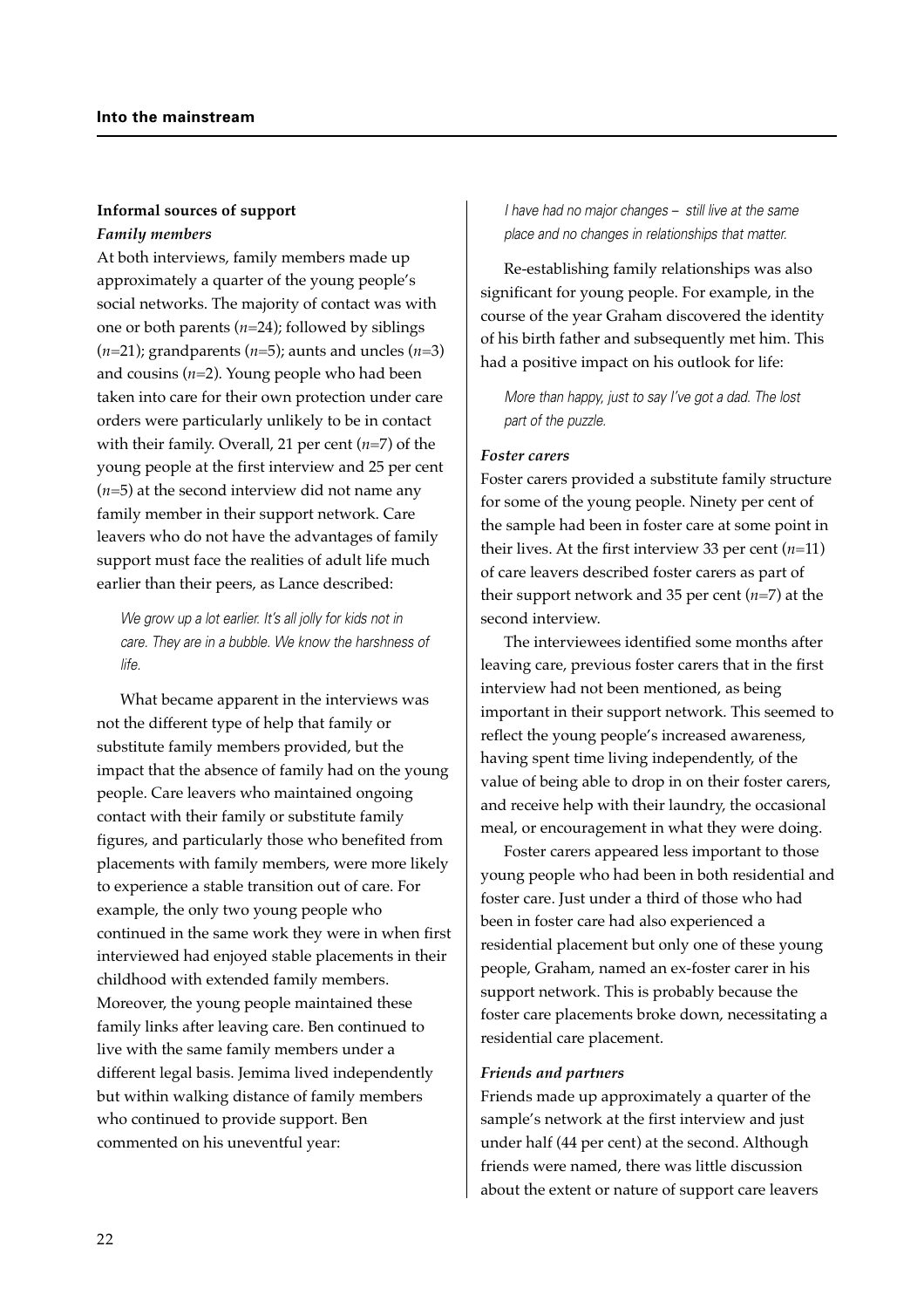received from their friends. There was slightly more detail about the help received from partners, or boyfriends and girlfriends. For example, Lance valued talking to his girlfriend about the changes he wanted to make in his life. Isobel talked about the importance of the support she received from her new partner, who was fifteen years her senior. A few young people, such as Karen and Isaac, lived with their partner's families.

While partners offered support to some young people, they could be knocked back when relationships broke down. For example, Jeff appeared settled in all aspects of his life at the first interview. By the second interview, however, his social network had changed significantly, his relationship with his girlfriend had ended and he was unemployed. He talked about the negative impact of the break-up on his mental health. Understandably, in general, young people found it difficult to maintain a grip on their work, study or training when other aspects of their lives were unsettled. As discussed in the next section, support, particularly of significant professionals, was crucial in helping them keep things together at a time of instability.

### **Professional support**

Professionals, predominantly social workers, comprised almost half (42 per cent) of the young people's support network at the first interview. Fewer professionals were mentioned at the second interview (they made up approximately 23 per cent of the network) but past professionals, particularly previous long-term social workers, were often mentioned as people missing from the young person's support network. For example, Gillian missed two previous social workers that she had known for a number of years.

Professionals, and social workers in particular when young people were leaving care, were valued for the practical support they provided, such as help in finding accommodation, dealing with benefits, and discussing plans for education,

training and employment. Not all social workers were rated, however – only those that lived up to the promises they made, as Alison commented:

They are good if you ask for help and something gets done about it. Many social workers say they will do things but don't come up with the goods.

By the second interview, young people named a range of professionals in their support networks, including a Lifeskills mentor, sessional workers, a Lone Parent Adviser and careers advisers. Although they were attached to different programmes and had different roles, young people named them because they provided a more relationship-based type of support – a befriending or advocate relationship, similar to the advisory role proposed as part of the Children (Leaving Care) Act 2000 and the Connexions service.

# **What type of support is useful?**

It is possible to identify key features of the support the young people found beneficial in their transition to independence.

### **Practical help**

Support networks were an important source of practical help with career planning and with managing life independently.

### *Developing and pursuing careers*

The clearest examples of help in both developing and implementing career plans came from support provided by professionals, usually attached to particular programmes or initiatives. Six of the 11 young people in work at the second interview had significant professional support in their lives. Isaac described the help he received from a Lifeskills mentor who had been assigned to him through his involvement in the Learning Gateway's Lifeskills programme. At the first interview he had talked about his ambition to join the army, but had been unsuccessful because of his medical history. The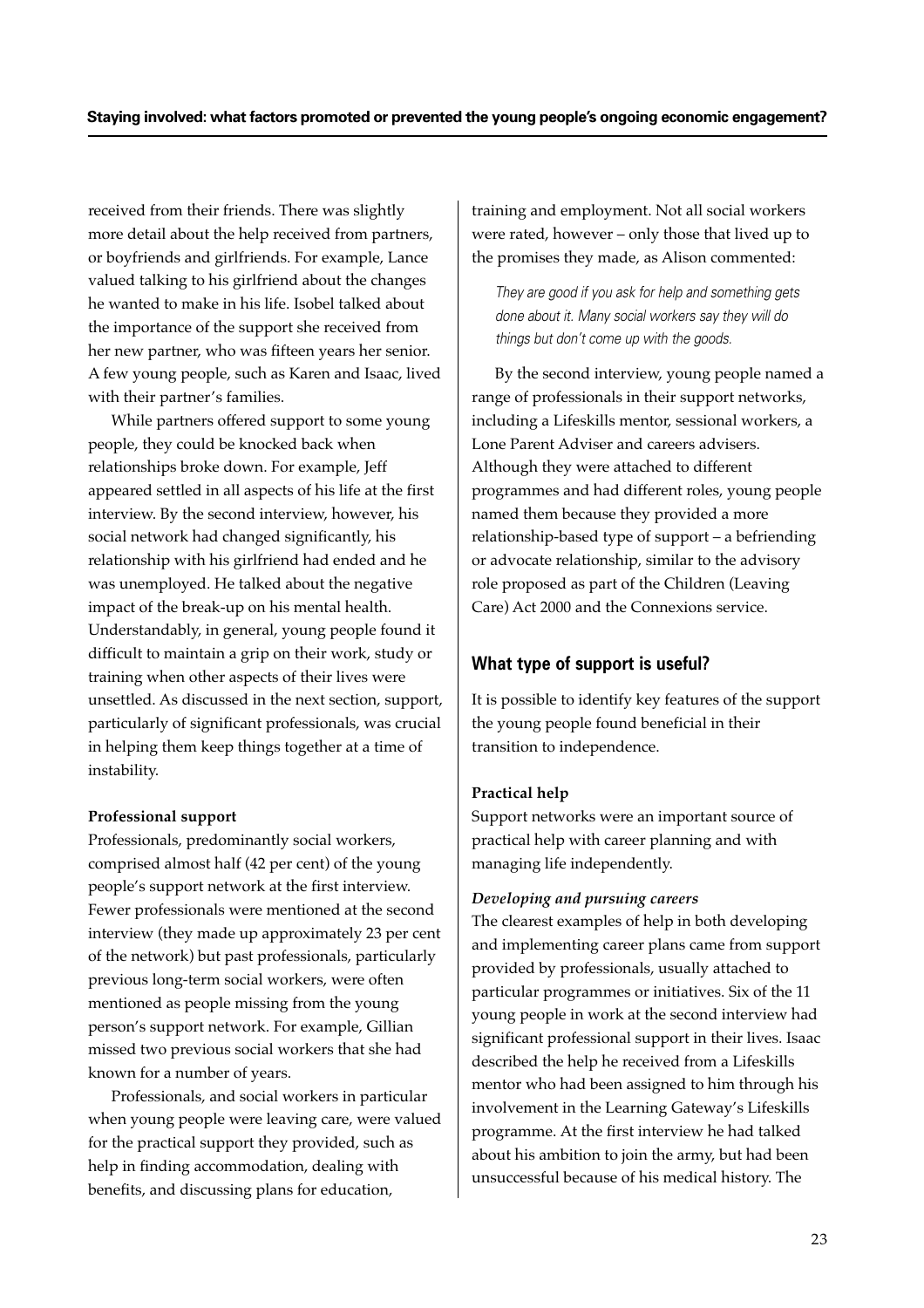Lifeskills mentor helped him to develop a wellworked-out plan for the future and enrol on a three-year engineering course as part of the New Deal initiative. During the intervening year he had also resolved his accommodation difficulties and moved to a new home close to his new college course.

During the previous year Isobel obtained work as a barmaid and waitress with the assistance of a New Deal Lone Parent Adviser. Although Isobel had been motivated to find work in order to rebut criticisms from her family that she was not a good mother, the Lone Parent Adviser facilitated her job search.

Went to the job centre every week. She helped me find a job. I went for interview and the next day I started work. Also she helped with child minders. Really sensible – no silly suggestions.

As the quote suggests, the adviser was instrumental in addressing other issues in Isobel's life. She helped Isobel to complete childminding forms and to sort out a complicated financial situation with the Child Support Agency. Overall, Isobel felt that the Lone Parent Adviser was the most helpful person involved in her transition out of care.

Young people who did not have ongoing contact with professionals were less likely to be working or developing their education or skills. This is illustrated by the cases of those young people on care orders until they were 18. These young people lacked careers advice after leaving school because, unlike their peers, they did not have to register with the careers service in order to qualify for benefits. It was also noticeable that amongst this group no young person was on the Lifeskills course that, in the geographical area, was common amongst their peers who needed additional help to be job ready.

Non-professionals were also valuable sources of practical help to young people in their pursuit of employment, education or training. For example,

Fay spoke of the support her ex-foster carers gave her:

Foster parents gave me encouragement and took me to college interview. They have been supportive since with all aspects of my life.

In general, family members were less likely to provide this type of support than professionals. On the other hand, as illustrated in the next section, members of a family or substitute family were more likely to provide help with everyday life issues.

### *Life skills/coping*

All young people who leave school have to cope with the move into the adult world of work, training or further education. But young people leaving care must also cope with the strains of managing their own budget, sorting out and keeping their accommodation, and caring for themselves. A sense emerged from the interviews that this was often too much. Young people fared better when they received practical help with dayto-day tasks of living. All the young people in work at the time of the second interview listed a member of their family or an ex-foster carer in their support network. Care leavers who retained some contact with their family or foster carers could turn to them for basic support, e.g. an evening meal, help with a phone call or filling in forms, a chat after a bad day at work. Supported housing also offered a halfway house for some of these young people. For example, Ellis listed people at his supported housing project among those he would talk to for advice about making future life changes.

Some young people received the type of help that might be provided by a family from other relationships. For example, Frank, lodging with a friend of a friend, enjoyed practical and emotional support from his landlady. This was an informal arrangement in a small market town where there were no supported housing projects. He described the relationship: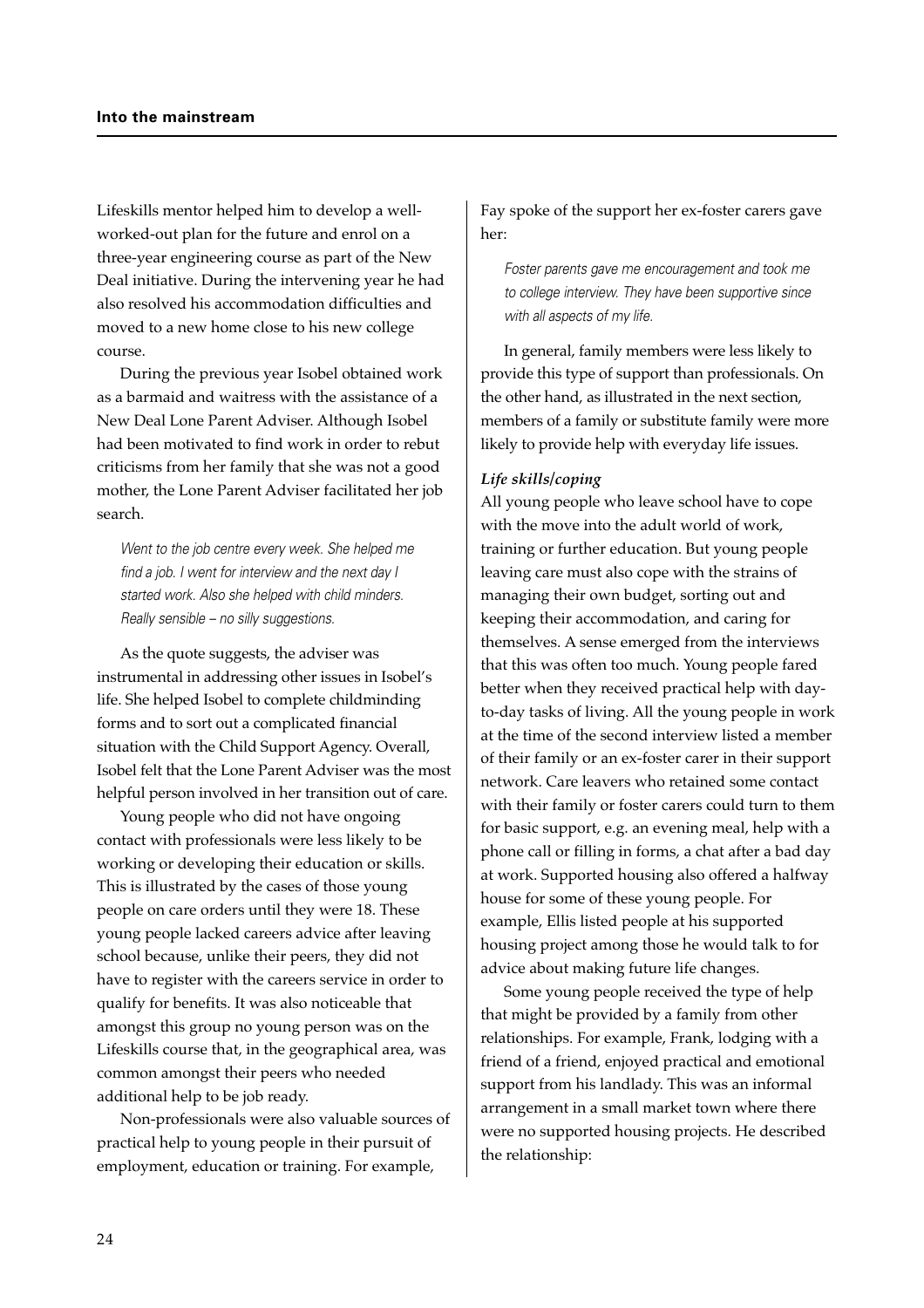[Landlady] pays all my bills; she cooks my tea and generally looks after me.

At the first interview he was in seasonal temporary work. Following encouragement from his landlady to apply to the local catering firm, he was offered a job that he had been doing for over a year. Although he wanted to find more independent accommodation, the benefit of having bills and food included in the rent reduced the risk of him falling into debt while he was establishing himself in the world of work. Talking about the previous year he described himself as:

### Happy – I have never been happier than this in a long time.

Professionals provided a different type of practical help. For example, young people such as Penny, Graham, and Olivia benefited from help in organising their wages and bills, bouncing ideas about what they wanted in work or college and minimising social isolation.

Practical support, often from family or substitute family members, but also from people such as landladies and professionals, seemed to determine whether the young person was able to maintain their involvement in education, training and employment. This may be because the support enables the young person to tackle the transition to adulthood by taking responsibility for a number of things slowly. In the case of the landlady, Frank paid rent but he did not have to pay for all his bills. A year on some interviewees had struggled when they felt too much had happened at once.

### **Consistent, long-term relationships**

Care leavers who coped with the challenges of young adulthood tended to have one or more people in their lives who were consistently available to provide emotional support such as encouragement, accountability, or even persistent nagging. Support could come from a professional or from a family member or ex-foster carer. For

example, all but two of the young people in work at the second interview had contact with a person from social services. The remaining two had contact with family members. As Mandy said, talking about careers advice, she would listen to her foster carers most 'because they were at you 24 hours a day'.

When care leavers talked about professional support they described an informal relationship where the young person felt 'known' by the professional. The in-depth and long-term nature of the relationship with professionals on special programmes such as the New Deal seemed to be of particular help to care leavers. For example, Rachel received support from the specialist careers adviser assigned to her because of her disabilities as part of the Transitions Programme – a support programme for young people with disabilities. She described her careers worker as 'helpful and funny and remembers things about my life', and felt confident this was someone she could turn to when she needed help. The fact that the careers adviser knew and remembered Rachel contrasted with some of the young people's concerns about the lack of relationship with their workers.

The lack of continuity in relationships seemed to be linked to greater instability and disruption during the year. In contrast to those such as Ben and Jemima who enjoyed stability at work and in their relationships, all of the young people unemployed at the time of the interview appeared to belong to fragile support networks. The networks included few family members, professionals or foster carers. However, unemployed care leavers with plans at the second interview, such as Isaac, had received help from a key professional. Overall, having someone consistently available – a family or substitute family member or professional – seemed to provide the young person with the stability they required to ride out difficulties, stay engaged in their economic activity or develop plans for the future.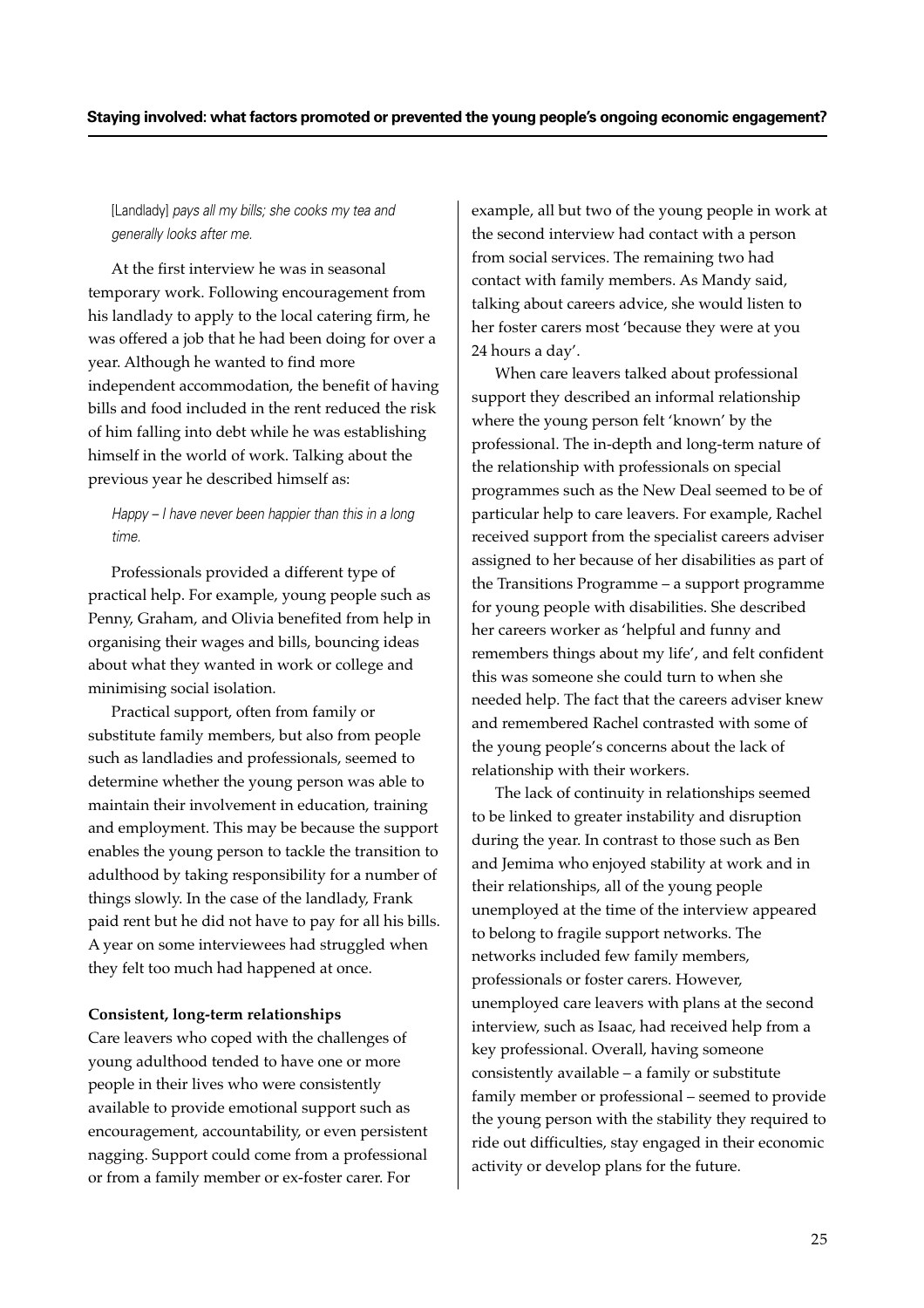#### **Specialist organisations**

Some of the young people with minor disabilities benefited from the help of specialist organisations. For example, Ellis had experienced a rocky period involving problems in his shared accommodation and a series of short-term jobs. However, he gained work as a result of a work experience placement arranged by an organisation that specialised in placing people with disabilities in work. His accommodation problem was solved when he moved house within the supported housing provider.

# **What was missing from professional support?** *Continuity*

Although a number of young people rated the help they received from their social workers, young people were concerned by the high turnover of social workers and other staff involved in their lives. For example, Fay voiced issues raised by a number of young people:

Social services need more organisation when it comes to allocating people. Cases are just passed around. They come to see me then go. I have spoken to my social worker once and now it has changed. She is due to see me in the near future.

Interviewees described annoyance at having to retell their story to new social workers. In some cases, young people could not be bothered to recite their stories again, as Isobel explained:

Social workers are sometimes very judgemental and do not realise how scared, vulnerable and nervous it feels to be in care. Why should I let some one else know my feelings and thought? And subsequently the reaction comes out the wrong way – anger, bad behaviour …

### *Befriending*

As well as continuity of relationship, a number of interviewees mentioned the need for more informal and personal care:

I think social workers need to care and be open; a friend rather than a professional. It is not always the advice that is required, do this, do that, but the help to do it yourself … someone willing to go with you.

Young people talked about professionals getting to know them better, for example by finding out about their interests and by offering some out-ofoffice hours, as Sandy commented:

Social workers should take more time to get to know you, have social visits, like come down for a coffee when nothing is wrong.

Tanya, with particular issues around pregnancy, felt she needed someone to talk to 'like a Mum'*.* Mandy had lots of contact from both social services and from supported housing providers. However she still wanted 'someone to listen to you more personal'.

Support from sessional workers was more akin to the support young people were seeking. Interviewees particularly valued the long-term support provided by these workers, in contrast to the, sometimes, transient relationship formed with social workers. For example, Sandy commented:

You need sessional worker support because social workers change so often.

#### *Tailored, flexible assistance*

Young people also mentioned a lack of advice and information on education, training and employment options and the need for more support to find work, sort out accommodation and access 'leaving care' grants. As Fay mentioned,

I would rather receive help when I need it, for example, accurate information on leaving care grants and the grants to be made available when they are required – this could be planned before leaving care.

Fay's desire for help 'when needed' was echoed by other young people. Indeed, an ongoing concern was that the type and timing of support should be appropriate to the individual's circumstances. For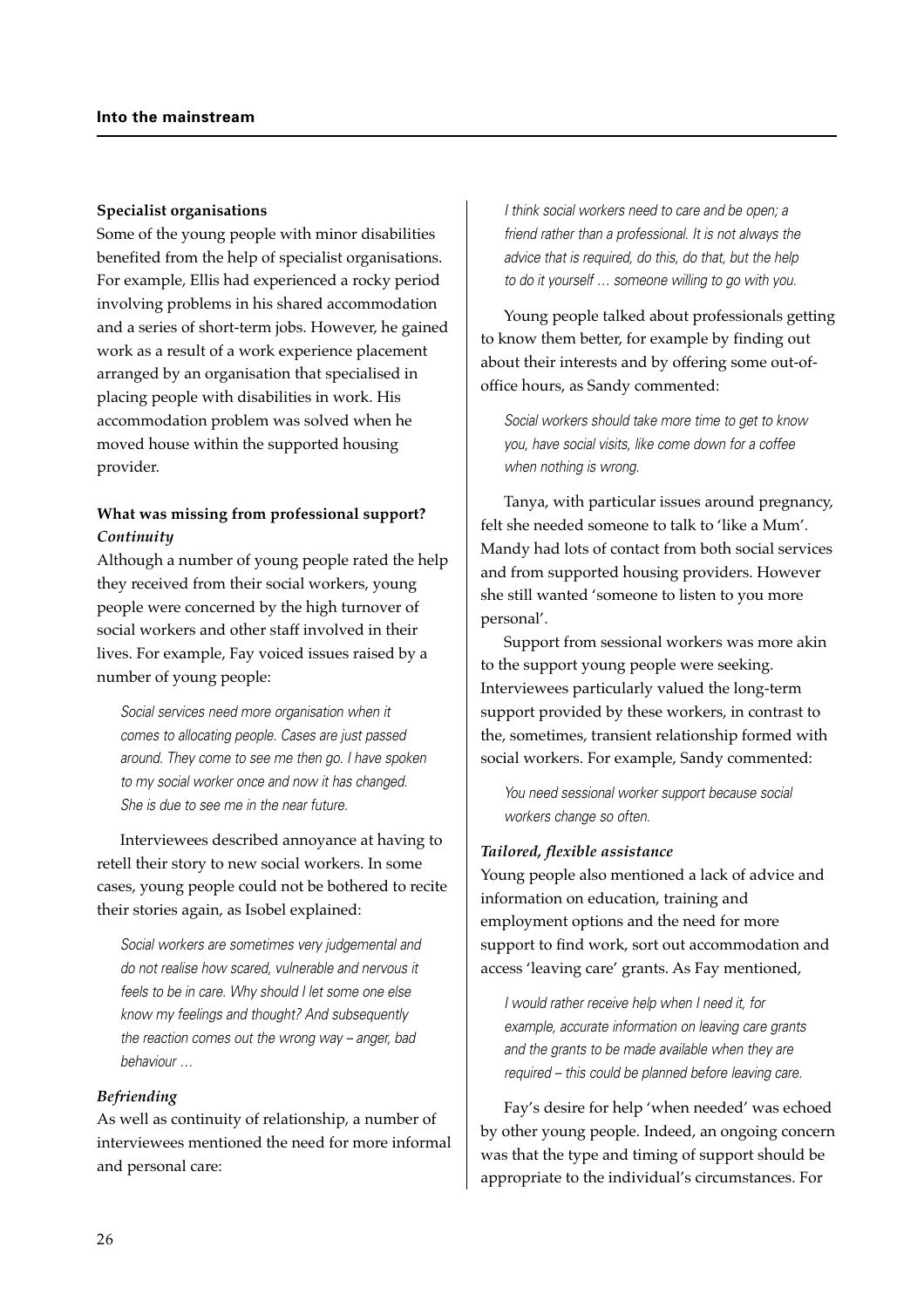example, Olivia felt it was important to have at least weekly visits from a social worker or support worker when leaving care to ensure that schoolwork did not suffer. On the other hand, Graham was involved with the Youth Offending Team because of a previous offending history. He found professionals' focus on education, training and work options too much when he was preoccupied with sorting out his new flat and settling into it.

Staff would tell me what to do without asking me first.

He would have valued more involvement from professionals and a greater emphasis on education when he was still in residential care.

# **Financial concerns**

Inevitably, many of the young people's moves into work or education were shaped by their financial circumstances. They did not have the opportunity of easing themselves into adulthood by working, studying, or both, while living in the family home. Interviewees talked about the complications of the benefit system where income is taken into account when calculating housing benefit. The perceived complications deterred some interviewees from attempting to combine part-time work and study the way that many of their peers did. Instead, some interviewees felt that their financial circumstances obliged them to abandon any thoughts of continuing their education and concentrate on finding work. For example, Beatrice, aged 18 at the time of the interview, found work because she believed she could not afford to live independently and fund herself through education. Peers living with parents would not have these issues to contend with and may find part-time work an attractive feature of the transition to young adulthood.

In two cases, difficulties in accessing benefits acted as a spur for finding work. Graham found

work, although he left after nine months, through an advert he saw at the careers centre which he had to attend in order to claim his benefits. Beatrice's home situation motivated her to find work so that she could move into her own accommodation. She had been living at home but received no financial support from her parents because of problems in the relationship and she was not entitled to benefits because she was under 18 and still in the parental home. She found work as a waitress via her local Jobcentre and then moved into the private rented sector through her manager at work. Asked if this was what Beatrice thought she would be doing a year ago she said:

Maybe – it was one of the things I was willing to do. It was not my main choice but it's okay. I have thought of leaving a few times but it's the money. I would like the weekends off but the wages are good for a 19-year-old.

# **Personal circumstances**

A recurring theme in the second interviews was the significance of life circumstances. Care leavers had to deal with a range of issues that affected their economic engagement, including housing, relationships, debt, health and substance use. For example, in the course of the year, Anthony saw his benefits cut to £50 per fortnight, he lost his job and the associated NVQ training because he hurt his arm, fell out with his mother and was struggling with a drink problem for which he finally sought help.

In a small study of this kind it was not possible to unravel the extent to which an unstable personal life created difficulties in economic engagement or was symptomatic of young people least able to pursue work and educational options. Whether cause, symptom or both, a significant proportion of the young people who had made little progress along a career path had experienced a difficult and unsettled year in their personal lives. Ken,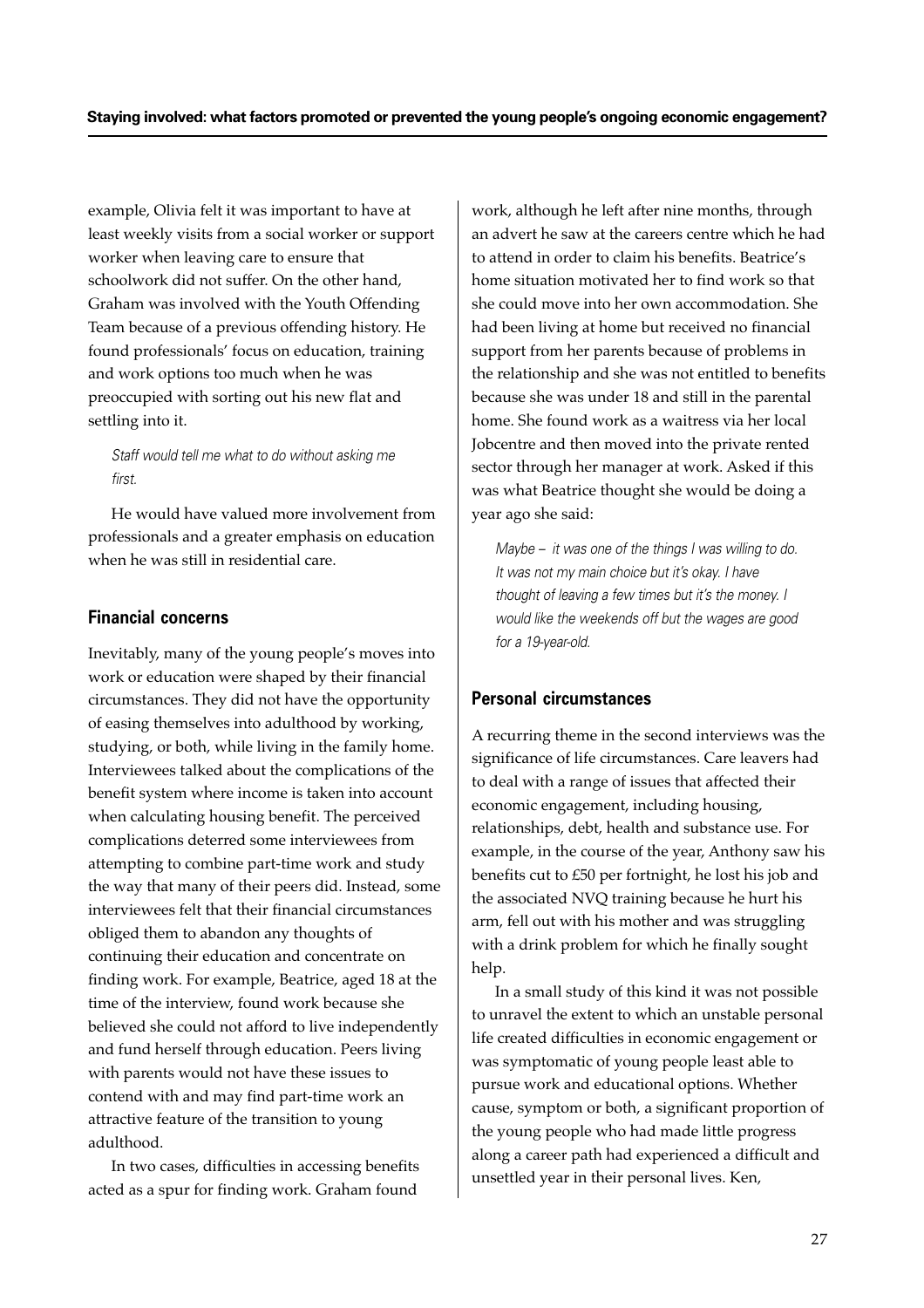unemployed and living in a hostel, remembered the first year after having left care as being a particularly difficult time.

The one before [year] was the worse of my entire life.

Sudden changes in the young person's circumstances were often the cause of disruption but the support of a professional at that point helped to ensure the young person stayed connected with career choices. For example, during the year Olivia dropped out of college and spent some time unemployed. The involvement of her social worker gave her some stability during that time and helped her get back into work as a trainee chef.

### **Accommodation**

Whether or not the young person lived in settled accommodation seemed to have a bearing on their ability to remain engaged in their work, training or educational situation. For example, during the previous year Ellis had been unhappy in the supported, shared accommodation in which he was living and had worked in a series of short-term jobs. A move to new accommodation with different flatmates, again in supported housing, coincided with a move into a permanent job.

Having a stable home life appeared to be a particularly important factor in differentiating outcomes for young people who had an unsettled care history. Young people with unsettled care histories who moved frequently after care were less likely to be able to remain engaged with their economic activity. Olivia, who had both residential and foster placements in the three years she was in care, experienced ten changes over the course of two years after care. In the space of five months during the year between the interviews she left her supported accommodation, moved into a hostel, returned to supported housing, and then left when she found a job with accommodation attached. While these changes were happening her best friend was sent to prison, her mother disowned her and she was involved with drugs.

### **Health issues and drug and alcohol abuse**

A number of young people mentioned the negative impact of drug and alcohol use on their lives. Substance abuse was often one part of a broader picture of instability. For example, Gillian was pregnant and had been unemployed for the duration of the year. Drug use, and its impact on motivation and memory, compounded other difficulties, as illustrated in Gillian's comments on careers support:

I have had [careers] appointments, but couldn't be bothered to attend. I think the last careers interview was two years ago but smoking dope you get memory lapses.

Anthony and Ken also experienced unsettled years prior to the interview. In contrast to Gillian, however, both were aiming to address their substance misuse issues. Anthony was having counselling for his alcohol problem. Ken felt he had already managed to reduce his cannabis use to a less disruptive level. He was planning to return to college to do GCSEs, which he had not completed during his time in the looked after system.

# **Parenthood**

By the second interview, four of the young people were primary carers. They struggled with some of the difficulties of accessing work, education or training that other young people described. The young parents also faced additional problems, such as organising childcare.

### **Financial concerns**

Young parents were particularly aware of the limited and poorly paid job opportunities available to them because of a lack of qualifications. They talked about feeling caught in a benefits trap, unable to earn enough to compensate for the lost benefits. For example, Fay, a mother of two living with her partner, who was also unemployed, talked about her plans for the future. As she said, 'I would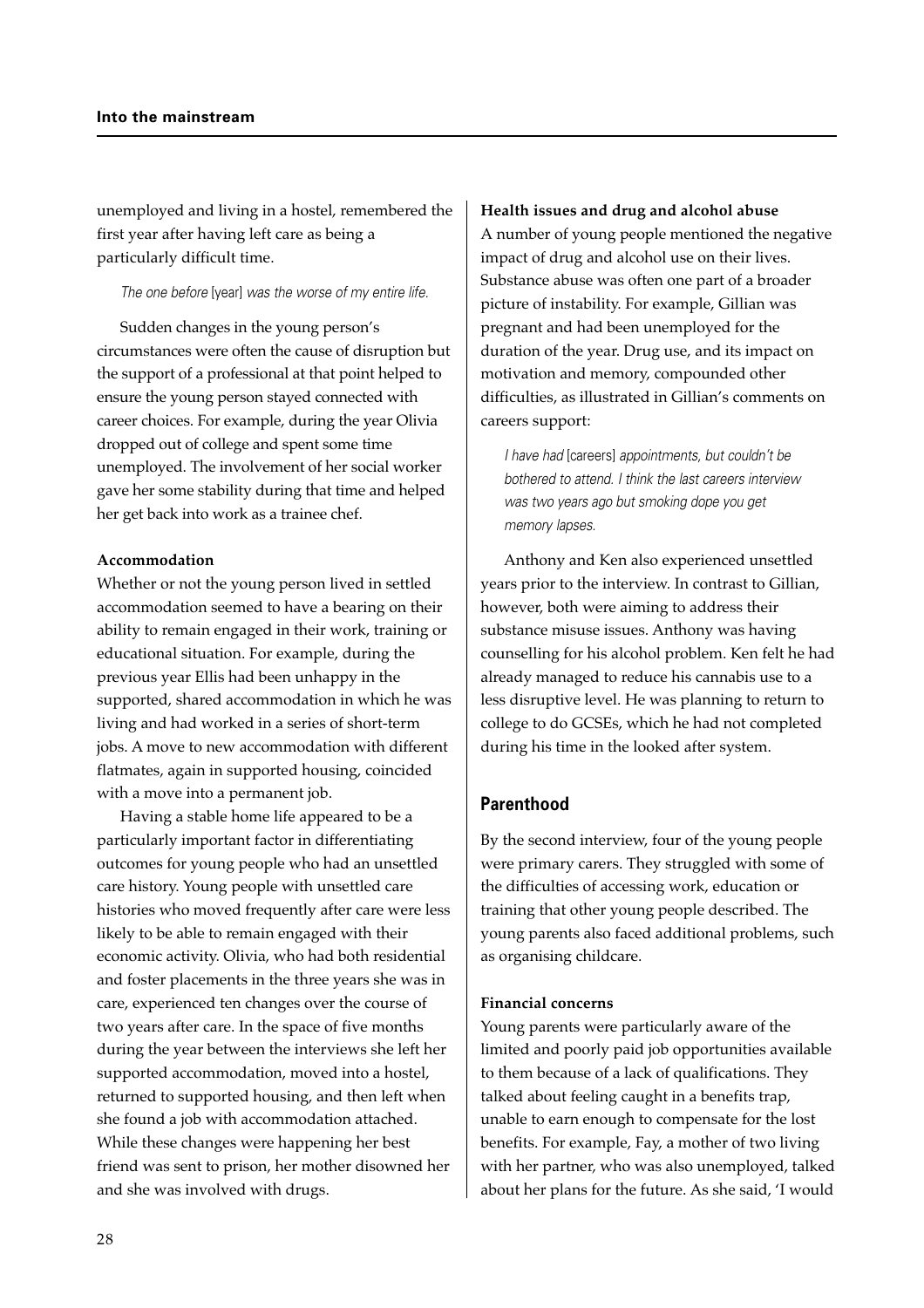eventually like to find a job and get some training. I would prefer training within the job rather than college', but she felt enmeshed in her financial circumstances:

We are managing on benefits, but if [partner] got a job we would have to pay full housing, which would mean we were worse off.

These beliefs about a 'benefits trap' were not always accurate, but they point to the need for professionals to educate young people about their welfare rights and assist them to access what is available.

### **Transport limitations and work options**

The rural nature of the study area created additional barriers to finding work or accessing training and education for the whole sample. Local opportunities were limited and young people needed to travel or relocate in order to pursue work or appropriate training. This was particularly problematic for care leavers with children. The limited public transport infrastructure made travelling without a car highly problematic and costly, while funding a car was not an option. For example, Elizabeth was not working at the time of the interview and had recently broken up with her partner. She lived in a small market town and needed to work locally.

### **Childcare**

Finding appropriate childcare was also an issue. Elizabeth had to turn down an interview because she could not secure a place for her child in the local nursery:

I went down to the job centre and completed [the] application form. As and when they have a job they ring me up. I was offered an interview at [local leisure club]. But couldn't go because I couldn't get [her child] into nursery.

#### **Priorities and attitudes**

The responsibilities of parenthood had a distinct impact on the attitudes and motivation of the young mothers. Isobel had been motivated to seek work partly because she wanted to prove to her family that she was a good mother. She found work through the help of a New Deal Lone Parent Adviser. On the other hand, Sandy's priority was to focus on bringing up her child and she did not plan to undertake any work or training until her child was at school:

### I've realised everything boils down to [her child] now.

Although parenthood affected the young people's motivation to find work differently, they were similar in that becoming parents helped them to develop a more independent and mature status in comparison with their peers. For example, as a result of becoming a mother Sandy had developed new friendships and so become more confident in continuing friendships not based on the common factor of children. The research echoed the findings of other studies that have identified the positive impact of motherhood on care leavers' development of an adult 'non-care' status (Hutson, 1997).

# **Attitudes and self-motivation**

In many cases, the young person's motivation to work or undertake further education or training was the main impetus for change. For example, when asked who would be important in making any future changes Isaac replied, 'I'm the only one'. Others, such as Ken and Jeff, were equally convinced that the outcome of their future lay with them. For example, looking at the year ahead, Jeff felt:

### Things will get better. It's what you make it.

Similarly, some young people were dismissive of careers advice and believed that the best option was to rely on themselves. For example, Ken replied to questions about careers advice that: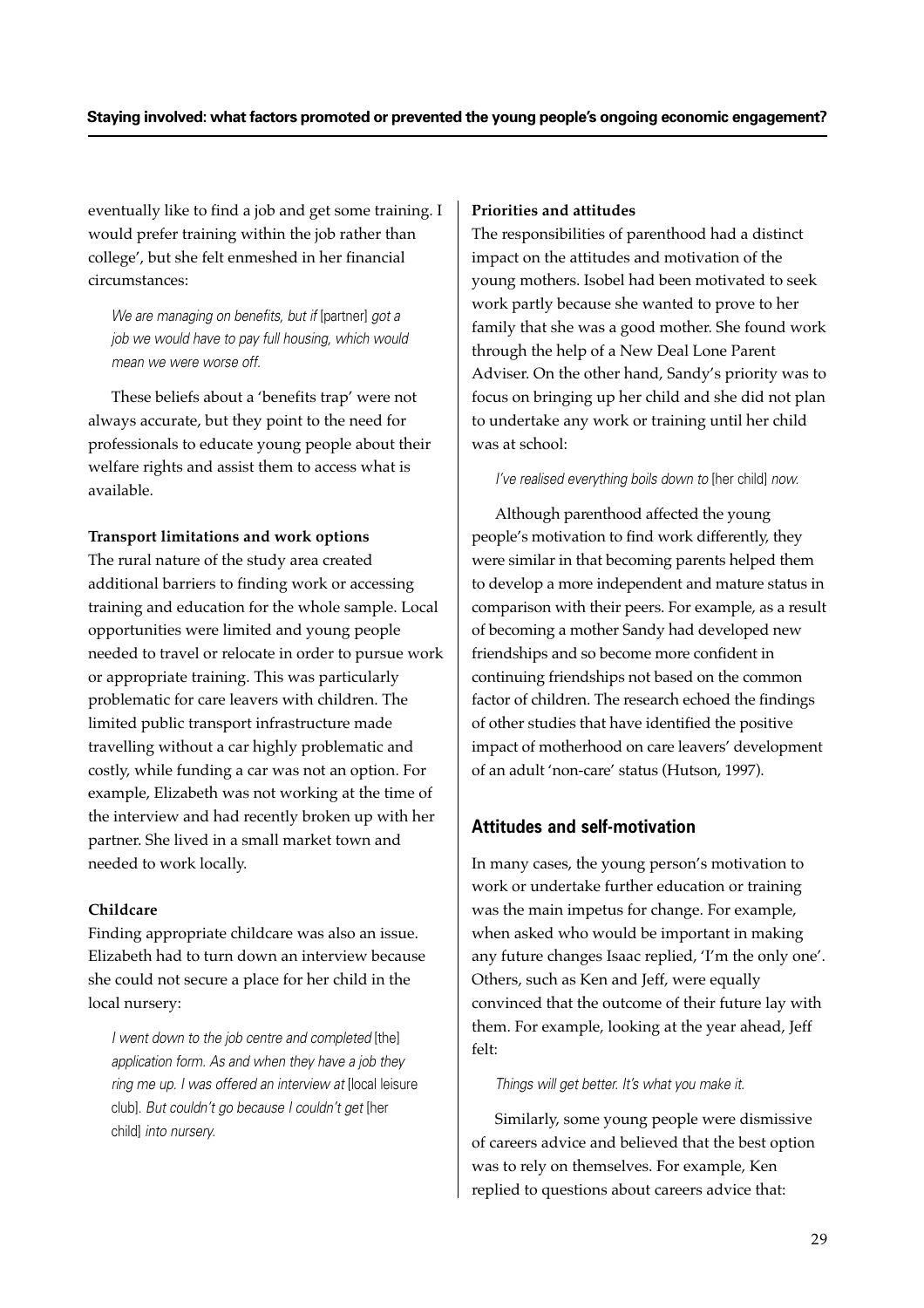I would never go to careers – I'll sort myself out myself. They only make things more difficult.

The determination and energy shown by some of the young people contrasted with the sense of helplessness, inertia or lack of motivation shown by others. For example, Gillian, unemployed and expecting a baby, seemed trapped in her circumstances:

Might go to careers – but unlikely cos I'm pregnant and I'm one of those who live off the state.

### **Changing attitudes to education**

Many of the young people experienced difficulties finding reasonably paid work because of few or no qualifications. While this had been a difficult experience their exclusion from the labour market also helped them to value education and training as a means to better opportunities. For example, after a difficult year, Ken recognised the need to make up for lost time. He planned to return to college to take his GCSEs, which he had not completed whilst he had been in the looked after system. He now realised the difficulty of accessing better work without these qualifications but was optimistic that he could achieve his goals: 'I feel I can do it'.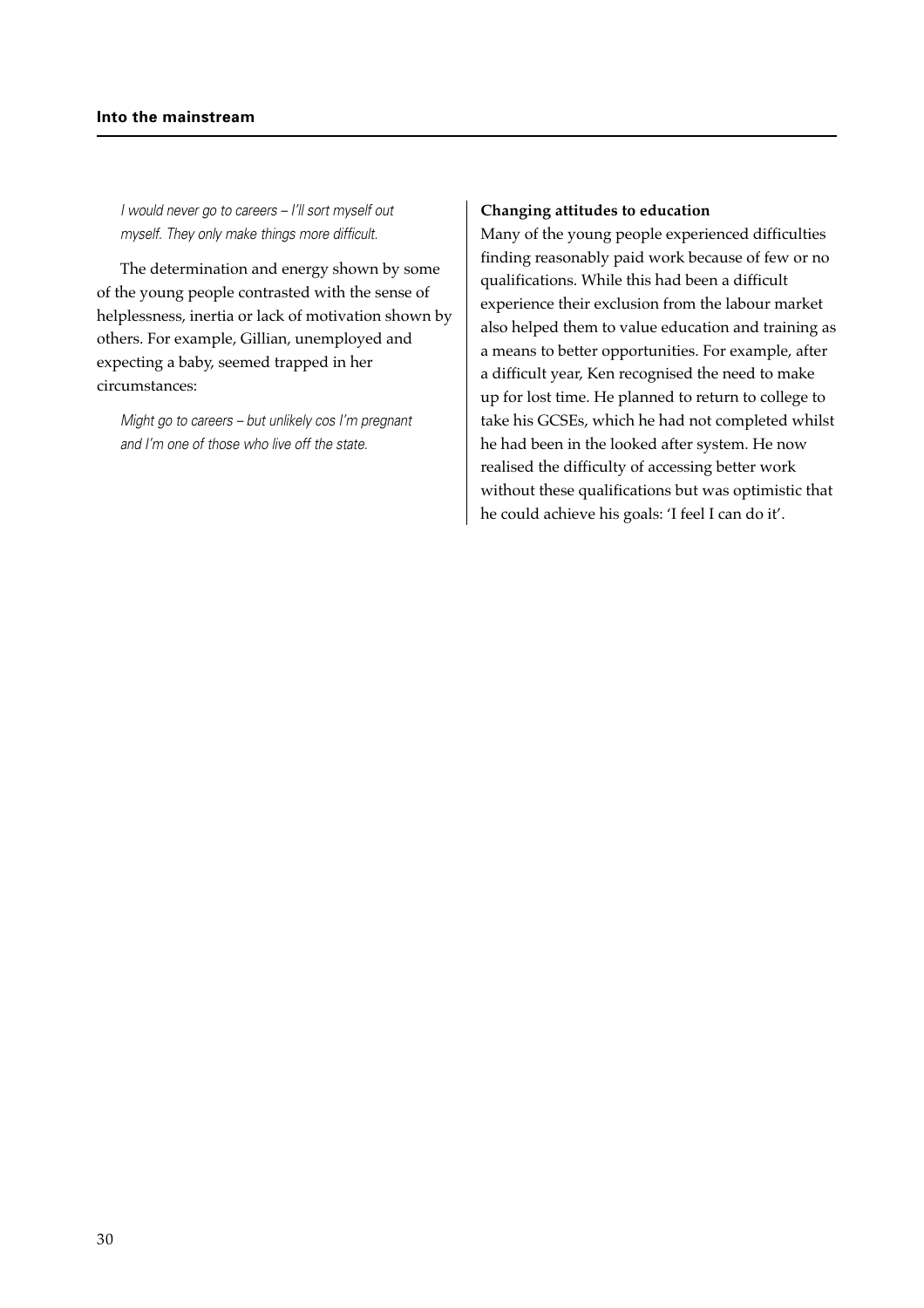Care leavers' accounts of the year after care provide a keen insight into the factors that helped and hindered their transition to young adulthood. The report does not include the perspectives of other people involved in the young people's lives at the same time. The single-perspective approach has strengths and weaknesses. We do not have a 'professional' perspective on the young people's difficulties and the help they received. On the other hand, we have a keener understanding of what young people found particularly difficult, what they expected from the care they received, and what they felt helped.

One consideration in assessing the findings is the number of young people lost to the study at the second interview. We do not know the reasons why nine young people declined to participate in the second phase. One explanation is that they were particularly disengaged from social and economic life. This may be especially true of those who could be not traced. The picture painted of care leavers' economic engagement a year later may have looked different had the study been able to include these young people.

The accounts reveal a number of factors that combined to influence the care leaver's transition to young adulthood. The disadvantage the young people experienced before being looked after and the nature of the care experience, including the age of entering care, affected their educational achievement, relationship-building skills and support networks. In most cases young people were already lagging behind their peers at school, but their educational achievement was further marred by frequent moves to new schools and a lack of encouragement and motivation to pursue their studies. Financial concerns deterred young people from continuing with or revisiting their education. In some cases, financial worries were unfounded and based on a lack of information about benefit entitlements.

Professional and informal support was crucial to the young person's success. The care leavers

benefited from help, usually from professionals, with developing and pursuing career options. Emotional encouragement, often from family and substitute family members, helped young people to stay engaged in what they were doing. Professionals in a befriending role, such as sessional workers, were also helpful in this respect. Young people also required support with practical aspects of independent living. Where young people did not receive this support, the issues they had to contend with, such as substance abuse, relationship breakdown and moving home, could tip the balance against them remaining in their work, training or educational situations.

Young mothers faced distinct barriers. These included lack of childcare, transport difficulties and financial concerns about earning enough to cover childcare costs and lost benefits. Particular issues were associated with the rural nature of the study area, including the dispersion of the young people's support networks and transport and financial barriers to accessing them. The area also yielded very limited training and employment opportunities.

Care leavers' motivation and belief in their ability to succeed went a long way in helping them to overcome the barriers they faced. The sample exhibited considerable reliance and skill in juggling the demands of finding and maintaining independent accommodation, establishing themselves in a new work or education environment, 'keeping house' for the first time and coping with a range of difficulties, such as substance abuse, relationship breakdown, housing problems and ill health.

# **Implications for policy and practice**

While some young people succeeded, others struggled under the challenges and responsibilities they faced on leaving care. The findings point to a number of areas where developments in policy and practice may enhance care leavers' likelihood of a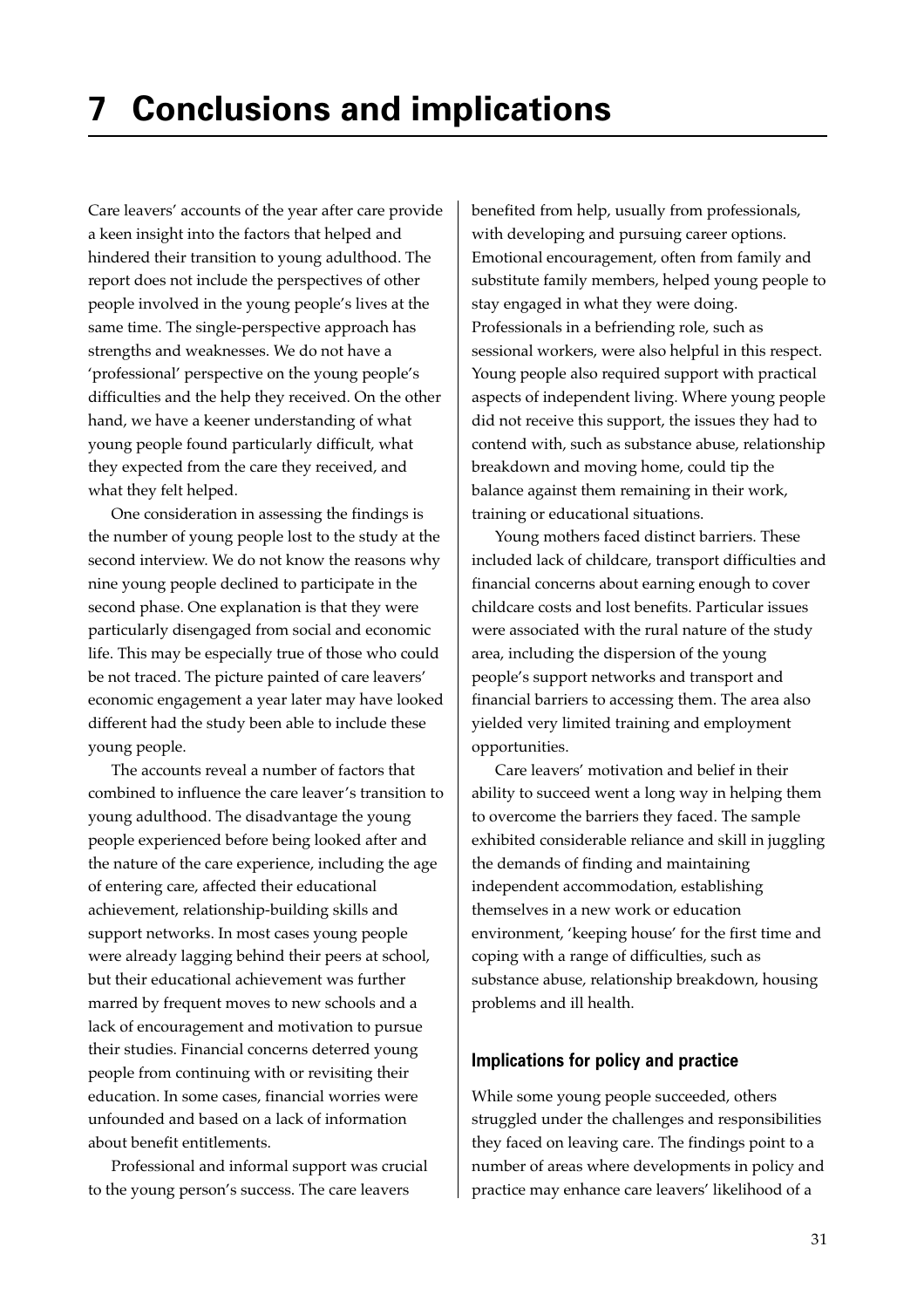successful transition to young adulthood. The implications are outlined below.

### **Enhancing professional support**

- Support needs to be flexible, targeted and geared to the pace at which the young person is able to engage with their future employment, education and training options.
- Young people's endeavours to continue with their chosen work or study options were often hindered by having to deal with considerable adversity in other aspects of their lives. Care leavers are more likely to stay in their jobs or training and educational roles if they have help with the other pressing issues they face, such as stable housing and financial security.
- Professional support is likely to be most effective where there is continuity of key workers. In order to maximise continuity of support the LA and other agencies should ensure there is sufficient flexibility within staff roles and across professional boundaries to ensure that ongoing support is available to care leavers.
- Young people demonstrated considerable resilience and self-reliance after care and professionals could help young people build on these skills in order to improve access to future opportunities.
- Professionals in new roles such as Connexions Personal Advisers and Leaving Care Personal Advisers are well placed to address care leavers' needs for long-term, holistic support – a support that was infrequently available to the care leavers in this study.
- The Employment Service should ensure that their practitioners are informed about and responsive to the issues affecting care leavers, such as housing needs and their ability to engage with and remain in employment while living independently.
- Within the new system of financial support for young people under the Children (Leaving Care) Act 2000 the LA and Careers/Connexions Service should work together to ensure those young people dependent on the LA for financial support do not lose out on the careers advice other young people receive as part of the route to welfare benefits, or as part of their school or Connexions support.
- Schemes to encourage people into work or training should recognise the additional factors in care leavers' lives that affect attendance. Systems should be put in place to ensure individual work plans link into individual pathway plans to help address these issues.

### **Addressing issues early**

- Young people need support in resolving issues arising out of the loss and bereavement associated with a move into care before problems become entrenched.
- Developing strategies to enhance young people's resilience and coping skills before they leave care should assist young people to cope more successfully with life after care.
- Informal support played a significant role in helping care leavers in their transition to young adulthood. Professionals are in a position to assist young people to maximise the informal support available to them by helping to identify key people in the support network at an early stage.

### **Promoting informal support**

• Young people experienced some difficulties building and maintaining relationships. Professionals are well placed to encourage and help young people to develop their support networks. The rural nature of the LA posed particular barriers to keeping in touch with people. Practitioners should ensure that issues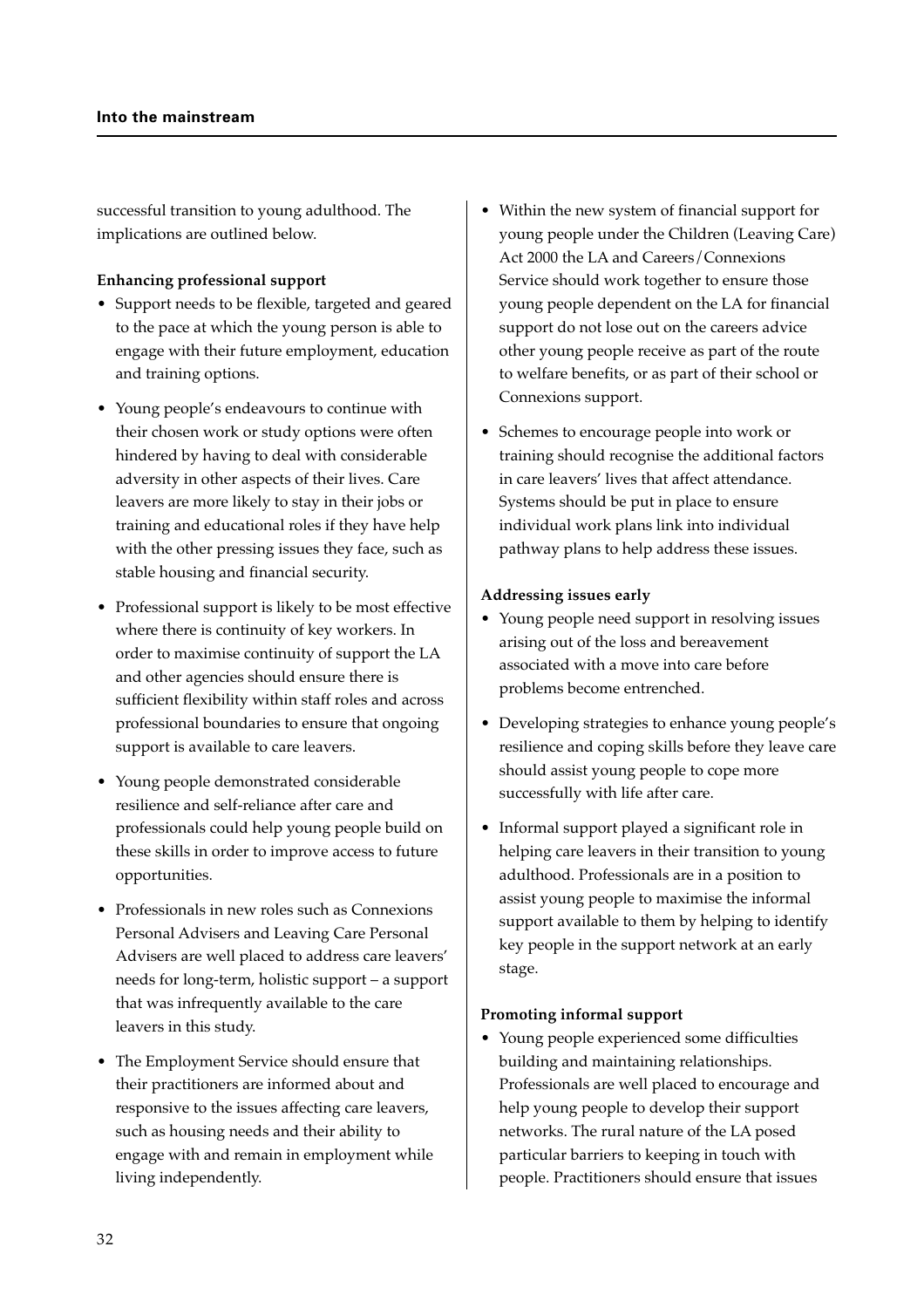around distance are recognised, costed and incorporated into pathway planning.

• Ex-foster carers provided considerable support to care leavers some years after caring for them. Professionals should recognise and support the role ex-foster carers play.

### **Supporting new parents**

• Parents face additional barriers to economic engagement. They need to be able to access appropriate childcare in order to take up work, training or educational opportunities. They would also benefit from help in reviewing and accessing their benefit entitlements.

### **Tackling financial barriers**

- Young people were deterred from continuing with their education or accessing training because of financial concerns. Professionals could help by ensuring that young people are properly informed about the support they are entitled to after care and that benefit entitlements are regularly reviewed.
- Young people need financial support to enable them to resume their basic education in later life. Support should be equivalent to that which they would have received when they were in the education system.
- Welfare benefits and training allowances should reflect the additional costs associated with living independently compared with a young person living in the home environment. Care leavers require additional financial support from their local authority to enable them to pursue training options, even when the young person is over 18 and no longer the sole responsibility of the LA.
- The government's Standard Spending Assessments should recognise the additional costs rural authorities face in supporting care leavers effectively.

### **Protecting and promoting education**

- Care placements frequently involved a change of school. Practitioners should strive to ensure that placements avoid a change of school unless it would benefit the young person's education.
- Young people who moved schools often found themselves behind or out of kilter with the new curriculum. Systems need to be in place to ensure that either different schools are following the same curriculum or the young person is given help to catch up.
- Care leavers living independently need practical and emotional support to continue with their education. Schools and colleges could assist young care leavers by ensuring that systems are in place to address their particular needs. Peers or mentors in educational establishments might encourage young people to remain committed to their education while in the looked after system or after care.
- Local authorities should exploit the opportunities given within the Children (Leaving Care) Act 2000 to ensure that young people leaving care are not disadvantaged from going on to further and higher education due to a lack of financial support.

# **Issues for future research**

This was a modest piece of research. The relatively small sample size and the attrition it faced at the second interview make it difficult to draw conclusions about cause and effect mechanisms in determining outcomes for young people. The difficulties are exacerbated by the complexity of factors that had a bearing on these young people's lives. As well as pointing to the need to understand more about the mechanisms that shape outcomes in young adulthood, the research findings provoke a number of questions for future research. These include: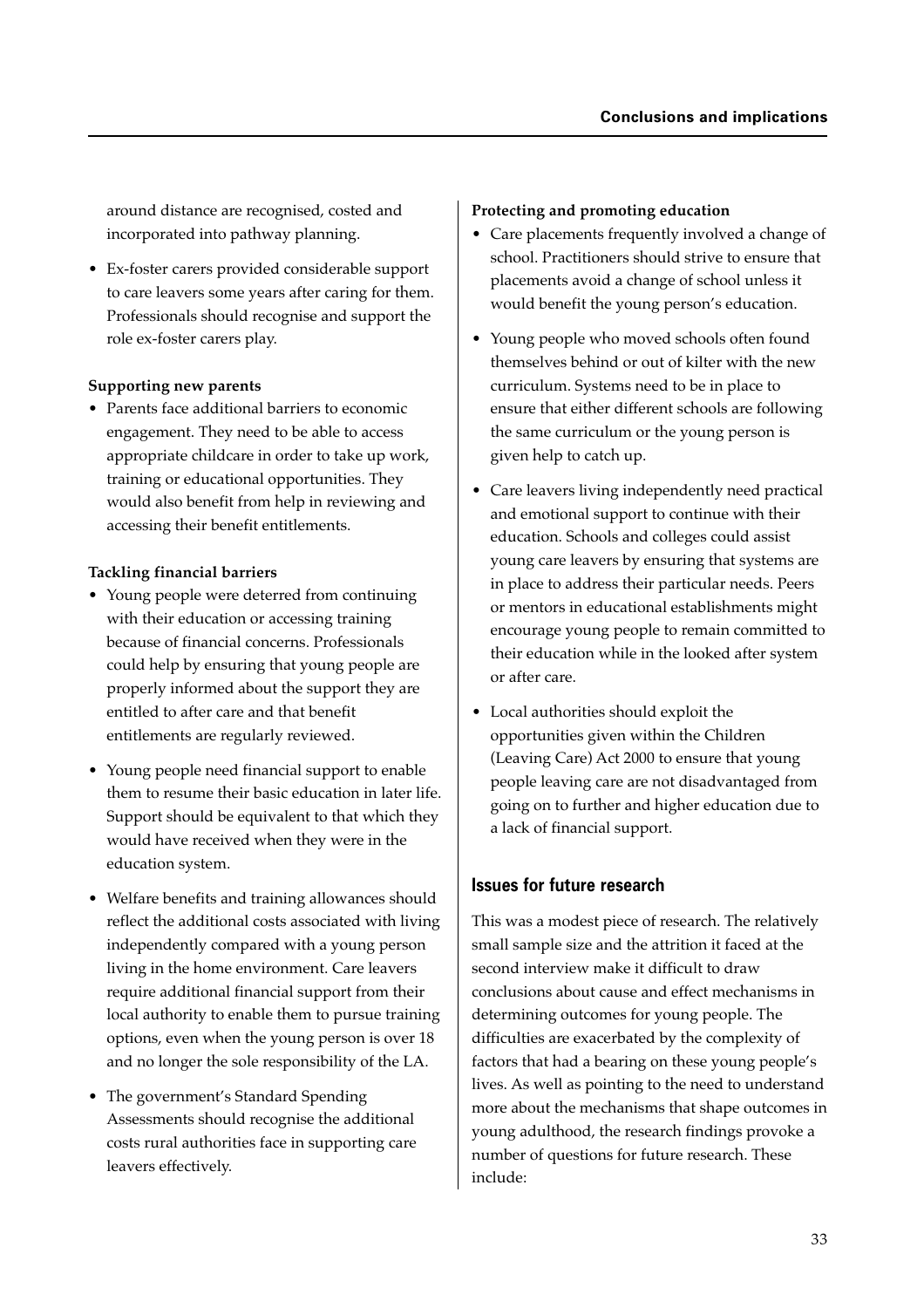- What are the most appropriate roles for the professionals involved with the young people? How can professionals best establish an appropriate relationship with the care leaver that recognises both their adult, independent status and the ongoing statutory basis of the worker's involvement?
- What is the importance of the care leaver's selfreliance and how can their self-determination

best be harnessed to assist them in pursuit of their education, training and employment opportunities?

• What are the economic circumstances of young people who have been out of care for five or more years and how do these circumstances vary according to the social networks and sources of support at their disposal?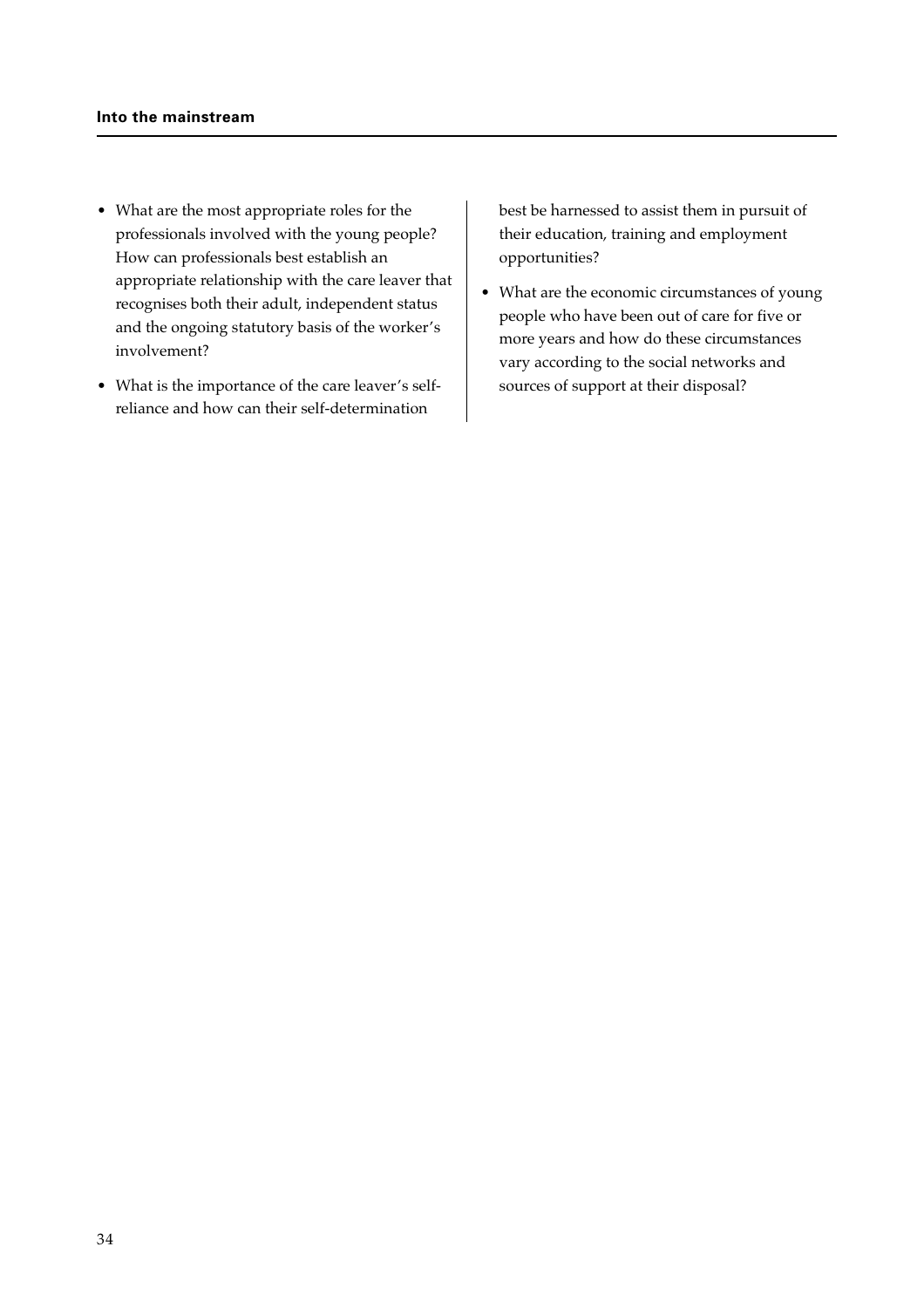# **References**

Biehal, N., Clayden, J., Stein, M. and Wade, J. (1992) *Prepared for Living? A Survey of Young People Leaving the Care of Three Local Authorities.* London: National Children's Bureau

Biehal, N., Clayden, J., Stein, M. and Wade, J. (1995) *Moving On: Young People and Leaving Care Schemes.* London: HMSO

Broad, B. (1998) *Young People Leaving Care: Life after the Children Act 1989.* London: Jessica Kingsley

Department of Health (1999) *Government Objectives for Children's Social Services*. London: Department of Health

Department of Health (2002) *Social Service Performance Assessment Framework Indicators 2000– 2001 and mid 2001–2002*. London: Department of Health

Dolton, P., Makepeace, G., Hutton, S. and Audas, R. (1999) *Making the Grade*. York: York Publishing Services

Hutson, S. (1997) *Supported Housing: The Experience of Care Leavers.* Barkingside: Barnardo's

Lakey, J., Barnes, H. and Parry, J. (2001) G*etting a Chance: Employment Support for Young People with Multiple Disadvantages.* York: York Publishing Services

Meadows, P. (2001) *Young Men on the Margins of Work: An Overview Report*. York: York Publishing Services

Rabiee, P., Priestley, M. and Knowles, J. (2001) *Whatever Next? Young Disabled People Leaving Care.* Leeds: First Key

Social Exclusion Unit (1999) *Bridging the Gap: New Opportunities for 16–18 Year Olds not in Education, Employment or Training.* London: Social Exclusion Unit

Stein, M. (1997) *What Works in Leaving Care?* Barkingside: Barnardo's

Stein, M. and Wade, J. (2000) *Helping Care Leavers: Problems and Strategic Responses*. London: Department of Health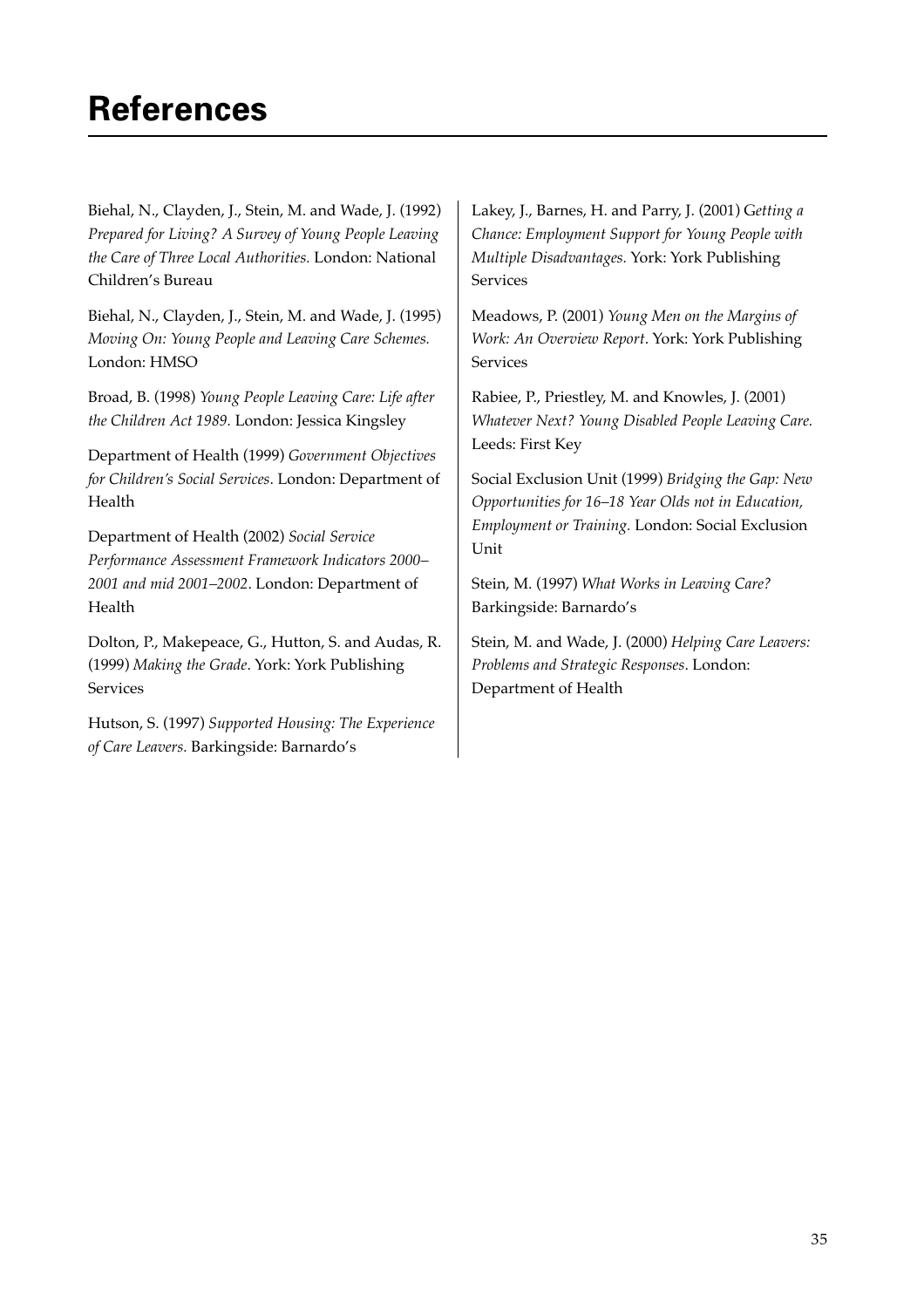# **Appendix 1**

# **Local authority responsibilities towards care leavers**

Under the Children Act 1989 the local authority is required to:

… advise and befriend young people under 21 who were cared for away from home after the age of 16. (Section 24(2))

… provide assistance in kind or, in exceptional circumstances, in cash, to any young person who qualifies for advice. (Section 23(6))

… provide financial assistance connected with the young person's further education, employment or training. This power enables the local authority to contribute to expenses and the costs of accommodation so that a young person can live near a place where he or she is employed, seeking employment or receiving education or training. (Section 24(8))

Note: The Children (Leaving Care) Act 2000 has given local authorities additional duties to care leavers.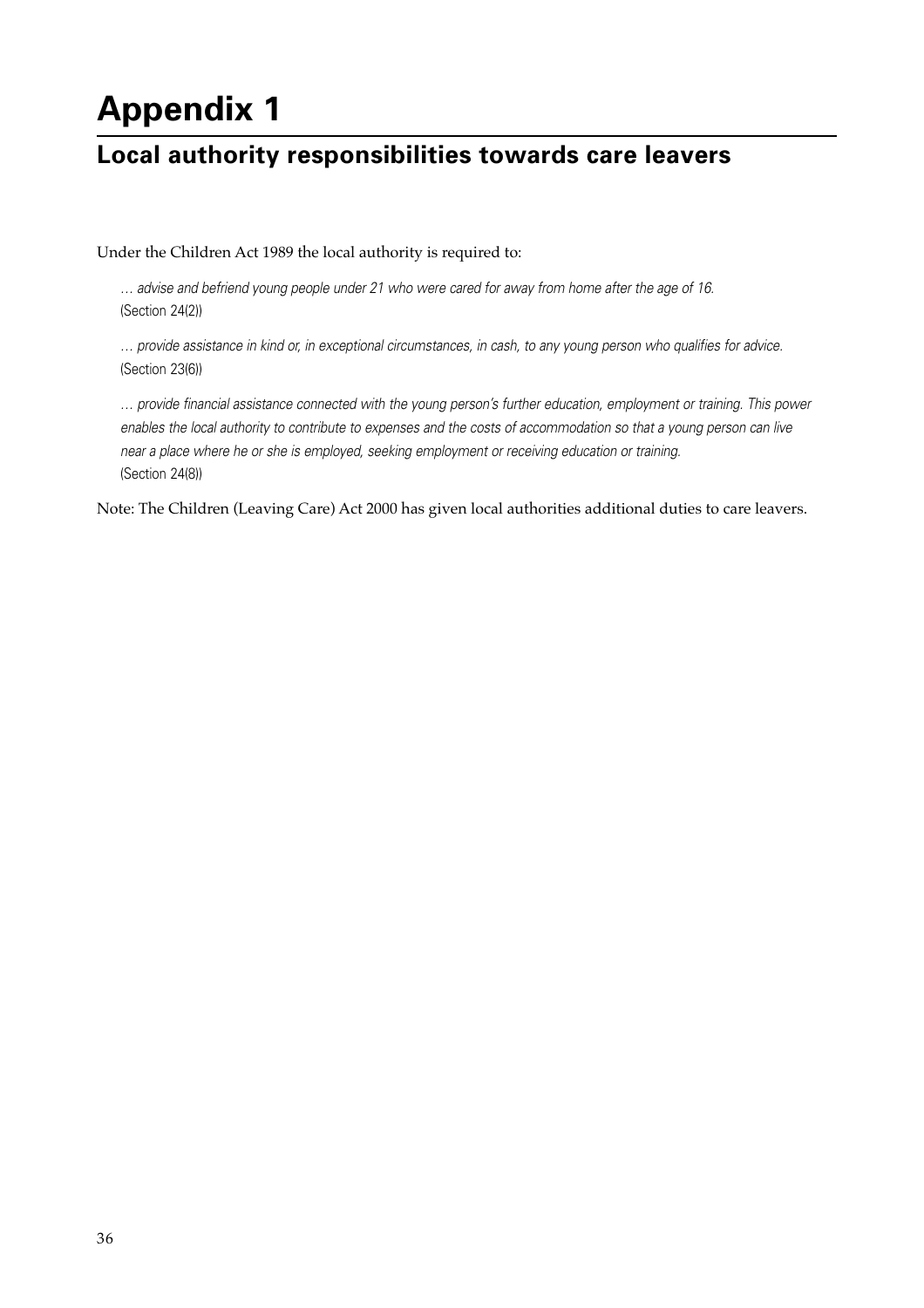# **Appendix 2**

# **The first interview**

The interview schedule covered four areas, outlined below.

# **Part One – Current support network**

Support network questions were used to build up the sociogram with the young person. A 'Member of support network profile' was completed for each person identified.

| Member of support network profile                                          |                                                                         |  |
|----------------------------------------------------------------------------|-------------------------------------------------------------------------|--|
| Name:                                                                      |                                                                         |  |
| Known for how long?                                                        |                                                                         |  |
| Relationship?                                                              | Friend / family / professional (specify)                                |  |
| Contact in past month?                                                     | Yes $/$ No                                                              |  |
| How often in past month?                                                   |                                                                         |  |
| Nature of contact?                                                         | Face to face / telephone / letter / other                               |  |
| Who took initiative?                                                       | Mostly young person / 50/50 / Mostly other person                       |  |
| Satisfied with level of contact?                                           | Yes / $No$                                                              |  |
| If no, preferred level of contact for past month.                          |                                                                         |  |
| This person could be relied on for help with:                              | Finance / housing / personal life / education, training and employment. |  |
| Overall level of importance (e.g. 2/12)                                    |                                                                         |  |
|                                                                            |                                                                         |  |
|                                                                            |                                                                         |  |
| Gap in support network profile                                             |                                                                         |  |
| Name:                                                                      |                                                                         |  |
| Known for how long?                                                        |                                                                         |  |
| Relationship?                                                              | Friend / family / professional (specify)                                |  |
| Preferred level of contact in 2-week period?                               |                                                                         |  |
| Preferred nature of contact?<br>Face to face / telephone / letter / other  |                                                                         |  |
| Preferred purpose of contact?                                              | Finance / housing / personal life / education, training and employment  |  |
| Preferred initiative?<br>Mostly young person / 50/50 / mostly other person |                                                                         |  |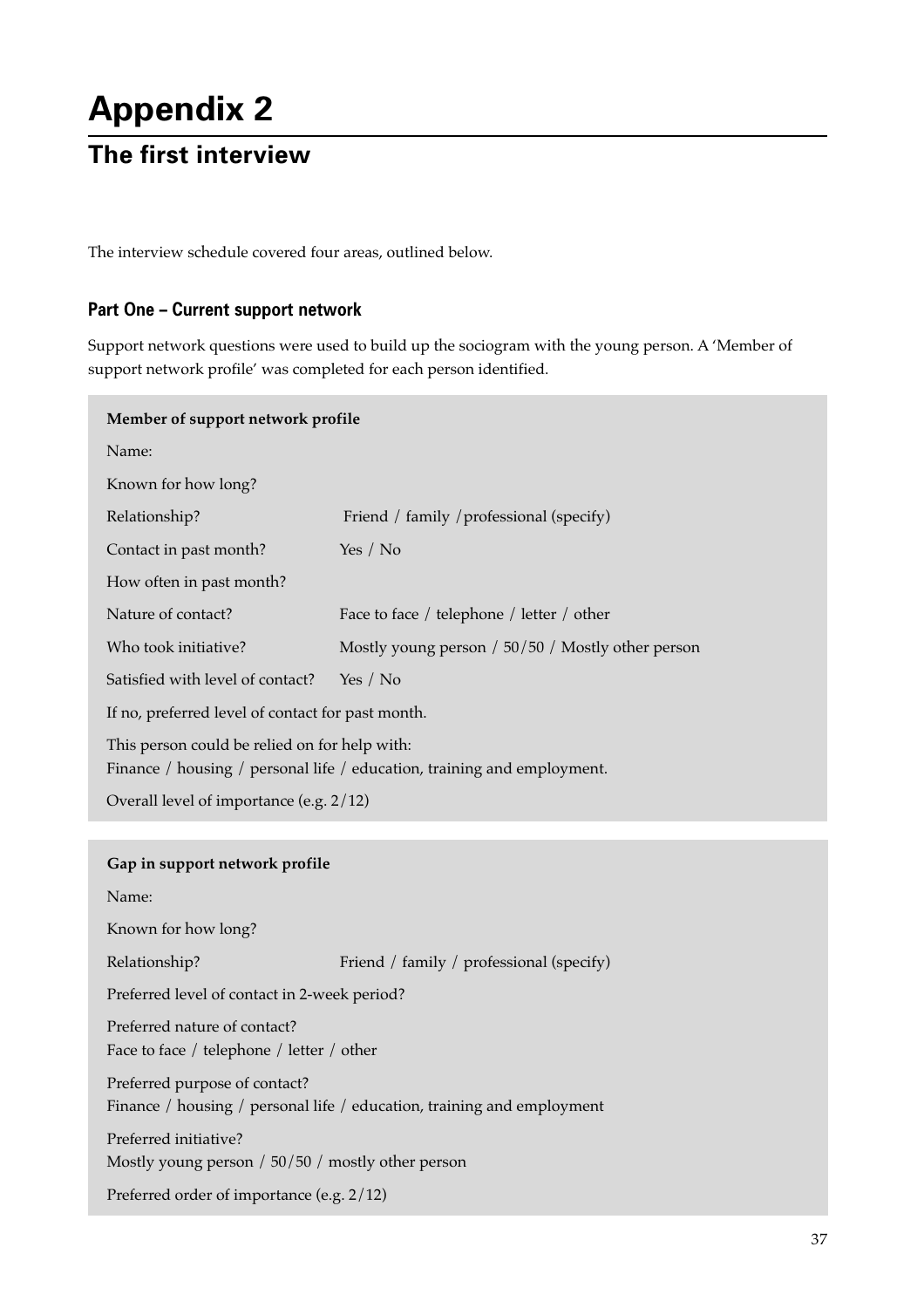### **Part Two – Current education, training and employment**

Two different sections – one for those involved in some work, training or education and one for those who were not.

# **Part Three – History of education, training and employment**

A flow chart was constructed using a 'History of education, training and employment' form.

| History of education, training and employment                                                           |
|---------------------------------------------------------------------------------------------------------|
| Name of young person:                                                                                   |
| Description of $e/t/e$ :                                                                                |
| Date started:                                                                                           |
| Date finished:                                                                                          |
| How did you come to be doing this?                                                                      |
| Who did you discuss this with?<br>(prompt for family, friends, careers service, social workers, others) |
| Who was most useful:                                                                                    |
| Who was least useful:                                                                                   |
| Order of form:                                                                                          |

# **Part Four – The wider context**

Other issues prominent for young person, e.g. accommodation. Anything else young person wishes to add.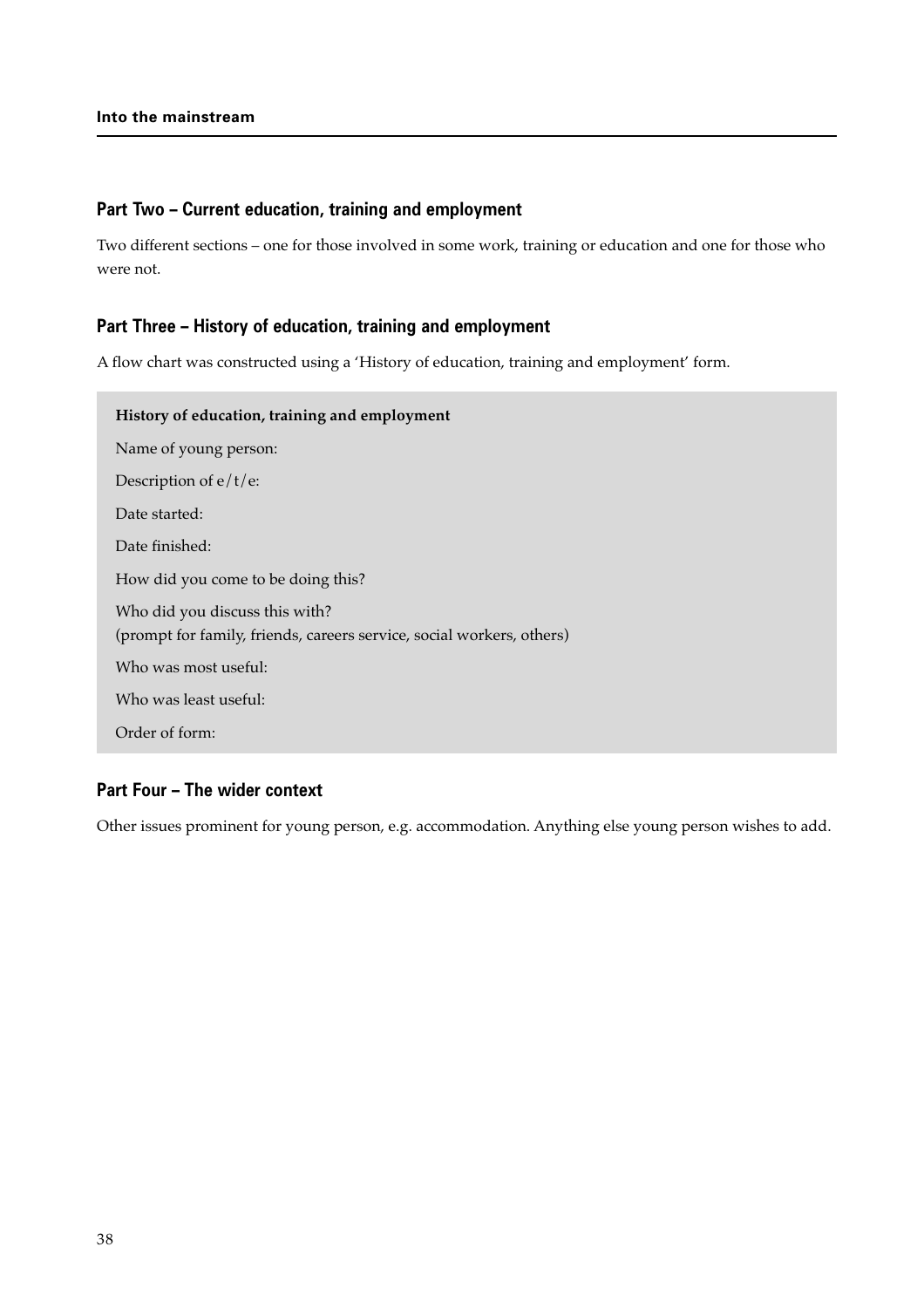# **Appendix 3**

# **The second interview**

The second interview covered four areas.

# **Part One – Current support network**

Summary of purpose of second interview and update from previous interview. Completion of 'Member of support network profile', as for first interview.

# **Part Two – History of education, training and employment over the past year**

Completion of 'History of education, training and employment' form.

# **Part Three – Current education, training and employment**

Two alternative sections for those occupied and those not occupied.

# **Part Four – The wider context**

Particular prompts for finance, accommodation, relationships, significant health and other issues linked to timeline outlined below.

|               | July<br>2000 | Aug.<br>2000 | 2000 | Sept.   Nov.<br>2000 | Dec.<br>2000 | Jan.<br>2001 | Feb.<br>2001 | Mar.<br>2001 | Apr.<br>2001 | May<br>2001 | July<br>2001 | Aug.<br>2001 | Sept.<br>2001 |
|---------------|--------------|--------------|------|----------------------|--------------|--------------|--------------|--------------|--------------|-------------|--------------|--------------|---------------|
| Debt          |              |              |      |                      |              |              |              |              |              |             |              |              |               |
| Housing       |              |              |      |                      |              |              |              |              |              |             |              |              |               |
| E/T/E         |              |              |      |                      |              |              |              |              |              |             |              |              |               |
| Relationships |              |              |      |                      |              |              |              |              |              |             |              |              |               |
| Health        |              |              |      |                      |              |              |              |              |              |             |              |              |               |
| Other         |              |              |      |                      |              |              |              |              |              |             |              |              |               |

### **Table A3.1 Timeline of significant changes**